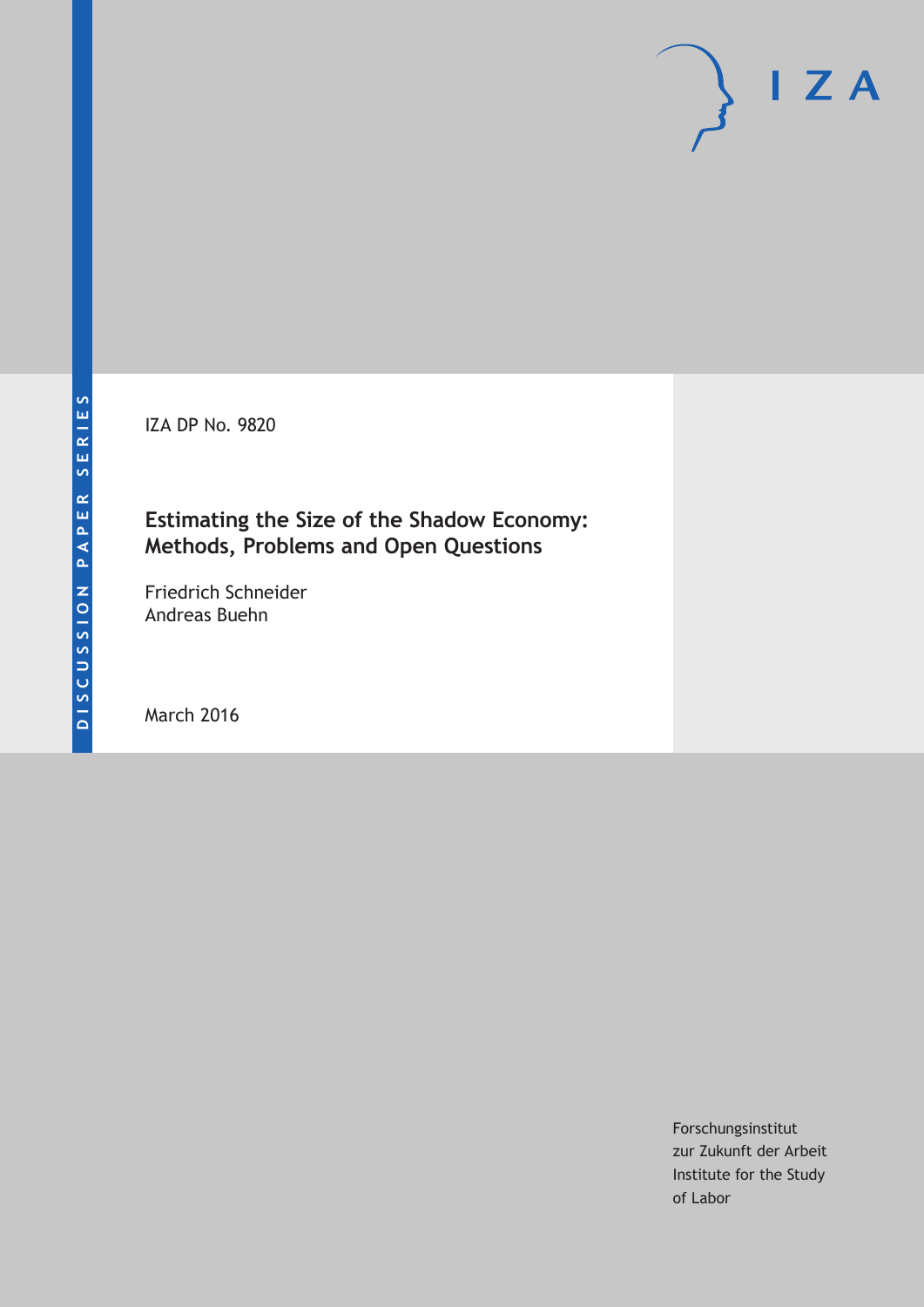# **Estimating the Size of the Shadow Economy: Methods, Problems and Open Questions**

# **Friedrich Schneider**

*Johannes Kepler University of Linz and IZA* 

## **Andreas Buehn**

*IASS Potsdam* 

Discussion Paper No. 9820 March 2016

IZA

P.O. Box 7240 53072 Bonn Germany

Phone: +49-228-3894-0 Fax: +49-228-3894-180 E-mail: iza@iza.org

Any opinions expressed here are those of the author(s) and not those of IZA. Research published in this series may include views on policy, but the institute itself takes no institutional policy positions. The IZA research network is committed to the IZA Guiding Principles of Research Integrity.

The Institute for the Study of Labor (IZA) in Bonn is a local and virtual international research center and a place of communication between science, politics and business. IZA is an independent nonprofit organization supported by Deutsche Post Foundation. The center is associated with the University of Bonn and offers a stimulating research environment through its international network, workshops and conferences, data service, project support, research visits and doctoral program. IZA engages in (i) original and internationally competitive research in all fields of labor economics, (ii) development of policy concepts, and (iii) dissemination of research results and concepts to the interested public.

IZA Discussion Papers often represent preliminary work and are circulated to encourage discussion. Citation of such a paper should account for its provisional character. A revised version may be available directly from the author.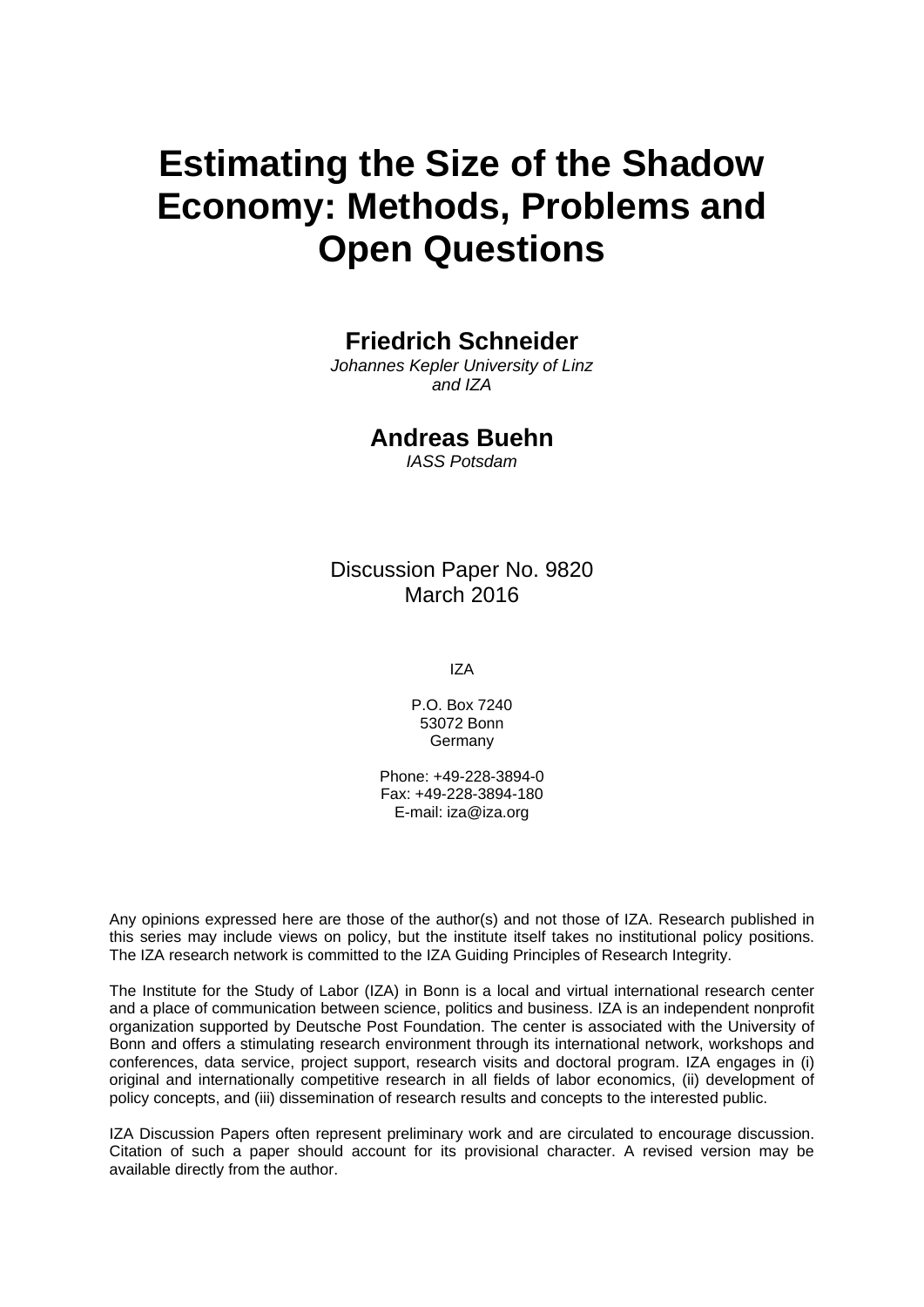IZA Discussion Paper No. 9820 March 2016

# **ABSTRACT**

# **Estimating the Size of the Shadow Economy: Methods, Problems and Open Questions\***

This paper presents various methods for estimating the size of the shadow economy and analyzes their strengths and weaknesses. The purpose of the paper is twofold. Firstly, it demonstrates that no ideal method exists to estimate the size and development of the shadow economy. Because of its flexibility, the MIMIC method used to get macro-estimates of the size of the shadow economy is discussed in greater detail. Secondly, the paper focuses on the definition and causal factors of the shadow economy and provides a comparison of the size of the shadow economy using different estimation methods.

JEL Classification: D78, E26, H2, H11, H26, K42, O5, O17

Keywords: MIMIC approach, methods to estimate the shadow economy, advantages and disadvantages of the measurement methods, shadow economy estimates

Corresponding author:

 $\overline{\phantom{a}}$ 

Friedrich Schneider Department of Economics Johannes Kepler University of Linz Altenbergerstr. 69 4040 Linz Austria E-mail: friedrich.schneider@jku.at

<sup>\*</sup> A first version of this paper was presented at the workshop "Shedding light on the shadow of economy: A critical assessment of methods in tax research", organized by Christoph Kogler, Eva Hofmann and Erich Kirchler, all of the University of Vienna, Thursday, September 26, and Friday, September 27, 2013.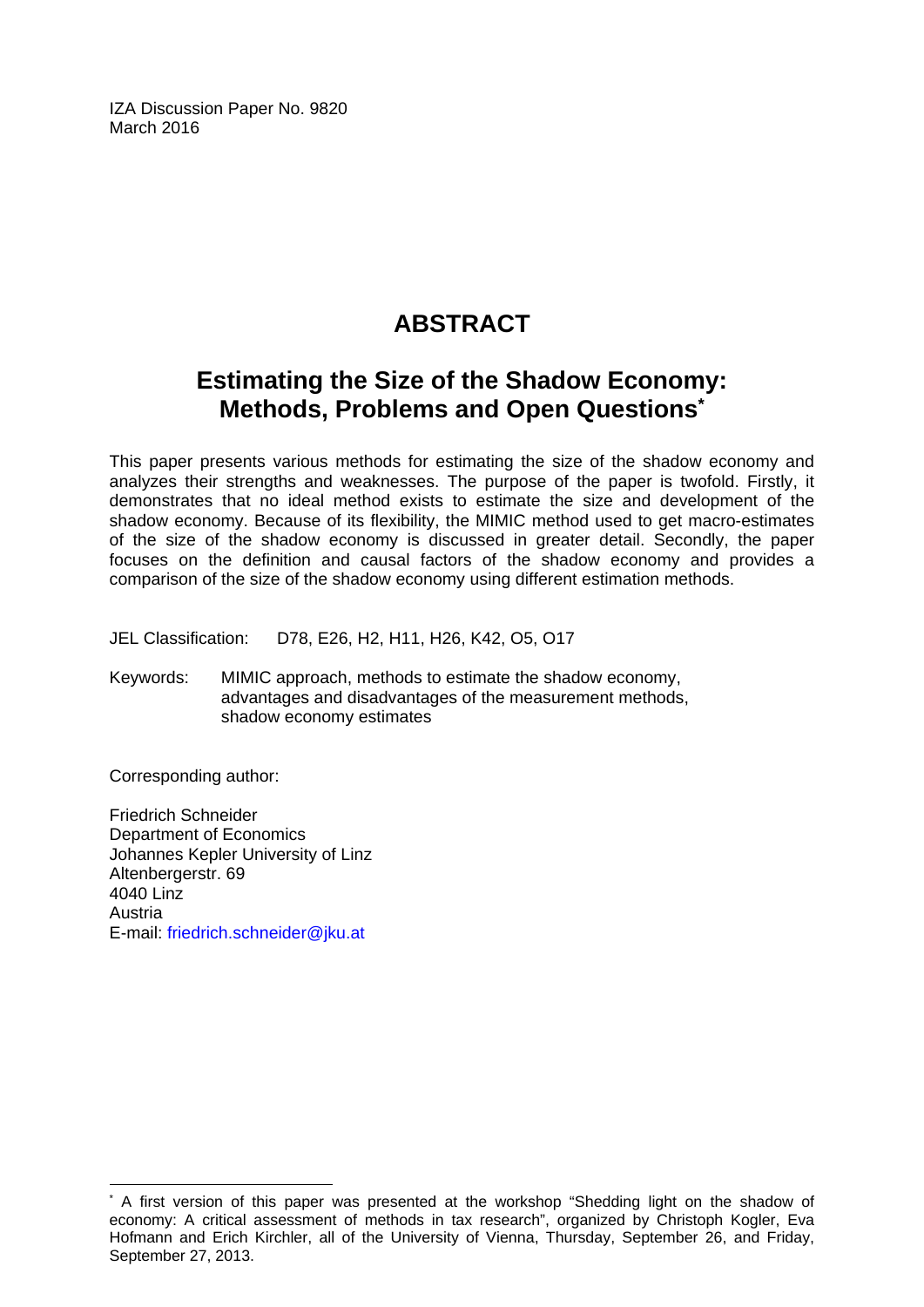### **1. INTRODUCTION**

Empirical research about the size and development of the shadow economy all over the world has grown rapidly. Nowadays, there are so many studies<sup>1)</sup>, which use different methods in order to estimate the size and development of the shadow economy, that it is quite difficult to judge the reliability of various methods. Hence, the goal of this paper is to critically review the various methods for estimating the size of the shadow economy and to discuss their strengths and weaknesses<sup>2</sup>. This will enable an interested reader to appreciate the advantages and disadvantages of the different methods.

The paper is structured as follows: In the next section some theoretical considerations are presented, starting with a definition of the shadow economy and a brief discussion of its main causes. In section 3 the various measurement methods, as well as their strengths and weaknesses, are described. This section also presents estimates of the size of the shadow economy in Germany using different estimation methods. Finally, section 4 presents a summary and some concluding remarks.

### **2. THEORETICAL CONSIDERATIONS**

#### **2.1. Defining the shadow economy**

<u>.</u>

Researchers attempting to measure the size of shadow economy face the question of how to define it.<sup>3)</sup> One commonly used working definition is all currently unregistered economic activities that would contribute to the officially calculated (or observed) Gross National Product if observed.4) Smith (1994, p. 18) uses the definition "market-based production of goods and

<sup>&</sup>lt;sup>1)</sup> See e.g. Feld and Schneider (2010), Gerxhani (2003), Schneider (2011), and Schneider and Williams (2013).

<sup>&</sup>lt;sup>2)</sup> This paper was written in late 2013 and early 2014. From parts of this paper I made a German translation in fall 2014 which was published in the scientific journal *Perspektiven der Wirtschaftspolitik* with the title "Schattenwirtschaft und Schattenarbeitsmarkt: Die Entwicklungen der vergangenen 20 Jahre", Schneider (2015).

<sup>3)</sup> See Frey and Pommerehne (1984), Thomas (1992), Loayza (1996), Pozo (1996), Lippert and Walker (1997), Schneider (1994a, 1994b, 1997, 1998, 2003, 2005, 2011), Johnson, Kaufmann, and Shleifer (1997), Johnson, Kaufmann and Zoido-Lobatón (1998a), Belev (2003), Gerxhani (2003), and Pedersen (2003). For newer surveys, see Schneider and Enste (2000, 2002), Schneider and Williams (2013), Alm, et al. (2004) and Feld and Schneider (2010).

 $^{4)}$  This definition is used, for example, by Feige (1989, 1994), Schneider (1994a, 2003, 2005, 2011), and Frey and Pommerehne (1984). Do-it-yourself activities are not included. For estimates of the shadow economy and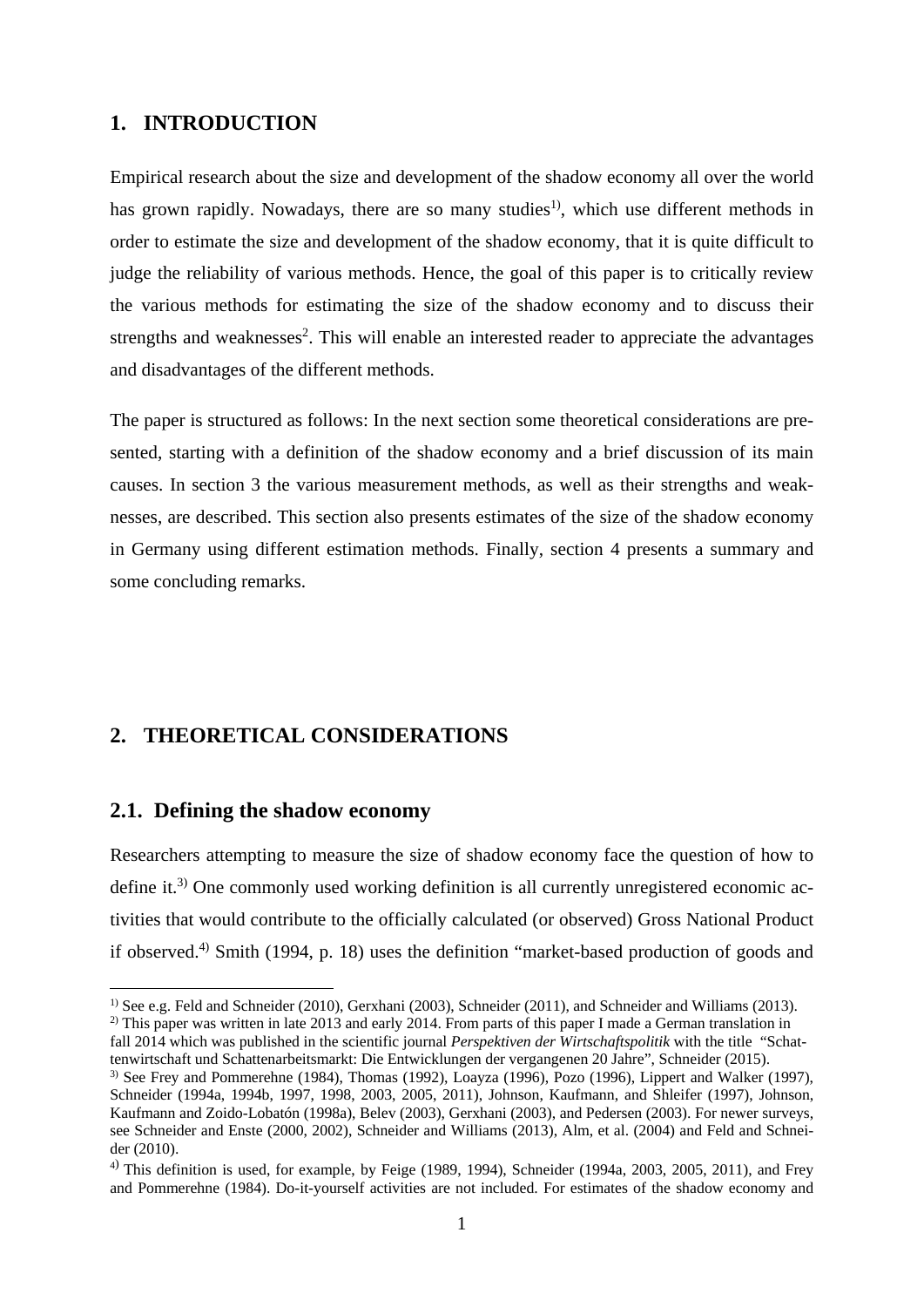services, whether legal or illegal, that escapes detection in the official estimates of GDP." One of the broadest definitions includes "those economic activities and the income derived from them that circumvent government regulation, taxation or observation".5) As these definitions still leave a lot of questions unanswered, table 1 offers a reasonable consensus for a definition of the underground (or shadow) economy. From table 1, it is clear that a broad definition of the shadow economy includes unreported income from the production of legal goods and services – either from monetary or barter transactions – and so includes all economic activities that would generally be taxable were they reported to the tax authorities.

| Type of activity               |                                                                                                                                                        | <b>Monetary transactions</b>                | <b>Non-monetary transactions</b>                                                                                 |                                                   |  |  |
|--------------------------------|--------------------------------------------------------------------------------------------------------------------------------------------------------|---------------------------------------------|------------------------------------------------------------------------------------------------------------------|---------------------------------------------------|--|--|
| <b>Illegal Activi-</b><br>ties | Trade with stolen goods; drug dealing<br>manufacturing;<br>prostitution;<br>and<br>gambling; smuggling; fraud; etc.                                    |                                             | Barter of drugs, stolen goods, smug-<br>gling etc. Producing or growing drugs<br>for own use. Theft for own use. |                                                   |  |  |
|                                | <b>Tax Evasion</b>                                                                                                                                     | <b>Tax Avoidance</b>                        | <b>Tax Evasion</b>                                                                                               | <b>Tax Avoidance</b>                              |  |  |
| <b>Legal Activi-</b><br>ties   | Unreported in-<br>come from self-<br>employment;<br>Wages, salaries<br>and assets from<br>unreported work<br>related to legal<br>services and<br>goods | Employee dis-<br>counts, fringe<br>benefits | Barter of legal<br>services and<br>goods                                                                         | All do-it-yourself<br>work and neigh-<br>bor help |  |  |

**Table 1: A taxonomy of types of underground economic activities** 

Structure of the table is taken from Lippert and Walker (1997, p. 5) with additional remarks provided

This paper uses the following, narrower, definition of the shadow economy.<sup>6)</sup> The shadow economy includes all market-based legal production of goods and services that are deliberately concealed from public authorities for the following reasons:

- (1) to avoid payment of taxes, e.g. income taxes or value added taxes,
- (2) to avoid payment of social security contributions,
- (3) to avoid certain legal labor market standards, such as minimum wages, maximum working hours, safety standards, etc., and

do-it-yourself activities for Germany, see Buehn, Karmann and Schneider (2009). This definition is taken from Del'Anno (2003), Del'Anno and Schneider (2004) and Feige (1989). See also Thomas (1999), Fleming, Roman and Farrell (2000).

<sup>5)</sup> This definition is taken from Del'Anno (2003), Del'Anno and Schneider (2004) and Feige (1989). See also Thomas (1999), Fleming, Roman and Farrell (2000).

 $6$  Compare also the excellent discussion of the definition of the shadow economy in Pedersen (2003, pp.13–19), who uses a similar definition.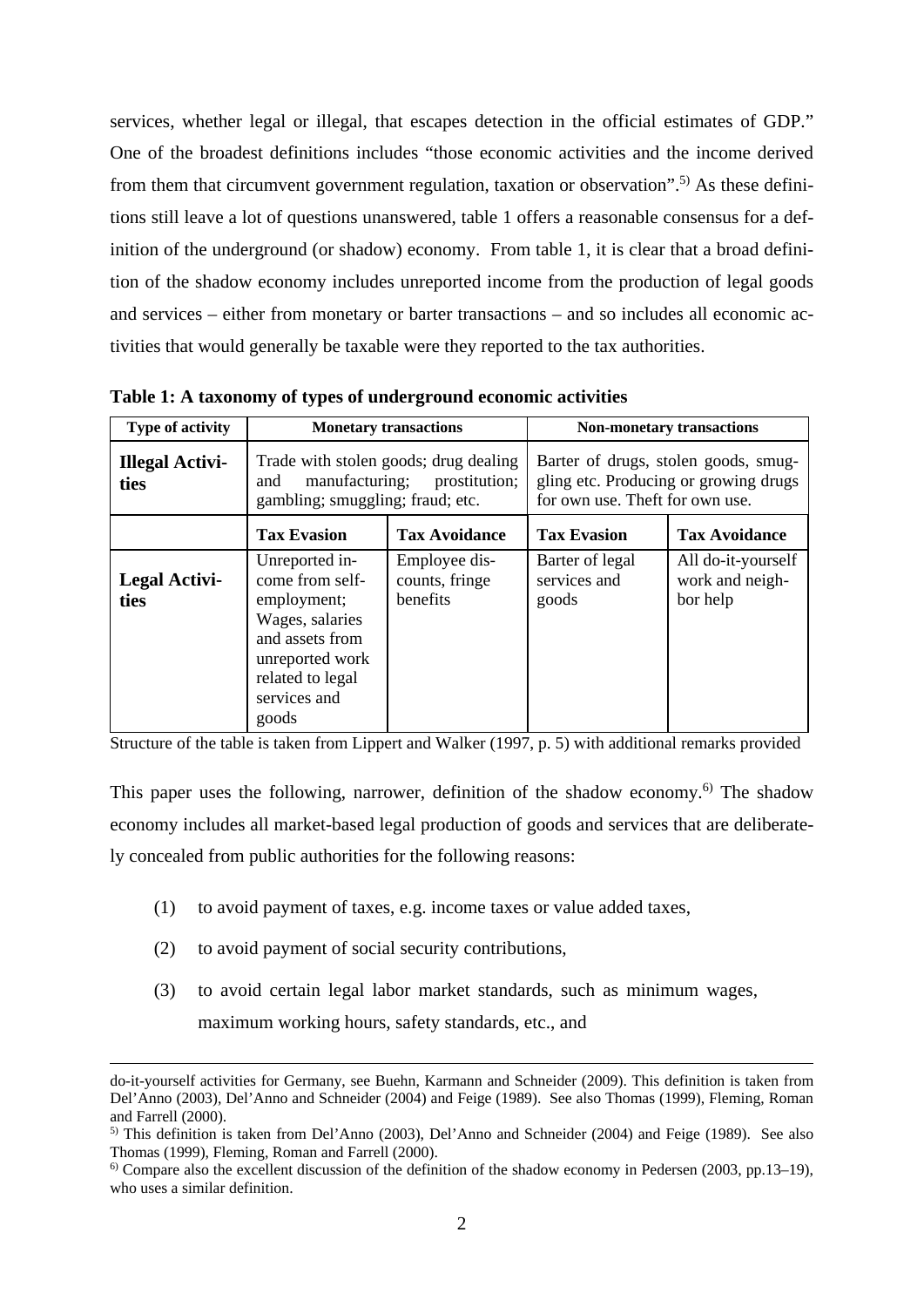(4) to avoid complying with certain administrative procedures, such as completing statistical questionnaires or other administrative forms.

### **2.2. Theorizing about the shadow economy**

A useful starting point for a theoretical discussion of the shadow economy is the groundbreaking study by Allingham and Sandmo (1972) on income tax evasion. While the shadow economy and tax evasion are not congruent, in most cases activities in the shadow economy imply the evasion of direct or indirect taxes, such that factors determining tax evasion will most certainly also affect the shadow economy. According to Allingham and Sandmo tax compliance depends on its expected costs and benefits. The benefits of tax non-compliance result from the individual marginal tax rate and true individual income. In the case of the shadow economy the individual marginal tax rate is often roughly calculated using the overall tax burden from indirect and direct taxes including social security contributions. The expected costs of non-compliance derive from deterrence enacted by the state, that is, the state's auditing activities raising the probability of detection and the fines individuals face when they are caught. Individual morality also plays a role in compliance and additional costs may apply beyond the tax administration's pure punishment in the form of psychic costs like shame or regret, but also additional pecuniary costs if, for example, loss of reputation results.

Individuals are rational calculators who weigh up costs and benefits when considering breaking the law. Their decision to partially or completely participate in the shadow economy is a choice under uncertainty, facing a trade-off between gains if their activities are not discovered and losses if discovered and penalized. Shadow economic activities *SE* thus negatively depend on the probability of detection *p* and potential fines *f*, and positively on the opportunity costs of remaining formal denoted as *B*. The opportunity costs are positively determined by the burden of taxation  $T$  and high labor costs  $W$  –individual income generated in the shadow economy is usually categorized as labor income rather than capital income – due to labor market regulations. Hence, the higher the tax burden and labor costs, the more incentives individuals have to avoid these costs by working in the shadow economy. The probability of detection *p* itself depends on enforcement actions *A* taken by the tax authority and on facilitating activities *F* accomplished by individuals to reduce detection of shadow economic activities. This discussion suggests the following structural equation: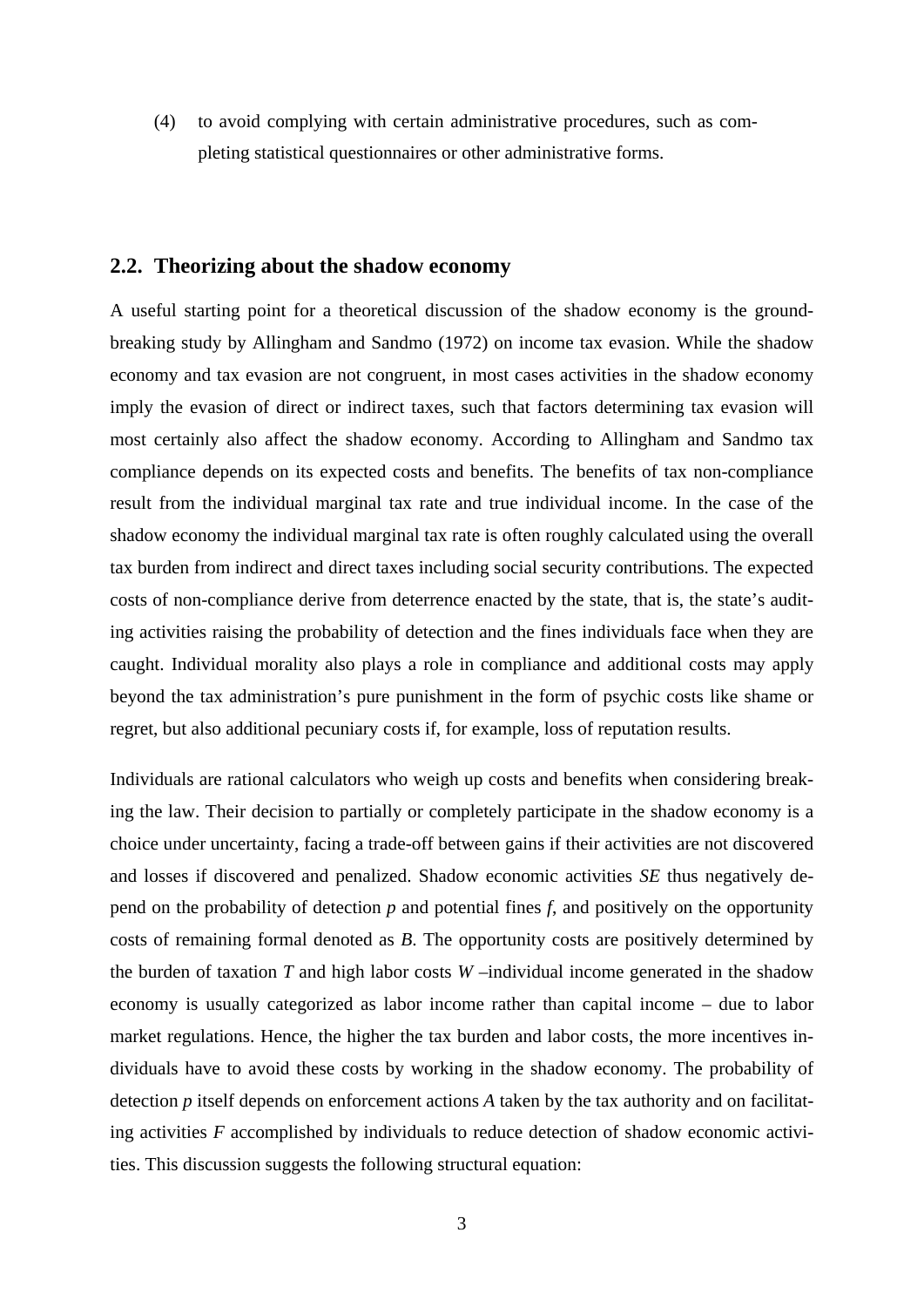$$
SE = SE\left[\left[\overline{p}\left(\overline{A},\overline{F}\right);\overline{f};\overline{B}\left(\overline{T},\overline{W}\right)\right].\right]
$$
 (1)

Hence, shadow economic activities may be defined as those economic activities and income earned that circumvent government regulation, taxation or observation. More narrowly, the shadow economy includes monetary and non-monetary transactions of a legal nature; hence all productive economic activities that would generally be taxable were they reported to the state (tax) authorities. Such activities are deliberately concealed from public authorities to avoid payment of income, value added or other taxes and social security contributions, or to avoid compliance with certain legal labor market standards such as minimum wages, maximum working hours, or safety standards and administrative procedures. The shadow economy thus focuses on productive economic activities that would normally be included in the national accounts but which remain underground due to tax or regulatory burdens.<sup>7)</sup> Although such legal activities would contribute to a country's value added, they are not captured in national accounts because they are produced in illicit ways. Informal household economic activities such as do-it-yourself activities and neighborly help are typically excluded in the analysis of the shadow economy.8)

Kanniainen, Pääkönen and Schneider (2004) incorporate many of these insights in their model of the shadow economy. They hypothesize that tax hikes unambiguously increase the size of shadow economy, while the availability of public goods financed by taxes moderates participation in the shadow economy. The latter effect, however, depends on the ability to access these public goods. A shortcoming of this analysis is the neglected endogeneity of tax morale and good governance, as addressed by Feld and Frey (2007), who argue that tax compliance is the result of a complicated interaction between tax morale and deterrence measures. It must be clear to taxpayers what the rules of the game are and as deterrence measures serve as signals for the level of tax morale a society wants to elicit (Posner, 2000), deterrence may also crowd out the intrinsic motivation to pay taxes. Tax morale not only increases if taxpayers perceive the public goods received in exchange for their tax payments; it may also decrease if individuals perceive political decisions for public activities or the treatment of taxpayers by the tax

<u>.</u>

 $\alpha$ ) Although classical crime activities such as drug dealing are independent of increasing taxes and the causal variables included in the empirical models are only imperfectly linked (or causal) to classical crime activities, the footprints used to indicate shadow economic activities such as currency in circulation also apply for classic crime. Hence, macroeconomic shadow economy estimates do not typically distinguish legal from illegal underground activities; rather they represent the whole informal economy spectrum.

 $8$ ) From a social perspective, maybe even from an economic one, soft forms of illicit employment such as moonlighting (e.g. construction work in private homes) and its contribution to aggregate value added may be assessed positively. For a discussion of these issues see Thomas (1992) and Buehn, Karmann and Schneider (2009).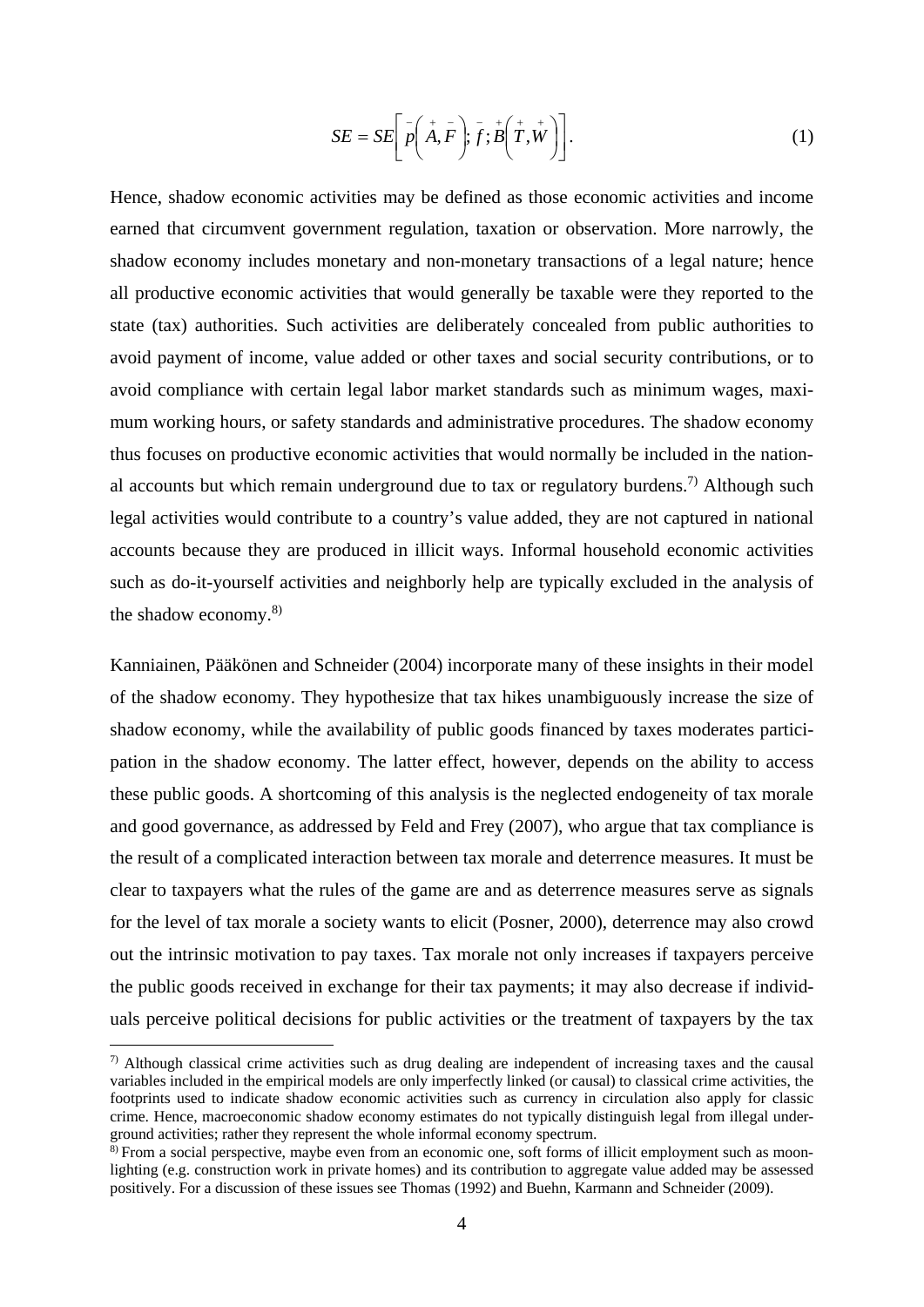authorities to be unfair. Tax morale is thus not exogenously given but influenced by deterrence and the quality of state institutions. Table 2 presents an overview of the most important determinants influencing the shadow economy.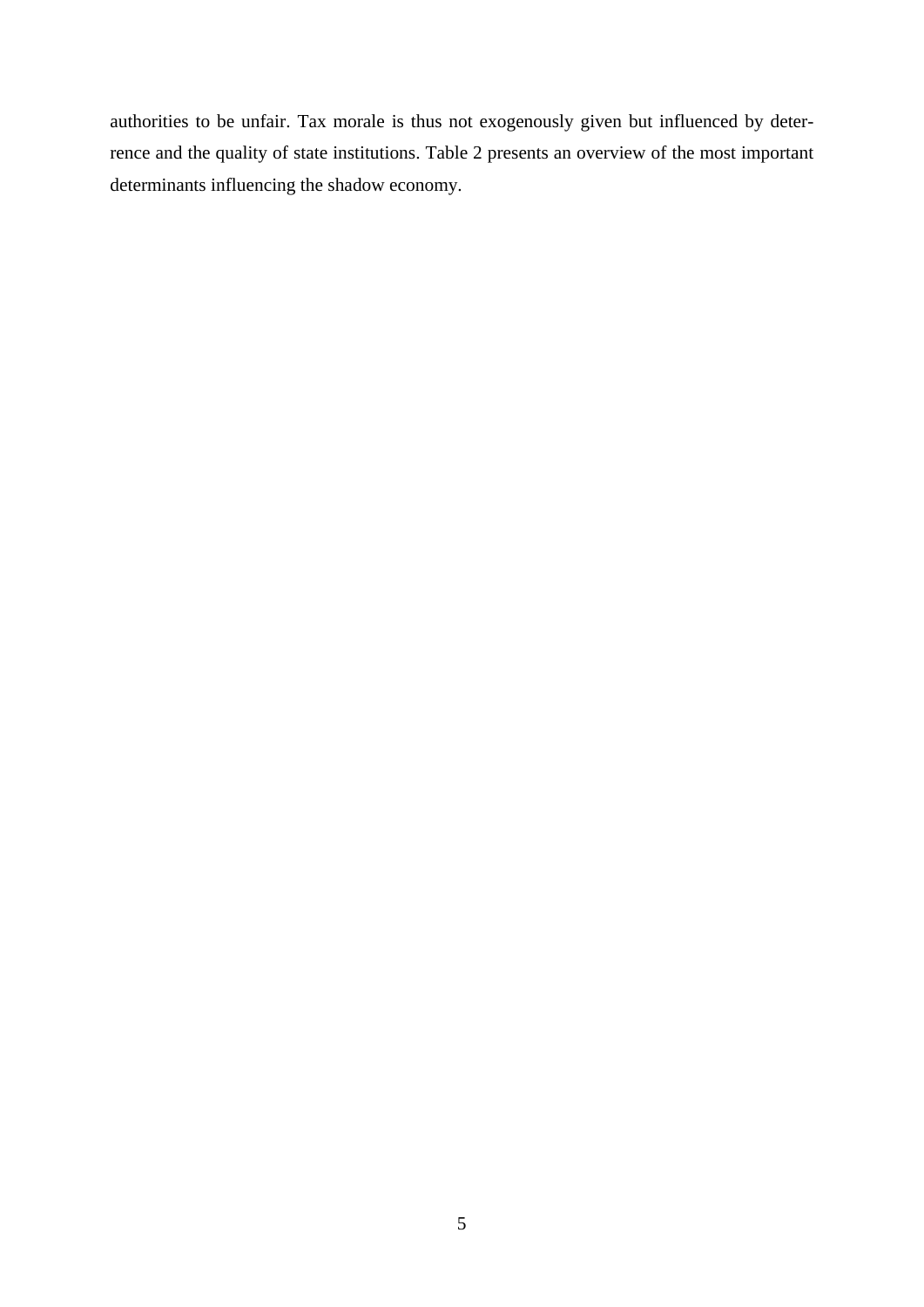# **Table 2: The main causes determining the shadow economy**

| <b>Causal variable</b>                                      | <b>Theoretical reasoning</b>                                                                                                                                                                                                                                                                                                                                                                                                                                                                                                                                                                                                                                                                                                                                                                                                                                                                                                                                                                                                                                                                                                                                                                                                                                                                     | <b>References</b>                                                                                                                                                                                                                                                                                                                                                                   |  |  |
|-------------------------------------------------------------|--------------------------------------------------------------------------------------------------------------------------------------------------------------------------------------------------------------------------------------------------------------------------------------------------------------------------------------------------------------------------------------------------------------------------------------------------------------------------------------------------------------------------------------------------------------------------------------------------------------------------------------------------------------------------------------------------------------------------------------------------------------------------------------------------------------------------------------------------------------------------------------------------------------------------------------------------------------------------------------------------------------------------------------------------------------------------------------------------------------------------------------------------------------------------------------------------------------------------------------------------------------------------------------------------|-------------------------------------------------------------------------------------------------------------------------------------------------------------------------------------------------------------------------------------------------------------------------------------------------------------------------------------------------------------------------------------|--|--|
| Tax and social secu-<br>rity contribution<br><b>burdens</b> | The distortion of the overall tax burden affects labor-leisure choices and may stimu-<br>late labor supply in the shadow economy. The bigger the difference between the total<br>labor cost in the official economy and after-tax earnings (from work), the greater the<br>incentive to reduce the tax wedge and work in the shadow economy. This tax wedge<br>depends on social security burden/payments and the overall tax burden, making them<br>key determinants in the existence of the shadow economy.                                                                                                                                                                                                                                                                                                                                                                                                                                                                                                                                                                                                                                                                                                                                                                                    | E.g. Thomas (1992), Johnson,<br>Kaufmann, and Zoido-Lobatón<br>(1998a,b), Giles (1999a), Tanzi<br>(1999), Schneider (2003, 2005),<br>Dell'Anno (2007), Dell'Anno,<br>Gomez-Antonio and Alanon Pardo<br>(2007), Buehn and Schneider<br>(2012)                                                                                                                                        |  |  |
| <b>Quality of institu-</b><br>tions                         | The quality of public institutions is another key factor in the development of the in-<br>formal sector. In particular, the efficient and discretionary application of the tax code<br>and regulations by the government plays a crucial role in the decision to work under-<br>ground, even more important than the actual burden of taxes and regulations. A bu-<br>reaucracy with highly corrupt government officials tends to be associated with larger<br>unofficial activity, while good rule of law through securing property rights and con-<br>tract enforceability increases the benefits of being formal. A certain level of taxation,<br>mostly spent in productive public services, characterizes efficient policies. In fact,<br>production in the formal sector benefits from higher provision of productive public<br>services and is negatively affected by taxation, while the shadow economy reacts in<br>the opposite way. An informal sector developing as a consequence of the failure of<br>political institutions in promoting an efficient market economy, and entrepreneurs<br>going underground due to inefficient public goods provision, may reduce if institu-<br>tions can be strengthened and fiscal policy moves closer to the median voter's prefer-<br>ences. | E.g. Johnson et al. (1998a,b),<br>Friedman, Johnson, Kaufmann,<br>and Zoido-Lobatón (2000), Dreher<br>and Schneider (2009), Dreher,<br>Kotsogiannis and McCorriston<br>(2009), Schneider (2010), Buehn<br>and Schneider (2012), Teobaldelli<br>(2011), Teobaldelli and Schneider<br>(2012), Amendola and Dell'Anno<br>(2010), Losby et al. (2002),<br>Schneider and Williams (2013) |  |  |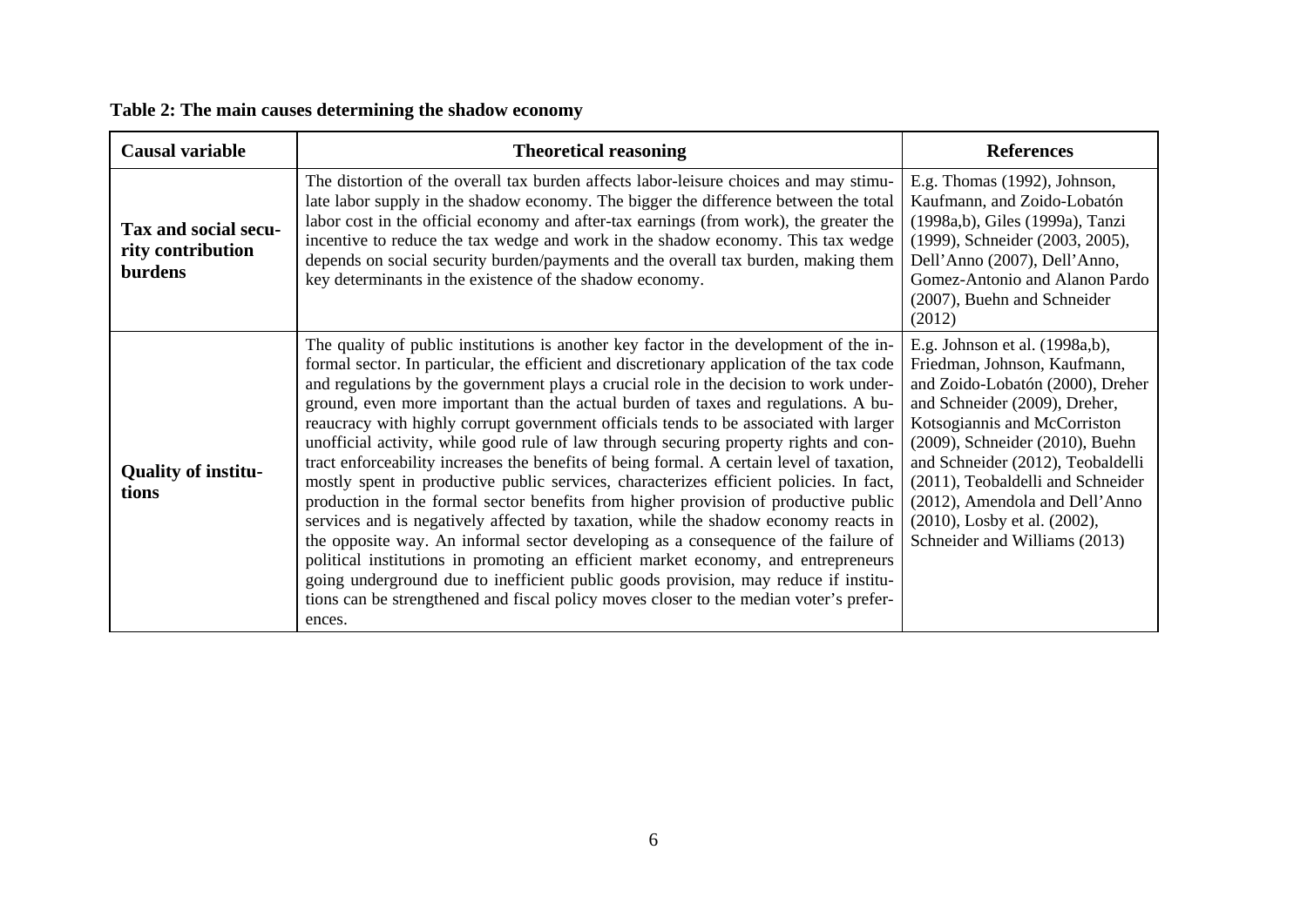| <b>Causal variable</b>             | <b>Theoretical reasoning</b>                                                                                                                                                                                                                                                                                                                                                                                                                                                                                                                                                                                                                                                                                                                                                                                                                                                                                                                                                                                                                                                              | <b>References</b>                                                                                                                                                                                                   |  |  |
|------------------------------------|-------------------------------------------------------------------------------------------------------------------------------------------------------------------------------------------------------------------------------------------------------------------------------------------------------------------------------------------------------------------------------------------------------------------------------------------------------------------------------------------------------------------------------------------------------------------------------------------------------------------------------------------------------------------------------------------------------------------------------------------------------------------------------------------------------------------------------------------------------------------------------------------------------------------------------------------------------------------------------------------------------------------------------------------------------------------------------------------|---------------------------------------------------------------------------------------------------------------------------------------------------------------------------------------------------------------------|--|--|
| <b>Regulations</b>                 | Regulations, for example labor market regulations or trade barriers, are another im-<br>portant factor that reduces freedom (of choice) for individuals in the official econo-<br>my. They lead to a substantial increase in labor costs in the official economy and thus<br>provide another incentive to work in the shadow economy: countries that are more<br>heavily regulated tend to have a higher share of the shadow economy in total GDP.<br>Especially the enforcement and not the overall extent of regulation – mostly not en-<br>forced – is the key factor for the burden levied on firms and individuals, inducing<br>them to operate in the shadow economy.                                                                                                                                                                                                                                                                                                                                                                                                               | E.g. Johnson, Kaufmann, and<br>Shleifer (1997), Johnson, Kauf-<br>mann, and Zoido-Lobatón<br>(1998b), Friedman, Johnson,<br>Kaufmann, and Zoido-Lobaton<br>(2000), Kucera and Roncolato<br>(2008), Schneider (2011) |  |  |
| <b>Public sector ser-</b><br>vices | An increase in the shadow economy may lead to fewer state revenues, which in turn<br>reduce the quality and quantity of publicly provided goods and services. Ultimately,<br>this may lead to increasing tax rates for firms and individuals, although deterioration<br>in the quality of the public goods (such as public infrastructure) and of the admin-<br>istration continues. The consequence is an even stronger incentive to participate in<br>the shadow economy. Countries with higher tax revenues achieved by lower tax rates,<br>fewer laws and regulations, a better rule of law and lower corruption levels should<br>thus have smaller shadow economies.                                                                                                                                                                                                                                                                                                                                                                                                                 | E.g. Johnson, Kaufmann, and<br>Zoido-Lobatón (1998a,b), Feld<br>and Schneider (2010)                                                                                                                                |  |  |
| <b>Tax morale</b>                  | The efficiency of the public sector also has an indirect effect on the size of the shad-<br>ow economy because it affects tax morale. Tax compliance is driven by a psychologi-<br>cal tax contract that entails rights and obligations from taxpayers and citizens on the<br>one hand, but also from the state and its tax authorities on the other hand. Taxpayers<br>are more inclined to pay their taxes honestly if they get valuable public services in<br>exchange. However, taxpayers are honest even in cases when the benefit principle of<br>taxation does not hold, i.e. for redistributive policies, if such political decisions fol-<br>low fair procedures. The treatment of taxpayers by the tax authority also plays a role.<br>If taxpayers are treated like partners in a (tax) contract instead of subordinates in a<br>hierarchical relationship, taxpayers will stick to the obligations of the psychological<br>tax contract more easily. Hence, (better) tax morale and (stronger) social norms may<br>reduce the probability of individuals working underground. | E.g. Feld and Frey (2007), Kirch-<br>ler (2007), Torgler and Schneider<br>(2009), Feld and Larsen (2005,<br>2009), Feld and Schneider (2010)                                                                        |  |  |

# **Table 2: The main causes determining the shadow economy (cont.)**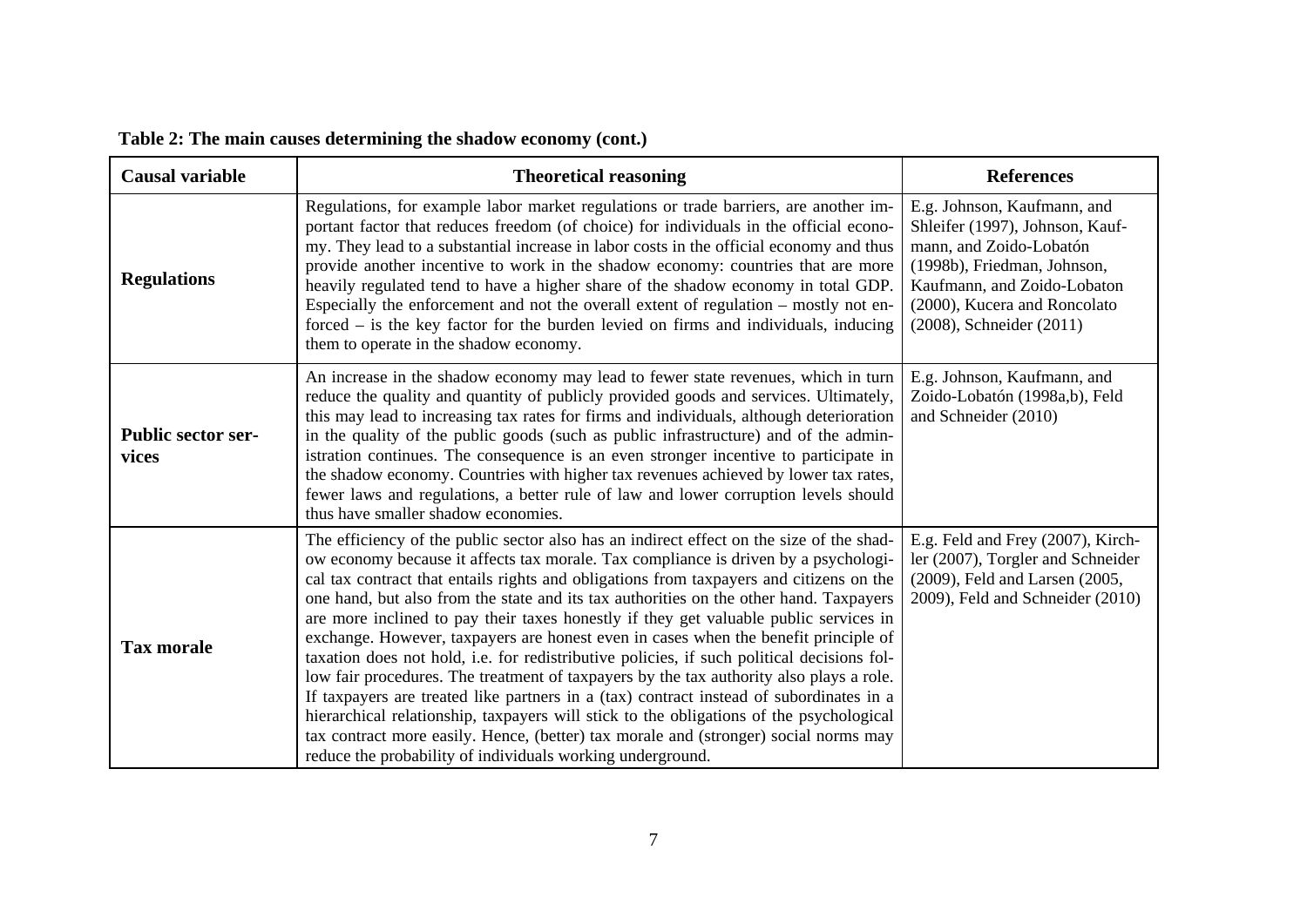| <b>Causal variable</b>                 | <b>Theoretical reasoning</b>                                                                                                                                                                                                                                                                                                                                                                                                                                                                                                                                                                                                                                                                                                                                                                                                                                                                                                                                                                                                                                                                                                   | <b>References</b>                                                                                                            |  |
|----------------------------------------|--------------------------------------------------------------------------------------------------------------------------------------------------------------------------------------------------------------------------------------------------------------------------------------------------------------------------------------------------------------------------------------------------------------------------------------------------------------------------------------------------------------------------------------------------------------------------------------------------------------------------------------------------------------------------------------------------------------------------------------------------------------------------------------------------------------------------------------------------------------------------------------------------------------------------------------------------------------------------------------------------------------------------------------------------------------------------------------------------------------------------------|------------------------------------------------------------------------------------------------------------------------------|--|
| <b>Deterrence</b>                      | Despite the strong focus on deterrence in policies fighting the shadow economy and<br>the unambiguous insights of the traditional economic theory of tax non-compliance,<br>surprisingly little is known from empirical studies about the effects of deterrence.<br>This is because data on the legal background and the frequency of audits are not<br>available on an international basis; even for OECD countries such data are difficult to<br>collect. Either the legal background is quite complicated, differentiating fines and<br>punishment according to the severity of the offense and the true income of the non-<br>complier, or tax authorities do not reveal how intensively auditing is taking place.<br>The little empirical survey evidence available demonstrates that fines and punishment<br>do not exert a negative influence on the shadow economy, while the subjectively<br>perceived risk of detection does. However, results are often weak and Granger causal-<br>ity tests show that the size of the shadow economy can affect deterrence, instead of<br>deterrence reducing the shadow economy. | E.g. Andreoni, Erard and Feinstein<br>(1998), Pedersen (2003), Feld and<br>Larsen (2005, 2009), Feld and<br>Schneider (2010) |  |
| Development of the<br>official economy | The development of the official economy is another key factor in the shadow econo-<br>my. The higher (lower) the unemployment quota (GDP-growth), the higher the incen-<br>tive to work in the shadow economy, ceteris paribus.                                                                                                                                                                                                                                                                                                                                                                                                                                                                                                                                                                                                                                                                                                                                                                                                                                                                                                | Schneider and Williams (2013)<br>Feld and Schneider (2010)                                                                   |  |
| Self-employment                        | The higher the rate of self-employment, the more activities can be performed in the<br>shadow economy, ceteris paribus.                                                                                                                                                                                                                                                                                                                                                                                                                                                                                                                                                                                                                                                                                                                                                                                                                                                                                                                                                                                                        |                                                                                                                              |  |

**Table 2: The main causes determining the shadow economy (cont.)**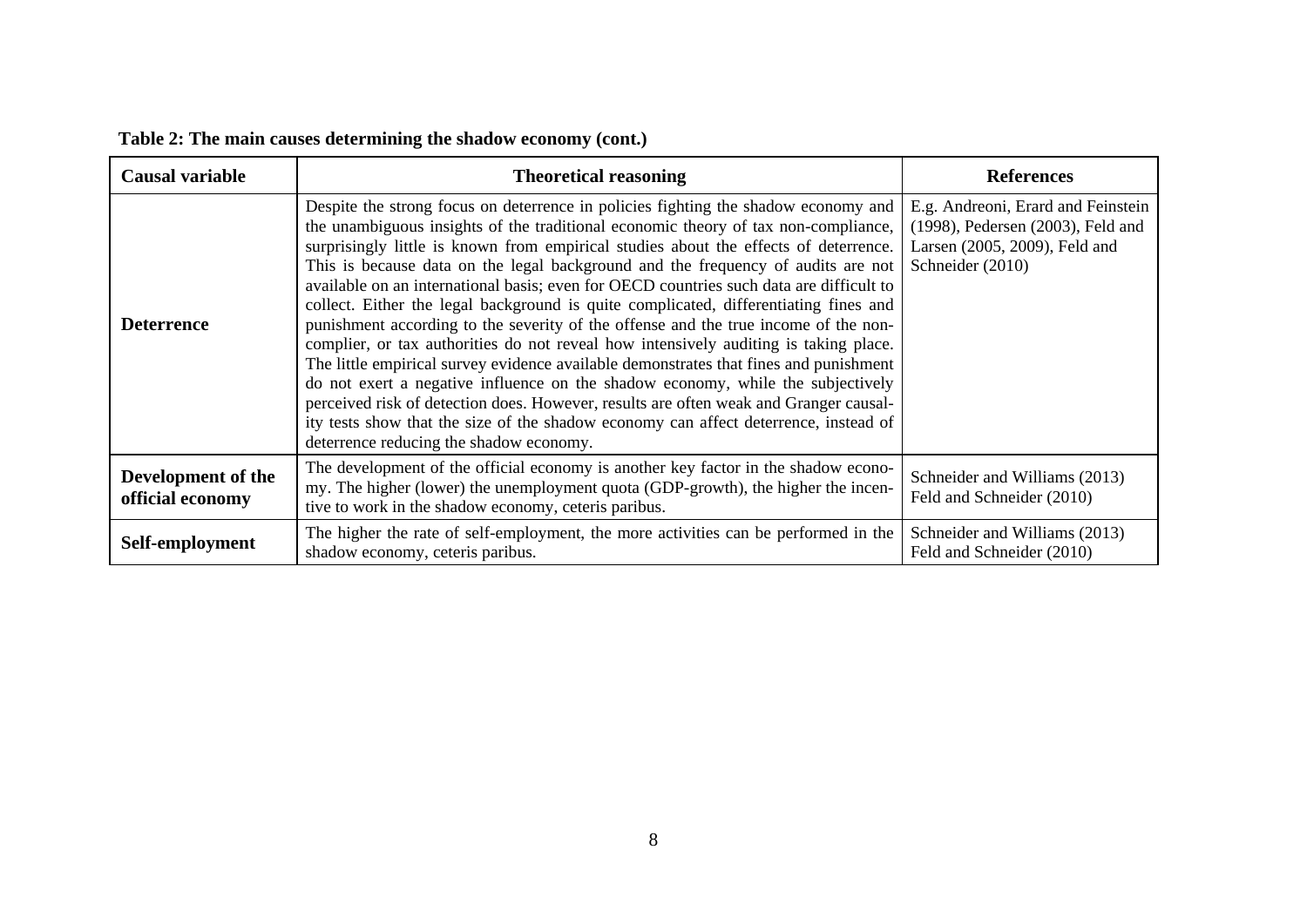# **3. METHODS TO ESTIMATE THE SIZE OF THE SHADOW ECON-OMY**

Estimating the size of a shadow economy is a difficult and challenging task. In this paper we give a short but comprehensive overview of the various procedures for estimating the size of a shadow economy. Three different categories of measurement methods are most widely used, and each is briefly discussed.

#### **3.1. Direct approaches**

1

These are microeconomic approaches that employ either well-designed surveys and samples based on voluntary replies, or tax auditing and other compliance methods. Sample surveys designed to estimate the shadow economy are widely used<sup>9)</sup>. The main disadvantages of this method are the flaws inherent in all surveys. For example, the average precision and results depend greatly on the respondent's willingness to cooperate, it is difficult to assess the amount of undeclared work from a direct questionnaire, most interviewees hesitate to confess to fraudulent behavior, and responses are of uncertain reliability, which makes it difficult to calculate a true estimate (in monetary terms) of the extent of undeclared work. The main advantage of this method lies in the detailed information which can be obtained about the structure of the shadow economy, but results from these kinds of surveys are very sensitive to the way the questionnaire is formulated<sup>10)</sup>.

Estimates of the shadow economy can also be based on the discrepancy between income declared for tax purposes and that measured by selective checks. Fiscal auditing programs have been particularly effective in this regard. Since these programs are designed to measure the amount of undeclared taxable income, they may also be used to calculate the size of the shad-

<sup>&</sup>lt;sup>9)</sup> The direct method of voluntary sample surveys has been extensively used for Norway by Isachsen et al. (1982), and Isachsen and Strom (1985). For Denmark this method is used by Mogensen et al. (1995) in which they report "estimates" of the shadow economy of 2.7% of GDP for 1989, 4.2% of GDP for 1991, 3.0% of GDP for 1993 and 3.1% of GDP for 1994. In Pedersen (2003) estimates of the Danish shadow economy contain the years 1995 with 3.1%, up to 2001 with 3.8%. See also newer studies like Feld and Larsen (2005, 2008, 2009)

 $10$ ) The advantages and disadvantages of this method are extensively dealt by Pedersen (2003), Mogensen (1985) and Mogensen et al. (1995) in their excellent and very carefully conducted investigations.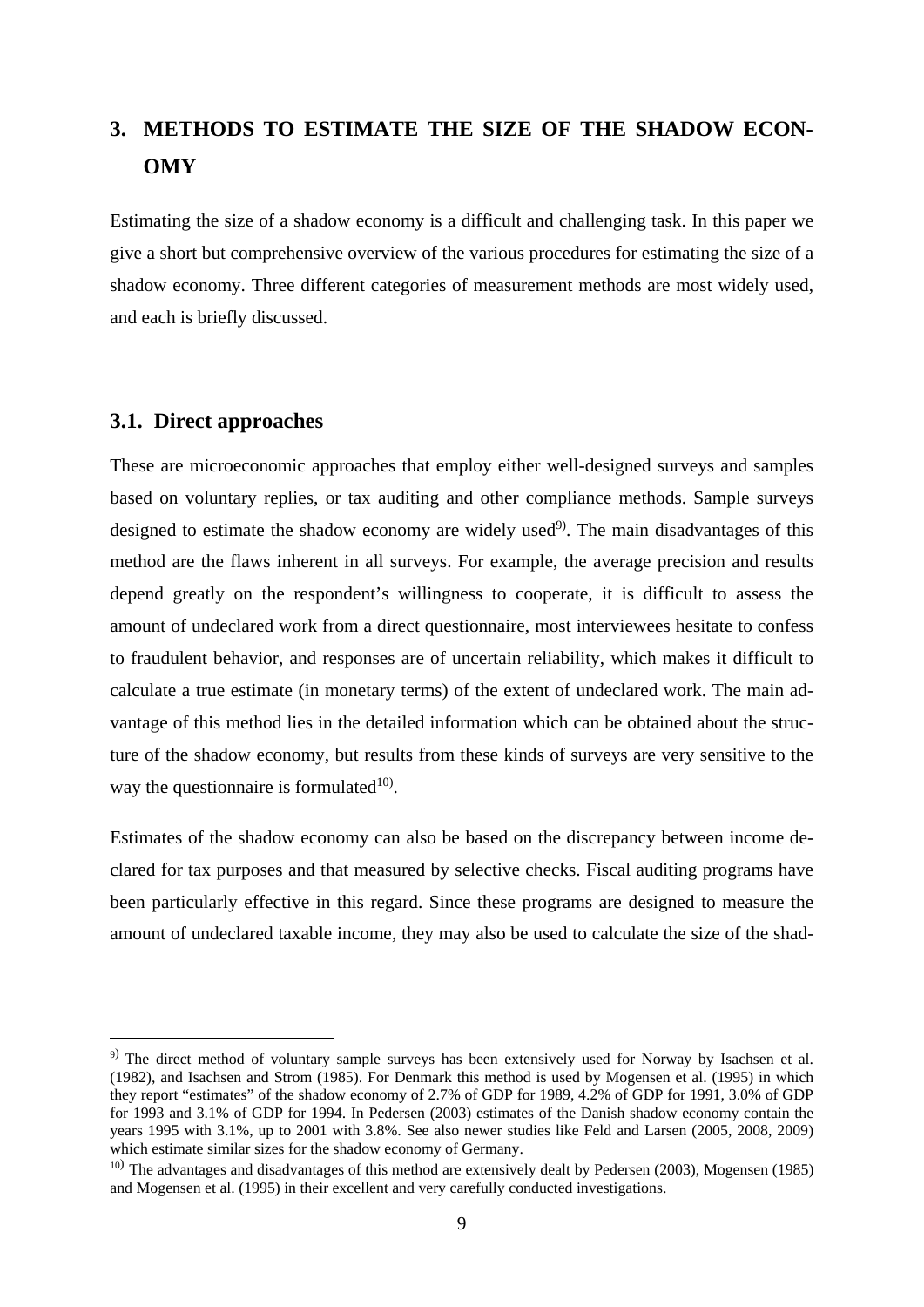ow economy<sup>11)</sup>. However, a number of difficulties beset this approach. First, using tax compliance data is equivalent to using a (possibly biased) sample of the population. In general, the selection of taxpayers for tax audits is not random but based on properties of submitted (tax) returns that indicate a certain likelihood of tax fraud. Consequently, such a sample is not a random one of the whole population, and estimates of the shadow economy based upon a biased sample may not be accurate. Second, estimates based on tax audits reflect only that portion of the shadow economy discovered by income tax authorities, and this is likely to be only a fraction of all hidden income.

Survey results can also be inconsistent internationally. In addition to the studies by Feld and Larsen (2005, 2008, 2009), Haigner et al. (2013), and Enste and Schneider (2006) for Germany, survey methods have been applied in the Northern countries and Great Britain (Isachsen and Strøm (1985), Pedersen (2003)) as well as in the Netherlands (Van Eck and Kazemier (1988), Kazemier (2006)). The questionnaires underlying these studies are broadly comparable in design; however, recent attempts by the European Union to provide survey results for all member states have run into great difficulties of comparability (Renooy et al. (2004), European Commission (2007)). The wording of the questionnaires becomes more and more cumbersome, depending on the culture of different countries with respect to the underground economy.

A further disadvantage of these two direct methods (surveys and tax auditing) is the point estimate character. In general they capture shadow economic activities only partially and may be seen as lower-bound estimates. Going back to the definition of the shadow economy, this method captures mostly the amount of shadow labor activities in households and rarely in or between firms and these methods do not provide value added figures. However, they have one considerable advantage: they provide detailed information about shadow economy activities, the structure and composition of the activities as well as the socio-economic characteristics and motives of those who work in the shadow economy.

#### To summarize:

1

Survey methods are likely to underestimate the shadow economy because people are likely to under-declare in surveys what they are trying to hide from authorities. In order to minimize the number of respondents dishonestly replying or totally declining to answer sensitive ques-

<sup>11)</sup> In the United States, IRS (1979, 1983), Simon and Witte (1982), Witte (1987), Clotefelter (1983), and Feige (1986). For a more detailed discussion, see Dallago (1990) and Thomas (1992).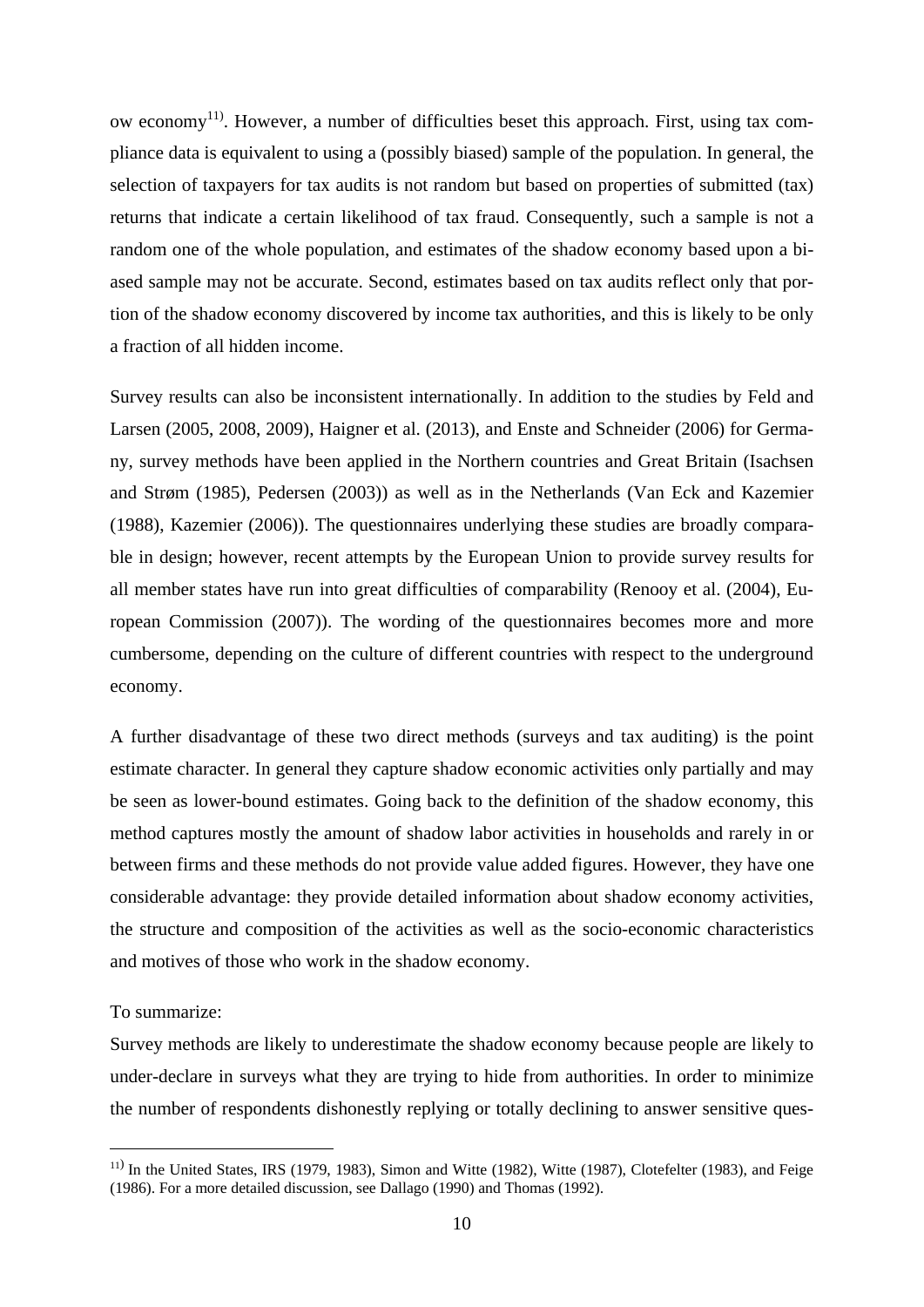tions, structured interviews are undertaken (usually face to face), in which respondents slowly become accustomed to the main purpose of the survey. The first part of the questionnaire aims to shape respondents' perceptions of the issues being explored. The second part asks questions about the respondents' activities in the shadow economy. A third part contains the usual socio-demographic questions. Nevertheless, the results of the shadow economy estimates from survey methods are clearly lower-bound estimates compared to other approaches. They also rely on a very narrow definition of "classical" shadow economy activities.

### **3.2. Indirect approaches**

1

These approaches, which are also called indicator approaches, are mostly macroeconomic and use various economic and other indicators that contain information about the development of the shadow economy over time. Relating them to the definition of the shadow economy, they provide value added figures. In most cases, legally-bought material is often included; hence, they provide upper-bound estimates with the danger of a double counting problem due to the inclusion of the legally-bought material. Therefore a wide (broad) definition of the shadow economy is applied; especially as some criminal activities like human trafficking are also included. Currently there are five indicators that leave some traces of the shadow economy.

### *3.2.1 The discrepancy between national expenditure and income statistics*

This approach is based on discrepancies between income and expenditure statistics. In national accounting the income measure of GNP should be equal to the expenditure measure of GNP. Thus, if an independent estimate of the expenditure side of the national accounts is available, the gap between the expenditure measure and the income measure can be used as an indicator of the extent of the shadow economy.<sup>12)</sup> Since national accounts statisticians are anxious to minimize this discrepancy, the initial discrepancy or first estimate, rather than the published discrepancy, should be employed as an estimate of the shadow economy. If all the components on the expenditure side are measured without error, then this approach would

<sup>&</sup>lt;sup>12)</sup> See, for example, Franz (1983) for Austria; MacAfee (1980), O'Higgins (1989) and Smith (1985) for Great Britain; Petersen (1982) and Del Boca (1981) for Germany; Park (1979) for the United States. For a critical survey, see Thomas (1992).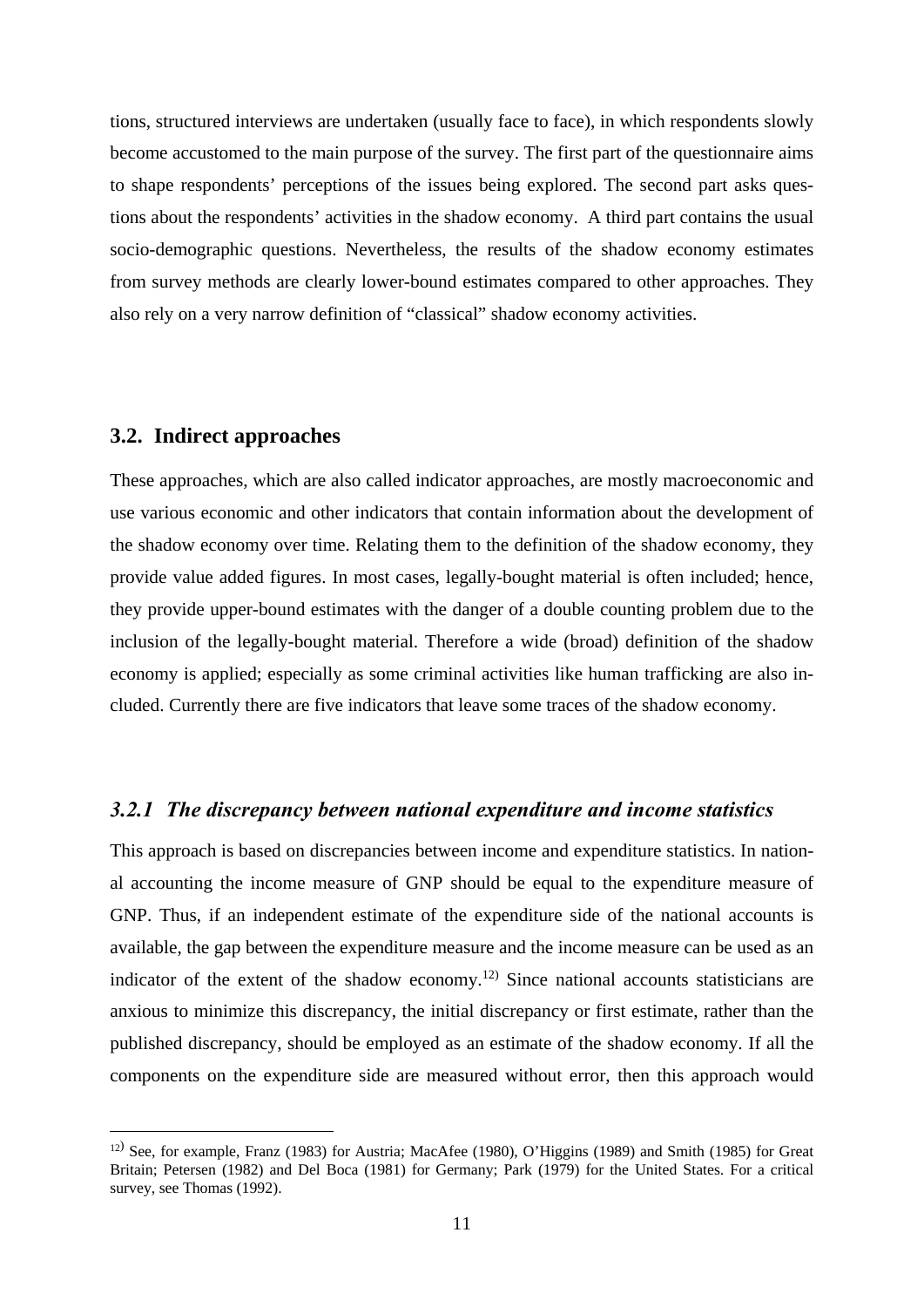indeed yield a good estimate of the size of the shadow economy. Unfortunately, however, this is not the case. Instead, the discrepancy reflects all omissions and errors in the national accounts statistics as well as the shadow economy. These estimates may therefore be crude and of questionable reliability.13)

### *3.2.2 The discrepancy between the official and actual labor force*

A decline in participation in the labor force in the official economy can be seen as an indication of increased activity in the shadow economy. If total labor force participation is assumed to be constant, then a decreasing official rate of participation can be seen as an indicator of increased shadow economic activities, ceteris paribus.<sup>14)</sup> One weakness of this method is that differences in the rate of participation may have other causes. Also, people can work in the shadow economy and have a job in the official economy. Therefore such estimates may be viewed as weak indicators of the size and development of the shadow economy.

#### *3.2.3 The transactions approach*

1

This approach has been fully developed by Feige.<sup>15)</sup> It is based upon the assumption that there is a constant relation over time between the volume of transactions and official GNP, as summarized by the well-known Fisher quantity equation, or  $M^*V = p^*T$  (with *M* money, *V* velocity, *p* prices, and *T* total transactions). Assumptions also have to be made about the velocity of money and about the relationships between the total value of transactions *p\*T* and total (official + unofficial) nominal GNP. Relating total nominal GNP to total transactions, the GNP of the shadow economy can be calculated by subtracting official GNP from total nominal GNP.

However, to derive figures for the shadow economy, one must also assume a base year in which there is no shadow economy and therefore the ratio of  $p^*T$  to total nominal (official =

<sup>&</sup>lt;sup>13)</sup> A related approach is pursued by Pissarides and Weber (1989), who use micro data from household budget surveys to estimate the extent of income understatement by self-employed.

<sup>&</sup>lt;sup>14)</sup> Such studies have been made for Italy, see for example Contini (1981) and Del Boca (1981); for the United States, see O'Neill (1983), for later studies, see Williams (2009, 2013), Williams and Lansky (2013), and Williams and Rodgers  $(2013)$ , for a critical survey, see again Thomas  $(1992)$ .

 $<sup>15)</sup>$  For an extended description of this approach, see Feige (1996); for a further application for the Netherlands,</sup> Boeschoten and Fase (1984), and for Germany, Langfeldt (1984).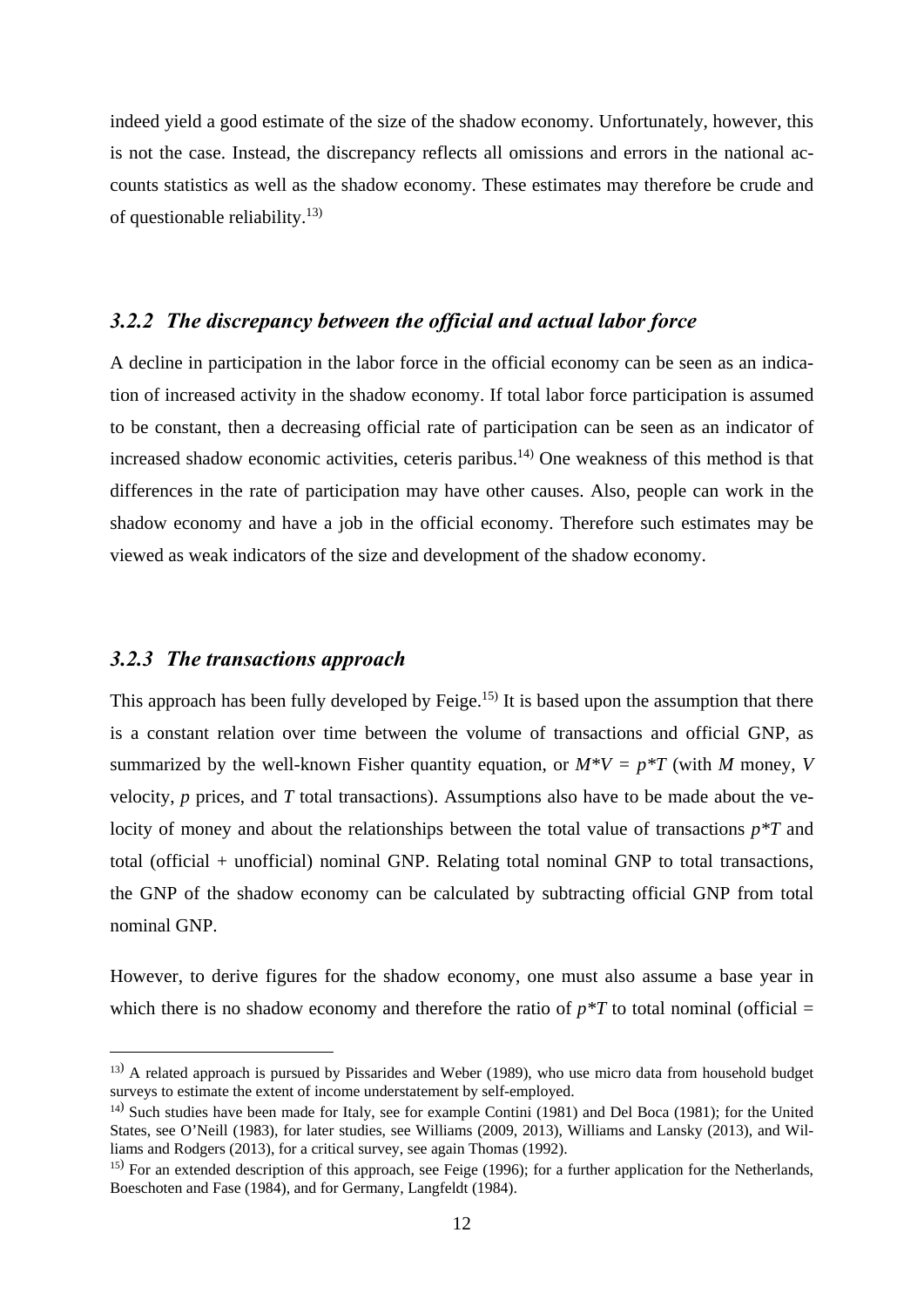total) GNP was "normal" and would have been constant over time if there had been no shadow economy. To obtain reliable shadow economy estimates, precise figures on the total volume of transactions should be available. This might be especially difficult for cash transactions, because they depend, among other factors, on the durability of bank notes in terms of the quality of the paper on which they are printed.<sup>16)</sup> Also, the assumption is made that all variations in the ratio between the total value of transactions and the officially measured GNP are due to the shadow economy. This means that a considerable amount of data is required in order to eliminate financial transactions from "pure" cross payments, which are legal and have nothing to do with the shadow economy. In general, although this approach is theoretically attractive, the empirical requirements necessary to obtain reliable estimates are so difficult to fulfill that its application can lead to doubtful results. Again, here a very broad definition of the shadow economy is used, especially as all transactions (including criminal ones) are counted.

### *3.2.4 The currency demand approach*

1

The currency demand approach was first used by Cagan (1958), who considered the correlation between currency demand and tax pressure (as one cause of the shadow economy) for the United States over the period 1919 to 1955. Twenty years later, Gutmann (1977) used the same approach but without any statistical procedures. Cagan's approach was further developed by Tanzi (1980, 1983), who estimated a currency demand function for the United States for the period 1929 to 1980 in order to calculate the size of the shadow economy. His approach assumes that shadow (or hidden) transactions are undertaken in the form of cash payments so as to leave no observable traces for the authorities. An increase in the size of the shadow economy will therefore increase the demand for currency. To isolate the resulting excess demand for currency, an equation for currency demand is estimated over time. All possible conventional factors, such as the development of income, payment habits, interest rates, credit and other debt cards as a substitute for cash and so on, are controlled for. Additionally, variables such as direct and indirect tax burdens, government regulation, state institutions and tax morale, which are assumed to be major factors causing people to work in the shadow

<sup>&</sup>lt;sup>16)</sup> For a detailed criticism of the transaction approach see Boeschoten and Fase (1984), Frey and Pommerehne (1984), Kirchgaessner (1984), Tanzi (1982a,b, 1986), Dallago (1990), Thomas (1986, 1992, 1999) and Giles (1999a).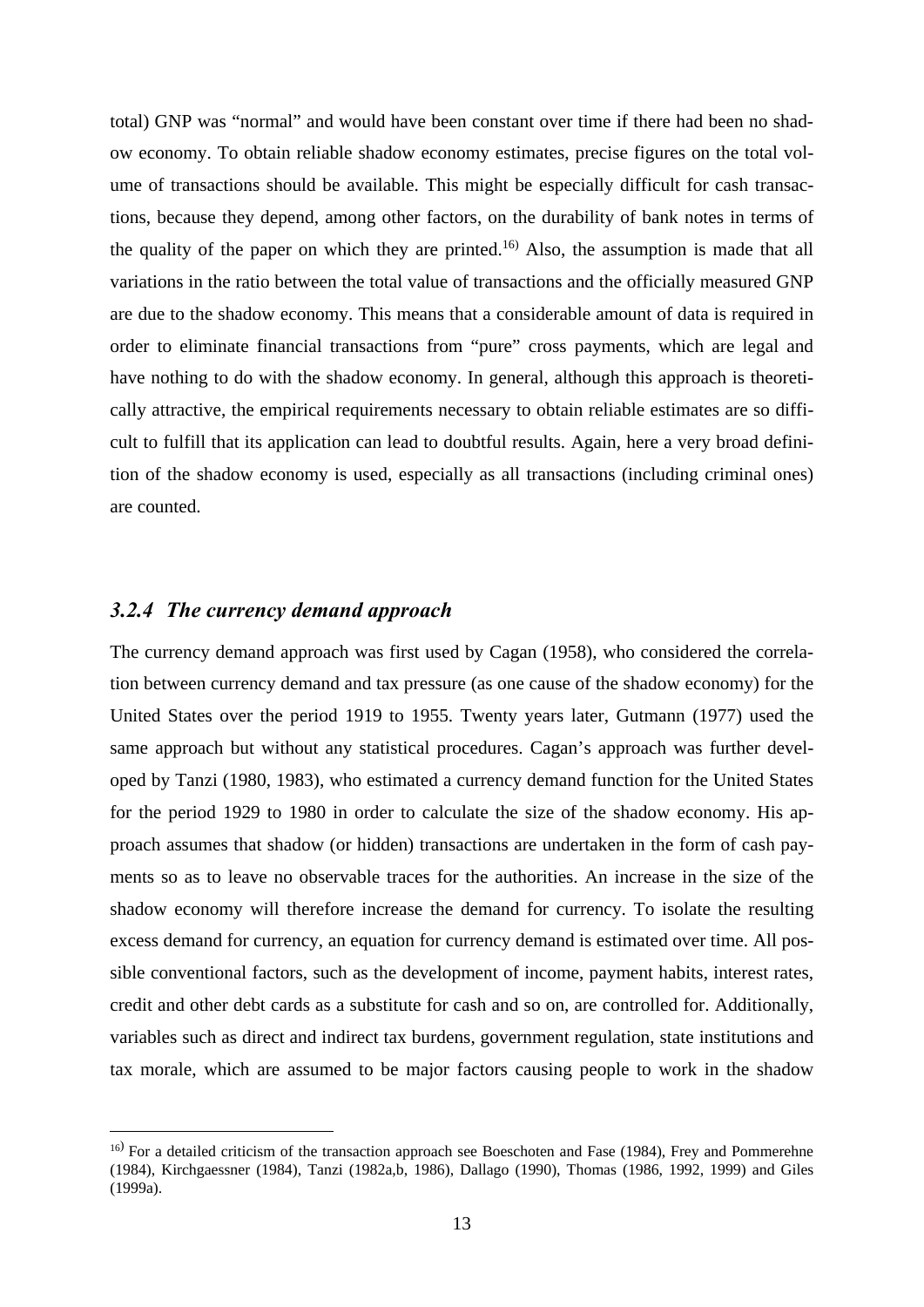economy, are included in the estimation equation. The basic regression equation for currency demand, proposed by Tanzi (1983), is the following:

$$
ln (C/M_2)_t = \beta_0 + \beta_1 ln (1 + TW)_t + \beta_2 ln (WS/Y)_t + \beta_3 ln R_t + \beta_4 ln (Y/N)_t + u_t,
$$

with  $\beta_1 > 0$ ,  $\beta_2 > 0$ ,  $\beta_3 < 0$ ,  $\beta_4 > 0$ , where *ln* denotes natural logarithms, *C/M<sub>2</sub>* is the ratio of cash holdings to current and deposit accounts, *TW* is a weighted average tax rate (as a proxy for changes in the size of the shadow economy), *WS/Y* is a proportion of wages and salaries in national income (to capture changing payment and money holding patterns), *R* is the interest paid on savings deposits (to capture the opportunity cost of holding cash) and *Y/N* is per capita income.<sup>17)</sup> Any "excess" increase in currency, or the amount unexplained by conventional or normal factors, is then attributed to the rising tax burden and other reasons leading people to work in the shadow economy. Figures for the size and development of the shadow economy can be calculated in a first step by comparing the difference between the development of currency when the direct and indirect tax burden and government regulation are held at lowest values, and the development of currency with the current (higher) burden of taxation and government regulation. Assuming in a second step the same income velocity for currency used in the shadow economy as for legal *M1* in the official economy, the size of the shadow can be computed and compared to the official GDP.

This is one of the most commonly used approaches. It has been applied to many countries<sup>18)</sup> all over the world but has nevertheless been criticized on various grounds.<sup>19)</sup> The most commonly raised objections to this method are:

- (1) Not all transactions in the shadow economy are paid in cash. Isachsen and Strøm (1985) used the survey method to find out that in Norway, in 1980, roughly 80 percent of all transactions in the hidden sector were paid in cash. The size of the total shadow economy (including barter) may thus be even larger than previously estimated.
- (2) Most studies consider only one factor, the tax burden, as the cause of the shadow economy. Other factors (such as the impact of regulation, taxpayers' attitudes toward the state,

1

<sup>&</sup>lt;sup>17)</sup> The estimation of such a currency demand equation has been criticized by Thomas (1999) but part of this criticism has been considered by the work of Giles (1999a,b) and Bhattacharyya (1999), who both use the latest econometric techniques.

<sup>18)</sup> See Karmann (1986, 1990), Schneider (1997, 1998, 2011), Johnson et al. (1998a), Williams and Windebank (1995), and Schneider and Williams (2013).

<sup>19)</sup> See Thomas (1992, 1999), Feige (1986), Pozo (1996), Pedersen (2003), Ahumada et al. (2004), and Schneider and Williams (2013).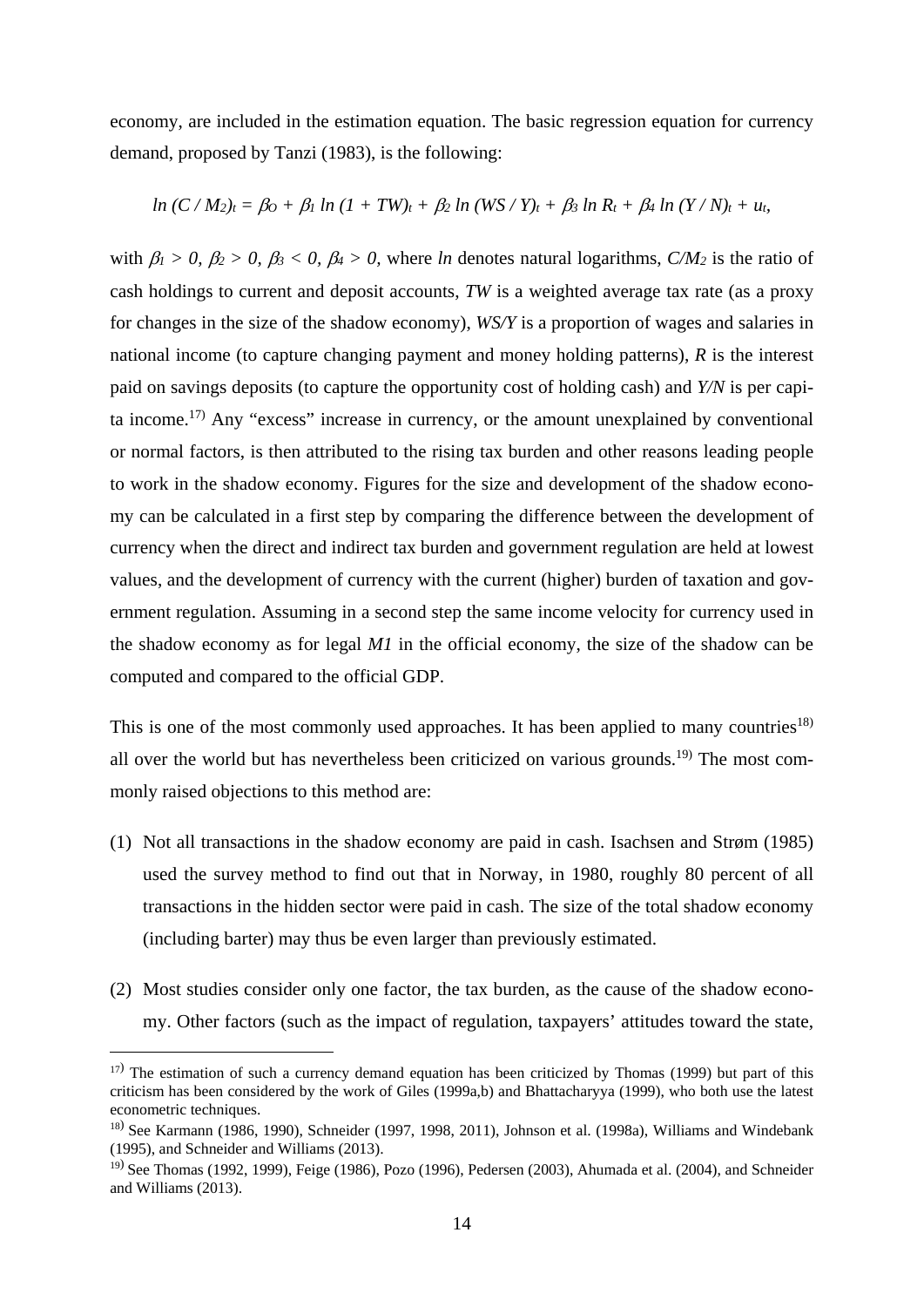tax morality and so on) are not considered, because for most countries reliable data are not available. If, as seems likely, these other factors also have an impact on the extent of the hidden economy, it might again be higher than reported in most studies.<sup>20)</sup>

- (3) As discussed by Garcia (1978), Park (1979), and Feige (1996), increases in currency demand deposits are largely due to a slowdown in demand deposits rather than to an increase in currency caused by activities in the shadow economy, at least in the case of the United States.
- (4) Blades (1982) and Feige (1986, 1996) criticize Tanzi's studies on the grounds that the US dollar is used as an international currency so Tanzi should have considered (and controlled for) the presence of US dollars, which are used as an international currency and held in cash abroad.<sup>21)</sup> Frey and Pommerehne (1984) and Thomas (1986, 1992, 1999) claim that Tanzi's parameter estimates are not very stable.<sup>22)</sup>
- (5) Most studies assume the same velocity of money in official and shadow economies. As argued by Hill and Kabir (1996) for Canada and by Klovland (1984) for the Scandinavian countries, there is considerable uncertainty about the velocity of money in the official economy, and the velocity of money in the hidden sector is even more difficult to estimate. Without knowledge about the velocity of currency in the shadow economy, one has to accept the assumption of that money has equal velocity in each sector.

1

 $^{20)}$  One (weak) justification for the only use of the tax variable is that this variable has by far the strongest impact on the size of the shadow economy in the studies known to the authors. The only exception is the study by Frey and Weck-Hannemann (1984) where the variable "tax immorality" has a quantitatively larger and statistically stronger influence than the direct tax share in the model approach. In the study by Pommerehne and Schneider (1985), for the U.S., besides various tax measures, data for regulation, tax immorality, and minimum wage rates are available; the tax variable has a dominating influence and contributes roughly 60–70% to the size of the shadow economy. See also Zilberfarb (1986).

 $^{21)}$  Another study by Tanzi (1982, esp. pp. 110–113) explicitly deals with this criticism. A very careful investigation of the amount of US dollars used abroad and US currency used in the shadow economy and for "classical" crime activities has been undertaken by Rogoff (1998), who concludes that large denomination bills are major driving force for the growth of the shadow economy and classical crime activities, due largely to reduced transaction costs.

<sup>&</sup>lt;sup>22)</sup> However in studies for European countries Kirchgässner (1983, 1984) and Schneider (1986) conclude that the estimation results for Germany, Denmark, Norway and Sweden are quite robust when using the currency demand method. Hill and Kabir (1996) find for Canada that the rise of the shadow economy varies with respect to the tax variable used; they conclude "when the theoretically best tax rates are selected and a range of plausible velocity values is used, this method estimates underground economic growth between 1964 and 1995 at between 3% and 11% of GDP." (p.1553).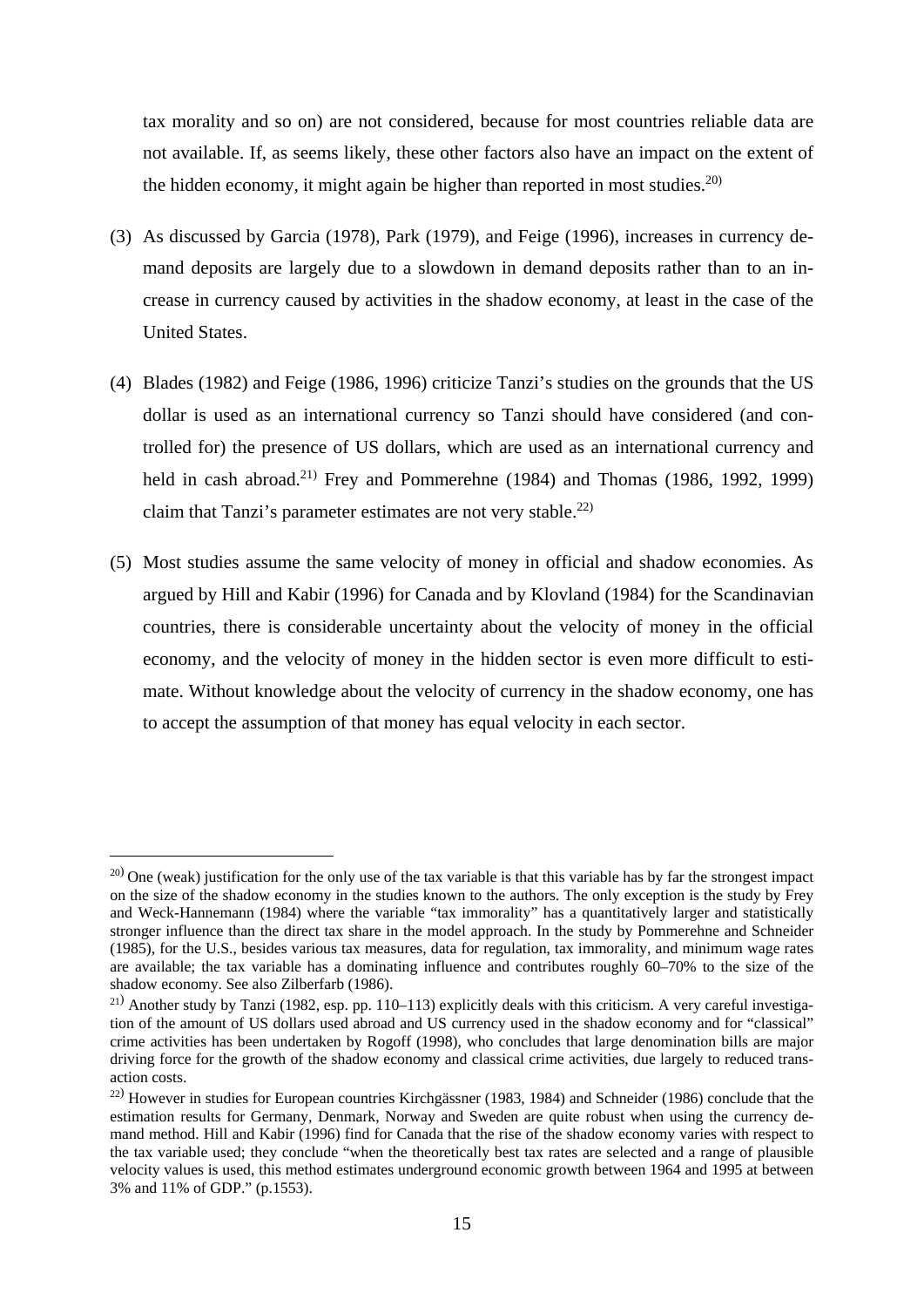- (6) Ahumada, Alvaredo, Canavese, and Canavese (2004) show that the currency approach together with the assumption of equal income velocity of money in reported and hidden transactions is only correct if the income elasticity is 1.
- (7) Finally, the assumption of no shadow economy in a base year is open to criticism. Relaxing this assumption would again imply an upward adjustment of the size of the shadow economy.

Again here a broad definition of the shadow economy is used as all cash transactions with some relation to the shadow economy are captured by this method.

### *3.2.5 The physical input (electricity consumption) method*

### *3.2.5.1 The Kaufmann - Kaliberda Method23)*

1

To measure overall (official and unofficial) economic activity in an economy, Kaufmann and Kaliberda (1996) assume that electric power consumption is regarded as the single best physical indicator of overall (or official plus unofficial) economic activity. Overall economic activity and electricity consumption have been empirically observed throughout the world to move in lockstep with an electricity-to-GDP elasticity usually close to one. This means that the growth of total electricity consumption is an indicator for growth of overall (official and unofficial) GDP. By having this proxy measurement for the overall economy and then subtracting from this overall measure the estimates of official GDP, Kaufmann and Kaliberda (1996) derive an estimate of unofficial GDP. This method is very simple and appealing. However, it can also be criticized on various grounds:

- (1) Not all shadow economy activities require a considerable amount of electricity (e.g. personal services), and other energy sources can be used (gas, oil, coal, etc.). Only a part of the shadow economy will be indicated.
- (2) Over time, there has been considerable technical progress so that both the production and use of electricity are more efficient than in the past, and this will apply in both official and unofficial uses.

<sup>&</sup>lt;sup>23)</sup> This method was used earlier by Lizzeri (1979), Del Boca and Forte (1982), and then was used much later by Portes (1996), Kaufmann and Kaliberda (1996), Johnson et al. (1997). For a critique see Lackó (1998).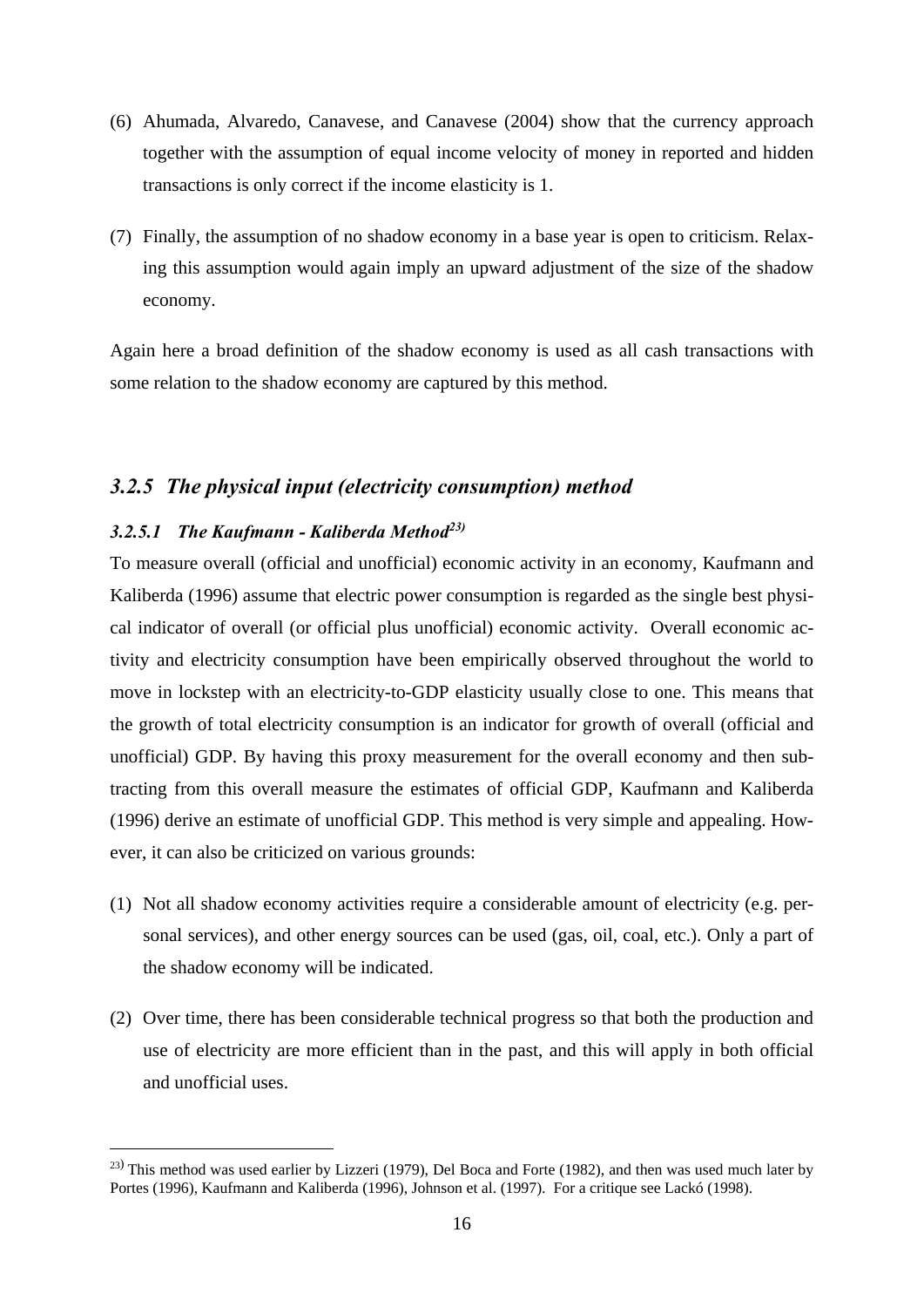(3) There may be considerable differences or changes in the elasticity of electricity/GDP across countries and over time. $24$ )

#### *3.2.5.2 The Lackó method*

Lackó (1998, 1999, 2000a,b) assumes that a certain part of the shadow economy is associated with the household consumption of electricity. This part comprises so-called household production, do-it-yourself activities, and other non-registered production and services. Lackó further assumes that in countries where the portion of the shadow economy associated with household electricity consumption is high, the rest of the hidden economy (or the part Lackó cannot measure) will also be high. Lackó (1996, pp.19 ff.) assumes that in each country a part of the household consumption of electricity is used in the shadow economy. Lackó's approach (1998, p.133) can be described by the following two equations:

*ln E<sub>i</sub>* =  $\alpha_1$  ln C<sub>i</sub> +  $\alpha_2$  ln PR<sub>i</sub> +  $\alpha_3$  G<sub>i</sub> +  $\alpha_4$  O<sub>i</sub> +  $\alpha_5$  H<sub>i</sub> +  $u_i$ , with  $\alpha_1 > 0$ ,  $\alpha_2 < 0$ ,  $\alpha_3 > 0$ ,  $\alpha_4$  $< 0$ ,  $\alpha_5 > 0$  and

$$
H_i = \beta_1 T_i + \beta_2 (S_i - T_i) + \beta_3 D_i \text{ with } \beta_1 > 0, \ \beta_2 < 0, \ \beta_3 > 0
$$

where *i* indicates the number assigned to the country,

 $E_i$  is per capita household electricity consumption in country  $i$ ,

 $C_i$  is per capita real consumption of households without the consumption of electricity in country i in US dollars (at purchasing power parity),

*PR<sub>i</sub>* is the real price of consumption of 1 kWh of residential electricity in US dollars (at purchasing power parity),

*Gi* is the relative frequency of months requiring heating in houses in country *i*,

 $Q_i$  is the ratio of energy sources other than electricity energy to all energy sources in household energy consumption,

 $H_i$  is the per capita output of the hidden economy,

1

*Ti* is the ratio of the sum of paid personal income, corporate profit and taxes on goods and services to GDP,

 $S_i$  is the ratio of public social welfare expenditures to GDP, and

 $D_i$  is the sum of the number of dependants over 14 years and inactive earners, both per 100 active earners.

<sup>&</sup>lt;sup>24)</sup> Johnson et al. (1997) make an attempt to adjust for changes in the elasticity of electricity/GDP.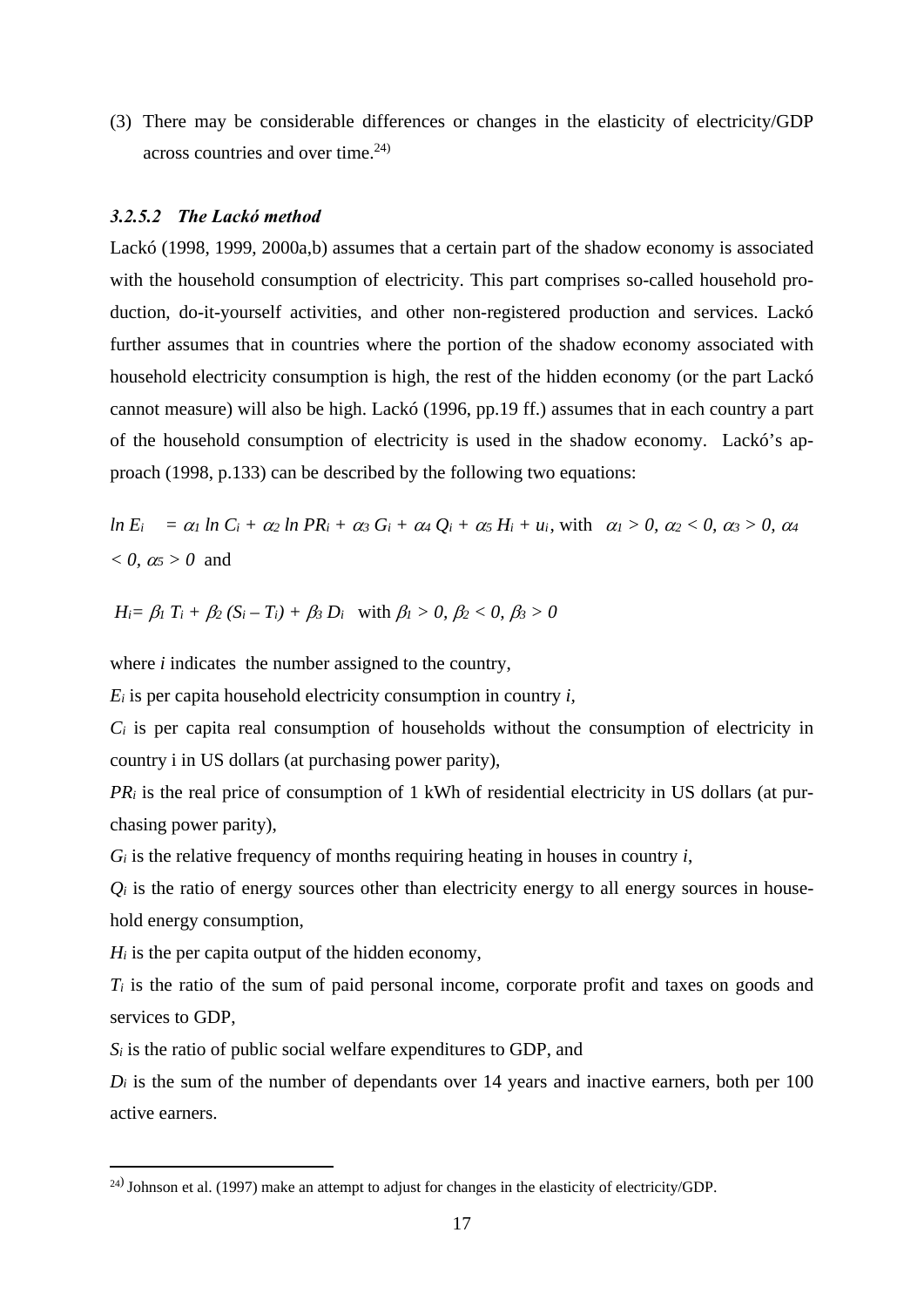In a cross country study, she estimates the first equation substituting for *Hi* with the second equation. For the calculation of the actual size (value added) of the shadow economy, Lackó further needs to know how much GDP is produced by one unit of electricity in the shadow economy of each country. Since these data are not known, she takes the result of one of the known shadow economy estimates calculated for a market economy using another approach for the early 1990s, and applies this to the other countries. Lackó used the shadow economy of the United States as such a base (the shadow economy value of 10.5% of GDP was taken from Morris (1993)) and calculated the size of the shadow economy for other countries. Lackó's method is also open to criticism:

- (1) Not all shadow economy activities require a considerable amount of electricity and other energy sources can be used.
- (2) Shadow economy activities do not take place only in the household sector.
- (3) It is doubtful whether the ratio of social welfare expenditures can be used as the explanatory factor for the shadow economy, especially in transition and developing countries.
- (4) It is questionable which is the most reliable base value of the shadow economy in order to calculate the size of the shadow economy for all other countries, especially for transition and developing countries.

Also, these two approaches rely on a broad definition of the shadow economy, because they measure all (illegal) activities which require electric power.

### *3.2.6 The model approach25)*

#### *3.2.6.1 General remarks*

1

All methods described so far consider just one indicator to capture all effects of the shadow economy. However, shadow economy effects show up simultaneously in production, labor,

<sup>&</sup>lt;sup>25)</sup> See also Aigner et al. (1988, p. 303), applying this approach for the United States over time; for Germany this approach has been applied by Karmann (1986, 1990). The pioneers of this approach are Weck (1983), Frey and Weck-Hannemann (1984), who applied this approach to cross-sectional data from the 24 OECD countries for various years. Before turning to this approach they developed the concept of "soft modeling" (Frey et al. (1982), Frey and Weck (1983a,b)), an approach which has been used to provide a ranking of the relative size of the shadow economy in different countries. One paper dealing extensively with the MIMIC approach, its development and its weaknesses is from Del'Anno (2003) as well as the excellent study by Giles and Tedds (2002).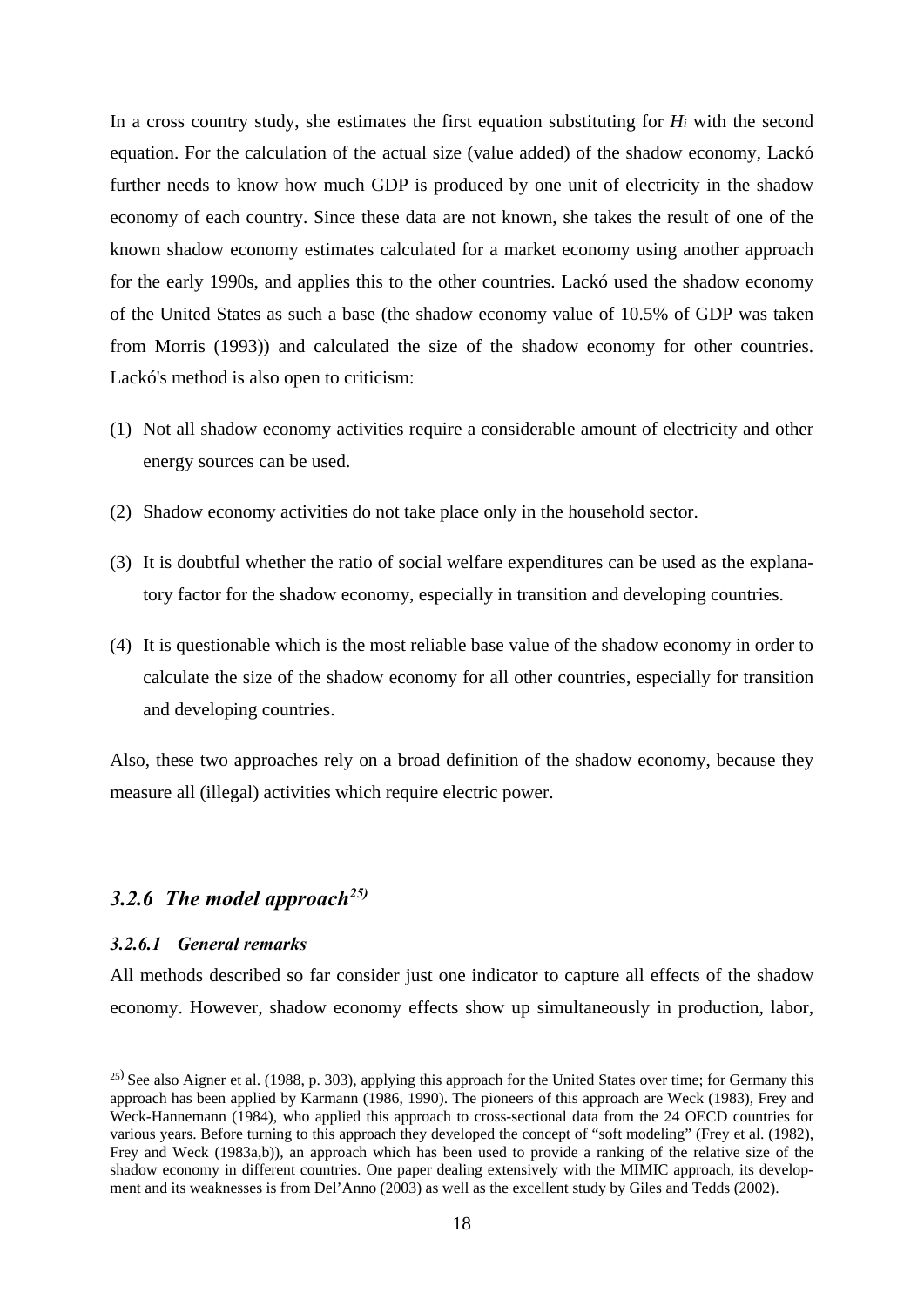and money markets. An even more important critique is that the causes determining the size of the shadow economy are taken into account only in some of the monetary approach studies that usually consider one cause, the burden of taxation. The model approach explicitly considers multiple causes of the existence and growth of the shadow economy<sup>26</sup>, as well as the multiple effects of the shadow economy over time. The empirical method used is quite different from those used so far. It is based on the statistical theory of unobserved variables, which considers multiple causes and multiple indicators of the phenomenon to be measured.

As the size of the shadow economy is an unknown (hidden) figure, a latent estimator approach using the MIMIC (i.e. multiple indicators, multiple causes estimation) procedure is applied. This method is based on the statistical theory of unobserved variables. The statistical idea behind such a model is to compare a sample covariance matrix, that is, a covariance matrix of observable variables, with the parametric structure imposed on this matrix by a hypothesized model.<sup>27)</sup> Using covariance information among the observable variables, the unobservable variable is in the first step linked to observable variables in a factor analytical model, also called a measurement model. Second, relationships between the unobservable variable and observable variables are specified through a structural model. Therefore, a MIMIC model is the simultaneous specification of a factor and a structural model. In this sense, the MIMIC model tests the consistency of a "structural" theory through data and is thus a confirmatory rather than an exploratory technique. An economic theory is thus tested examining the consistency of actual data with the hypothesized relationships between the unobservable (latent) variable or factor and the observable (measurable) variables.<sup>28)</sup> In general, a confirmatory factor analysis has two goals: (i) to estimate parameters such as coefficients and variances; and (ii) to assess the fit of the model. For the analysis of shadow economy activities these two goals mean (i) to estimate the relationships between a set of observable variables, divided into causes and indicators, and the shadow economy activity (unobservable variable); and (ii) to

1

<sup>26)</sup> Thomas (1992); Schneider (2003, 2005, 2011); Pozo (1996); Johnson et al. (1998a,b); Giles (1997a,b, 1999a,b,c); Giles and Tedds (2002), Giles et al. (2002), Del'Anno (2003) and Del'Anno and Schneider (2004).

 $27)$  Estimation of a MIMIC model with a latent variable can be done by means of a computer program for the analysis of covariance structures, such as LISREL (Linear Structural Relations). A useful overview of the LIS-REL software package in an economics journal is Cziraky (2004).

 $^{28}$ ) On the contrary, in an exploratory factor analysis a model is not specified in advance, i.e., beyond the specification of the number of latent variables (factors) and observed variables the researcher does not specify any structure of the model. This means that one assumes that all factors are correlated, all observable variables are directly influenced by all factors, and all measurement errors are uncorrelated with each other. In practice, however, the distinction between a confirmatory and an exploratory factor analysis is weaker. Facing poorly fitting models, researchers using the MIMIC model often modify their models in an exploratory way in order to improve the fit. Thus, most applications fall between the two extreme cases of exploratory (non-specified model structure) and confirmatory (ex-ante specified model structure) factor analysis (Long 1983, pp. 11–17).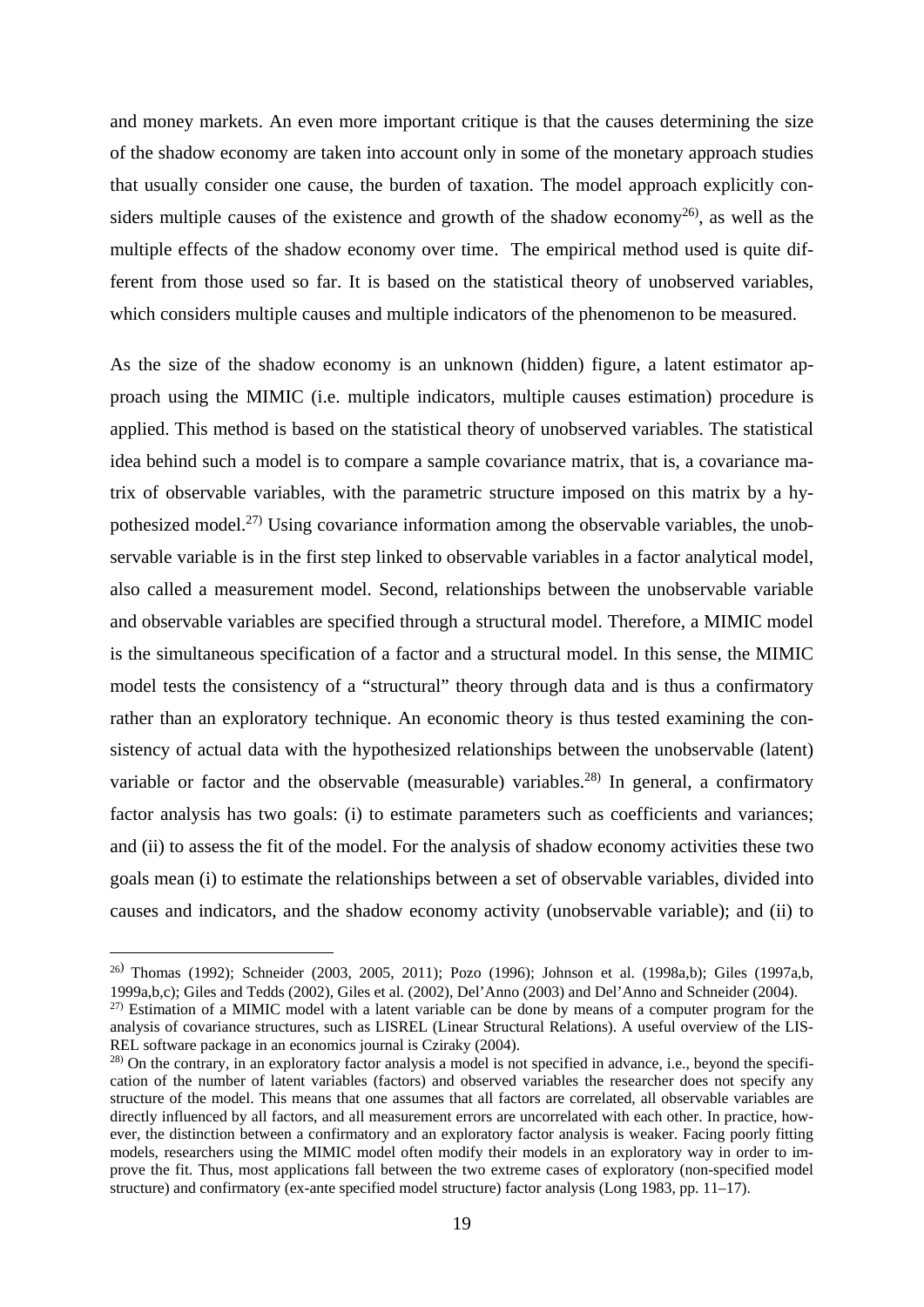test whether the researcher's theory or the derived hypotheses as a whole fit the data. MIMIC models are, compared to regression models, a rarely used method by economists, which might be due to under-evaluation of their capabilities with respect to their potential contribution to economic research.

### *3.2.6.2 A detailed description of the MIMIC model29)*

The concept of the MIMIC model is to examine the relationships between a latent variable "size of shadow economy" and observable variables in terms of the relationships among a number of observable variables by using their information of covariance. The observable variables are grouped into causes and indicators of the latent variable (see figure 1). The key advantages of the MIMIC approach are that it allows modeling of shadow economy activities as an unobservable (latent) variable and that it considers its multiple determinants (causes) and multiple effects (indicators). A factor-analytic approach is applied to measure the size of shadow economy activities as an unobserved variable over time. The unknown coefficients are estimated in a set of structural equations, as the "unobserved" variable, meaning that the size of the shadow economy cannot be measured directly. Formally, the MIMIC model consists of two parts: a structural equation model and a measurement model.

#### **Figure 1: The MIMIC model**

<u>.</u>



Source: Buehn and Schneider (2013), p. 177.

In the measurement model, the unobservable variable  $\eta_t$  determines a *p* vector  $y'_{t} = (y_{1t}, y_{2t},..., y_{pt})'$  of indicators, that is, observable variables that reflect shadow economy activities, subject to a *p* vector of random error terms  $\varepsilon'_{t} = (\varepsilon_{1t}, \varepsilon_{2t}, ..., \varepsilon_{pt})$ . The unobservable variable  $\eta_t$  is a scalar and  $\lambda$  is a *p* column vector of parameters that relates  $y_t$  to  $\eta_t$ . The measurement equation is given by:

<sup>&</sup>lt;sup>29)</sup> This shortened part 3.2.6 closely follows Buehn and Schneider (2013), pp. 175–181, who use this approach extensively.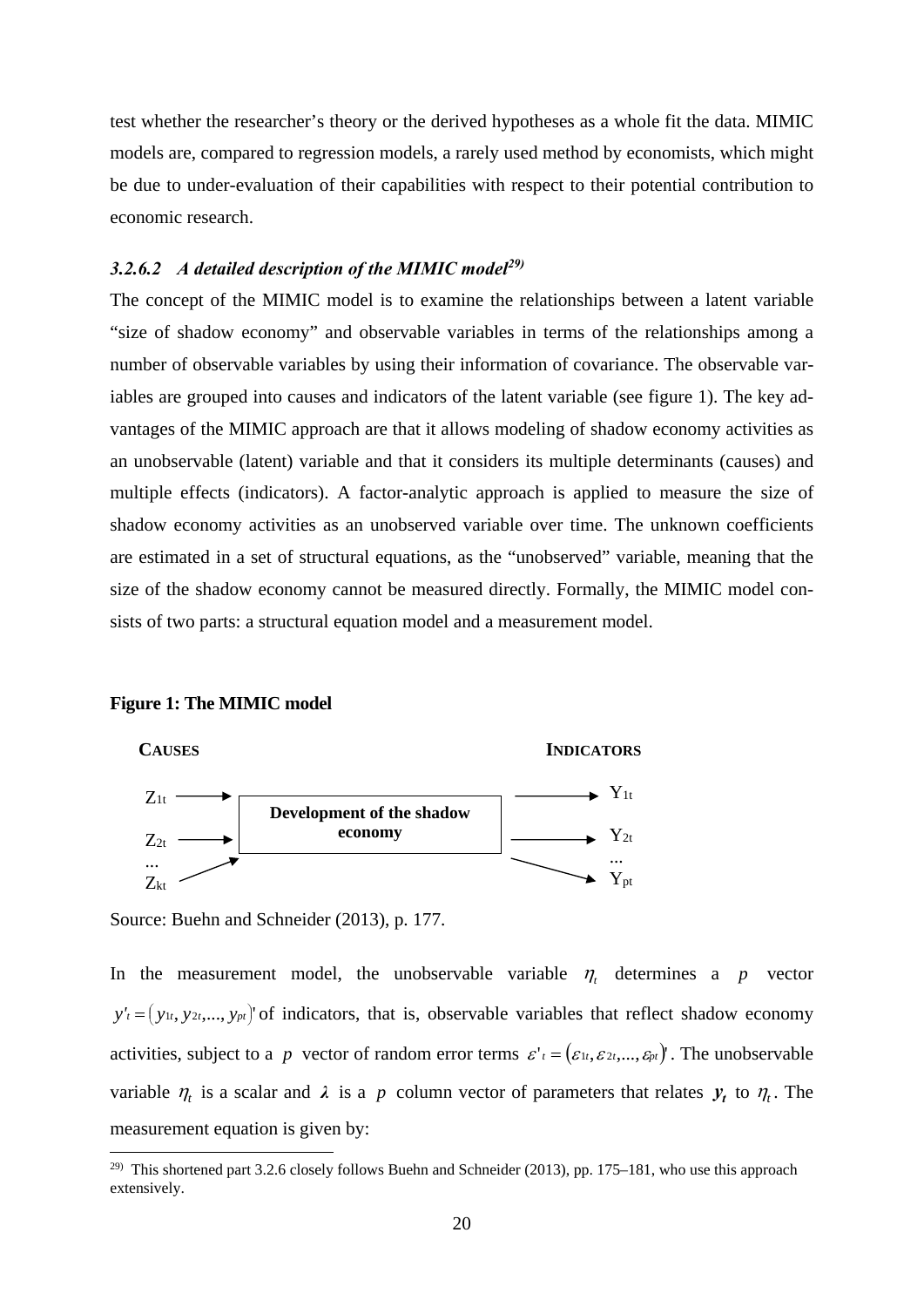$$
y_t = \lambda \eta_t + \varepsilon_t \tag{2}
$$

The structural model determines the unobservable variable  $\eta_t$  by a set of exogenous causes  $x'$ <sup>t</sup> =  $(x_1, x_2, ..., x_q)$  that may be useful in predicting its movement and size, subject to a structural disturbance error term  $\zeta_t$ . The structural equation is given by:

$$
\eta_t = \gamma' x_t + \varsigma_t \tag{3}
$$

where  $\gamma'$  is a *q* row vector of structural parameters.<sup>30)</sup>

Substituting (2) into (3) yields a reduced form equation which expresses the relationships between the observed causes and indicators, that is, between  $x_t$  and  $y_t$ . This is shown in equation  $(4)$ :

$$
y_t = \Pi x_t + z_t \tag{4}
$$

where  $I\mathbf{I} = \lambda \gamma'$  is a reduced form coefficient matrix and  $z_t = \lambda \varsigma_t + \varepsilon_t$  is a reduced form vector of a linear transformation of disturbances that has a reduced form covariance matrix *Ω* given as:

$$
\mathbf{\Omega} = \text{Cov}(\mathbf{z}_t) = \text{E}[(\lambda \mathbf{\zeta}_t + \mathbf{\varepsilon}_t)(\lambda \mathbf{\zeta}_t + \mathbf{\varepsilon}_t)'] = \lambda \psi \lambda' + \mathbf{\Theta}_{\varepsilon}
$$
(5)

In equation (5),  $\psi = \text{Var}(\zeta_t)$  and  $\boldsymbol{\Theta}_{\varepsilon} = E\left(\boldsymbol{\varepsilon}_t \boldsymbol{\varepsilon}_t'\right)$  is the measurement error's covariance matrix.

In general, estimation of a MIMIC model uses covariance information of sample data to derive estimates of population parameters. Instead of minimizing the distance between observed and predicted individual values, as in standard econometrics, the MIMIC model minimizes the distance between an observed (sample) covariance matrix and the covariance matrix predicted by the model the researcher imposes on the data. The idea behind such an approach is that the covariance matrix of the observed variables is a function of a set of model parameters:

$$
\Sigma = \Sigma(\theta) \tag{6}
$$

1

<sup>30)</sup> Without loss of generality, all variables are taken as standardized deviations from their means.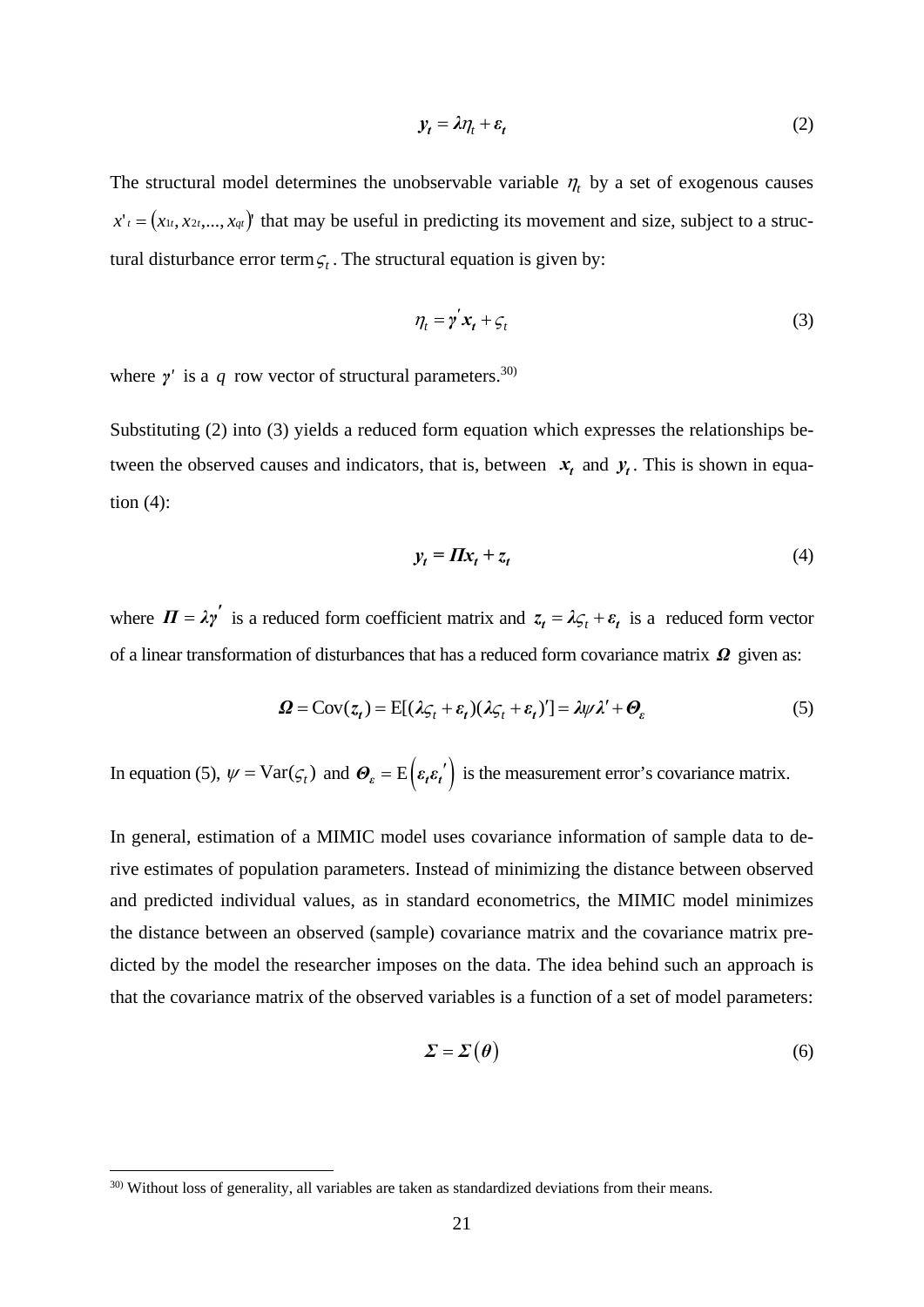where  $\Sigma$  is the population covariance matrix of the observed variables,  $\theta$  is a vector that contains the parameters of the model and  $\Sigma(\theta)$  is the covariance matrix as a function of  $\theta$ , implying that each element of the covariance matrix is a function of one or more model parameters. If the hypothesized model is correct and the parameters are known, the population covariance matrix would be exactly reproduced, that is,  $\Sigma$  will equal  $\Sigma(\theta)$ . In practice, however, one does not know either the population variances and covariances or the parameters, but instead uses the sample covariance matrix and sample estimates of the unknown parameters for estimation (Bollen, 1989, p. 256).

It is commonly accepted by most scholars who estimate the size of shadow economic activities using the MIMIC model or more general Structural Equation Models (SEMs) with more than one unobservable variable, that such an empirical exercise is a "minefield", regardless of which method is used. In evaluating the currently available shadow economy estimates of different scholars, one should keep in mind that there is no best or commonly accepted method.

In comparison to other statistical methods, SEMs/MIMIC models offer several advantages for the estimation of shadow economic activities. According to Giles and Tedds (2002), the MIMIC approach is a wider approach than most other competing methods, since it allows one to take multiple indicator and causal variables into consideration at the same time. Moreover, this approach is quite flexible, allowing one to vary the choice of causal and indicator variables according to the particular features of the shadow economic activity studied, the period in question, and the availability of data. SEMs/MIMIC models lead to formal estimation and testing procedures, such as those based on the method of maximum likelihood. These procedures are well known and are generally "optimal" if the sample is sufficiently large (Giles and Tedds, 2002). Schneider and Enste (2000) emphasize that these models lead to some progress in estimation techniques for the size and development of the shadow economy, because this methodology allows wide flexibility in its application. Therefore, they consider it potentially superior to other estimation methods. Cassar (2001) argues that, when compared to other methods, SEMs/MIMIC models do not need restrictive assumptions to operate. Similarly, Thomas (1992, p. 168) argues that the only real constraint of this approach is not in its conceptual structure, but in the choice of variables. These positive aspects of the SEM approach in general and the MIMIC model in particular do not only apply in its application to the shad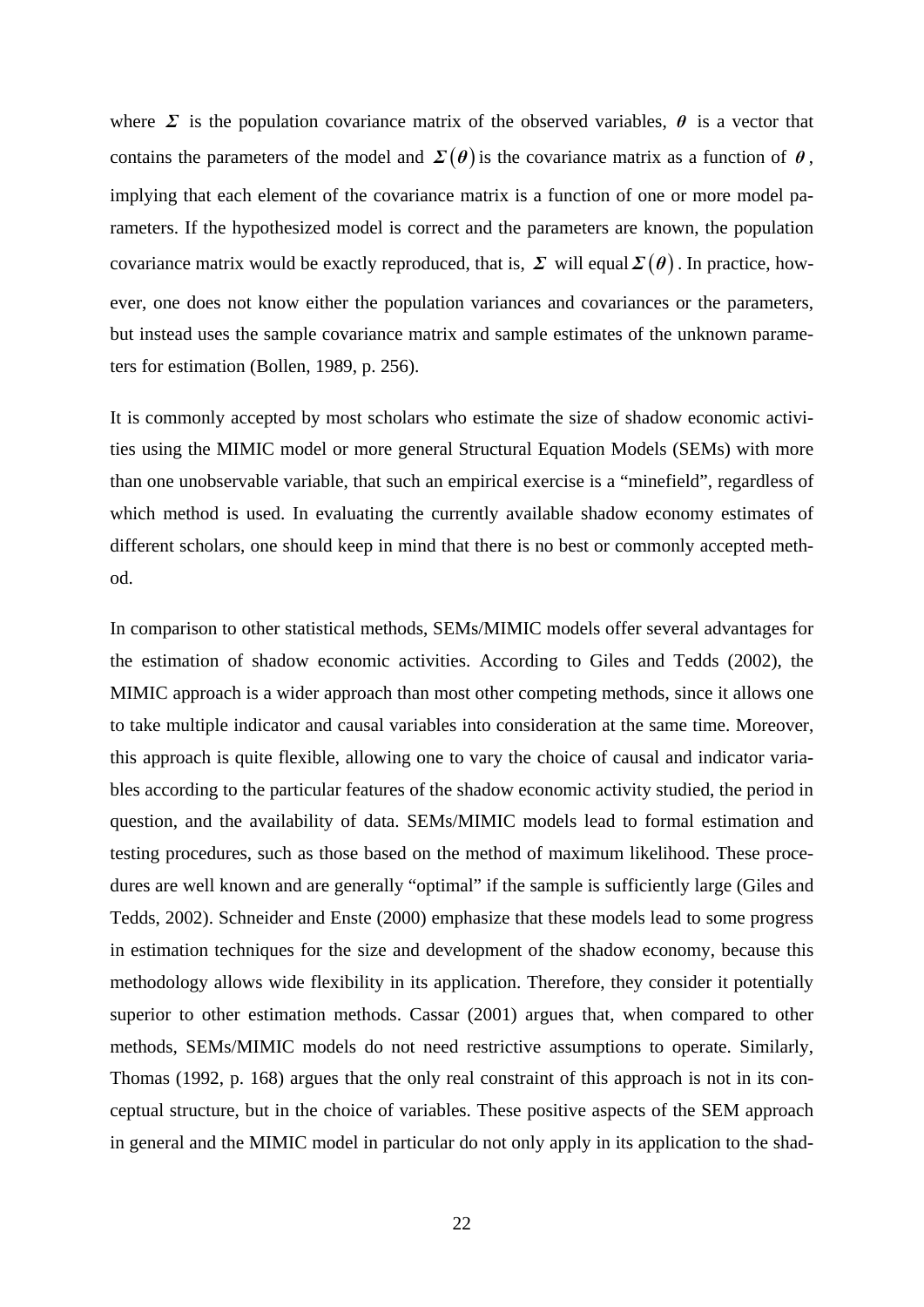ow economy, but to all informal economic activities. This means that the MIMIC procedure relies on a broad definition of the shadow economy.

#### *3.2.6.3 Criticism of the MIMIC model*

<u>.</u>

Of course this method has its limitations, too, which are identified in the literature. The three most important points of criticism focus on the model's implementation, the sample used, and the reliability of the estimates:

- (1) The most frequent objection is around the meaning of the latent variable (e.g. Helberger and Knepel, 1988; Dell'Anno, 2003). The confirmatory rather than exploratory nature of this approach means that one is more likely to determine whether a certain model is valid than to "find" a suitable model. Therefore, it is possible that the specified model includes potential definitions or informal economic activities other than those studied. For example, it is difficult for a researcher to ensure that traditional crime activities such as drug dealing are completely excluded from analysis of the shadow economy. This criticism, which is probably the most common in the literature, remains difficult to overcome as it goes back to the theoretical assumptions behind the choice of variables and empirical limitations on data availability.
- (2) Helberger and Knepel (1988) argue that SEM/MIMIC model estimations lead to unstable coefficients with respect to changes in the sample size and alternative model specifications. Dell'Anno (2003) shows, however, that instability disappears asymptotically as the sample size increases. Another issue is the application of SEMs to time series data because only simple analytical tools such as q- and stemleaf plots are available to analyze the properties of the residuals (Dell'Anno, 2003).<sup>31)</sup>
- (3) Criticism is also made with respect to the benchmarking procedure used to derive "real world" figures of shadow economic activities (Breusch, 2005a, 2005b). As the latent variable and its unit of measurement are not observed, SEMs only provide a set of estimated coefficients from which one can calculate an index that shows the dynamics of the unobservable variable. Application of the so-called calibration or benchmarking procedure, regardless which one is used, requires experimentation, and a comparison of the calibrat-

<sup>&</sup>lt;sup>31)</sup> Particularly critical are the assumptions  $E(c_i) = Var(c_i)$  for all *k* (homoscedasticity assumption) and  $Cov(\zeta_{ik}, \zeta_{il}) = 0$  for all  $k \neq l$  (no autocorrelation in the error terms). Unfortunately, corrections for autocorrelated and heteroscedastic error terms have not yet received sufficient attention in models with unobservable variables (Bollen 1989, p. 58). An interesting exception is Folmer and Karmann (1992).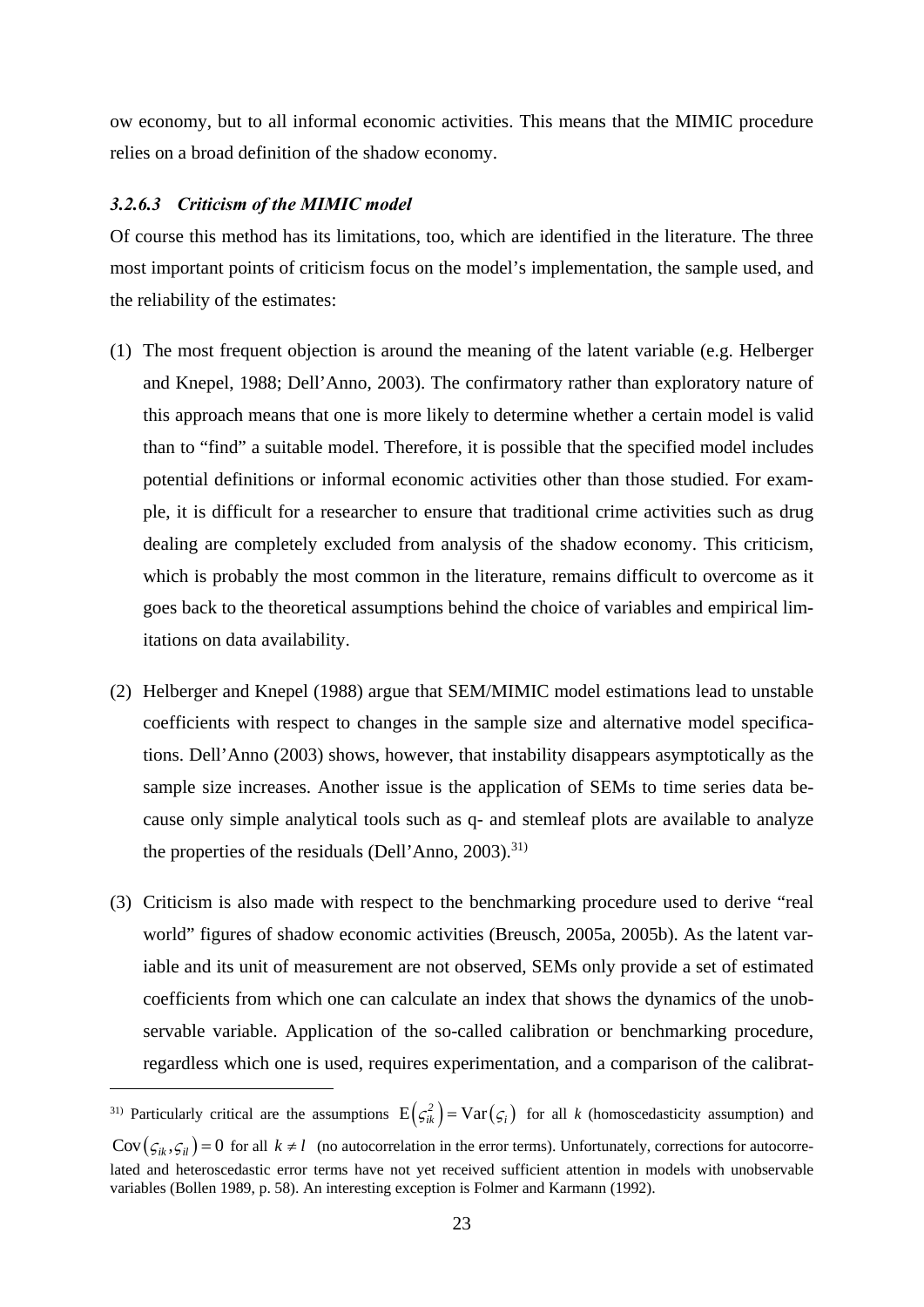ed values in a wide academic debate. Unfortunately, at this stage of research it is not clear which benchmarking method is the best or the most reliable.<sup>32)</sup>

The economic literature using SEMs is well aware of these limitations. It acknowledges that it is not an easy task to apply this methodology to an economic dataset, but also argues that this does not mean one should abandon the SEM approach. On the contrary, following an interdisciplinary approach to economics, SEMs are valuable tools for economic analysis, particularly when studying the shadow economy. Moreover, the objections mentioned should be considered incentives for further research in this field rather than as a reason to abandon the method. Again going back to the definition of the shadow economy, the MIMIC estimation provides upper-bound macro value added figures, including mostly legally-bought material.

# **3.3. Results of the size of the German shadow economy using the various estimation methods**

Finally, so the interested reader can see how big the variance between the different estimations of the size of the shadow economy is, the results for the case of Germany are shown. A significant amount of empirical work has been undertaken on the shadow economy in Germany and this makes it an interesting case study. The results are shown in table 3. The oldest estimate uses the survey method of the Institut für Demoskopie (IfD) in Allensbach (Germany) and shows that the shadow economy was 3.6% of official GDP in 1974. In a much later study Feld and Larsen (2005, 2009) undertook an extensive research project using the survey method to estimate shadow economy activities in the years 2001 to 2006. Using the officially paid wage rate, they concluded that shadow economy activities reached 4.1% in 2001, 3.1% in 2004, 3.6% in 2005 and 2.5% in 2006. Using the much lower shadow economy wage rate, these estimates shrink, however, to 1.3% in 2001 and 1.0% in 2004.

As discussed, we know that the survey method underestimates the size of the shadow economy. Using the discrepancy method and applying national income statistics, Lippert and Walker (1997) estimate the size of the German shadow economy from 1970 to 1980 as between 11.0% and 13.4% of official GDP. Using the discrepancy method applying official and actual employment, Langfeldt (1983) gets much higher estimates for 1970 to 1980, ranging from

1

<sup>32)</sup> See Dell'Anno and Schneider (2009) for a detailed discussion on different benchmarking procedures.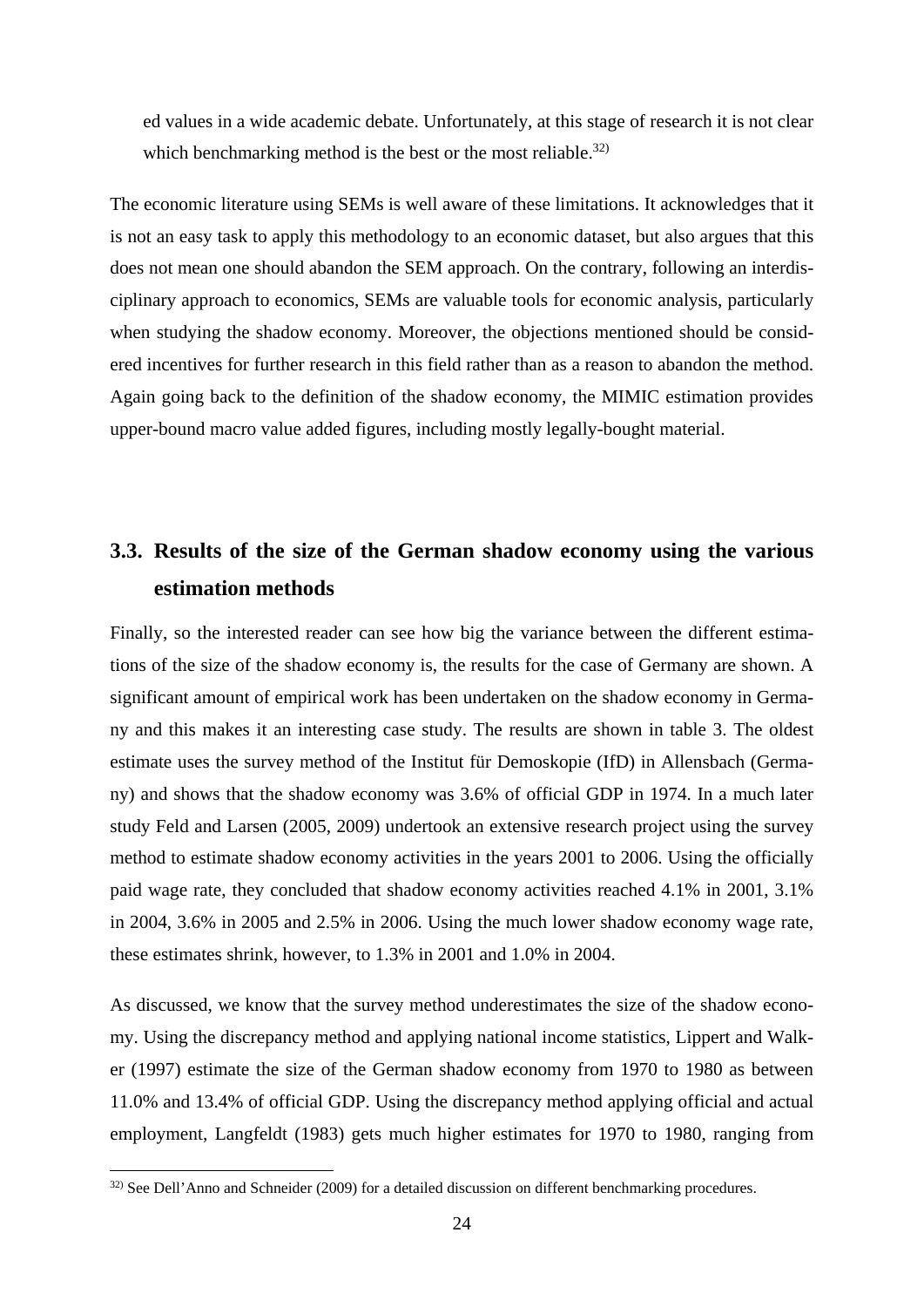23.0% to 34.0%. Applying the physical input method (electricity approach), Feld and Larsen (2005) get results of 14.5% for the year 1985 and 14.6% for 1990. The monetary transaction method developed by Feige calculates the shadow economy to be about 30% between 1980 and 1985. These are the highest estimates for the case of Germany. Switching to the currency demand approach, first used by Kirchgässner (1983, 1984), his study provides values of 3.1% in 1970 and 10.3% in 1980. Kirchgässner's values are quite similar to those obtained by Schneider and Enste (2000, 2002), who also use the currency demand approach to estimate the size of the shadow economy, obtaining figures of 4.5% in 1970 and 14.7% in 2000. Using the MIMIC estimation procedure, which was first applied by Frey and Weck (1983), the results are quite similar to those from the currency demand approach.<sup>33)</sup> Frey and Weck (1983) calculate a shadow economy in Germany in 1970 of 5.8% which increases to 8.2% in 1980. Pickardt and Sarda (2006), whose sample used for the MIMIC estimations started a bit later, get a value of 9.4% in 1980, which increases to 16.3% in the year 2000. These are quite similar values to Schneider (2005, 2007). Finally, using the soft modeling variant of the MIMIC approach, Weck-Hannemann (1983) finds a value of 8.3% of GDP in 1975.

Considering table 3, one can see that different estimation procedures produce different results. It is safe to say that the figures produced by the transactions and discrepancy approaches are unrealistically large. A size of the shadow economy of almost one third of official GDP in the mid-eighties is most likely to be an overestimate. The figures obtained using the currency demand and the hidden (latent, MIMIC) approaches are, on the other hand, relatively close together and much lower than those produced by the discrepancy or transactions approach. The estimates from the MIMIC approach can be regarded as the most reasonable estimates of the size of the shadow economy and the survey model is likely to produce excessively low estimates for reasons already discussed.

Finally, in table 4 a comparison of the size of the German shadow economy using the survey method and the MIMIC method for the year 2006 is undertaken. As we see, the difference between the estimates of the macro-method (here the MIMIC estimation procedure) and the results from the survey method is quite large. In table 4 an attempt is undertaken to demonstrate the major difference between these two estimation methods. The first line of table 4 clearly shows shadow economy activities from labor (hours worked, survey results). They range from 5.0% to 6.0% in the year 2006. If one adds to this used material, illegal activities

<u>.</u>

<sup>&</sup>lt;sup>33)</sup> This is not surprising as quite often the calibration start-values have been obtained using the currency demand approach in order to transform the relative estimates of the MIMIC approach.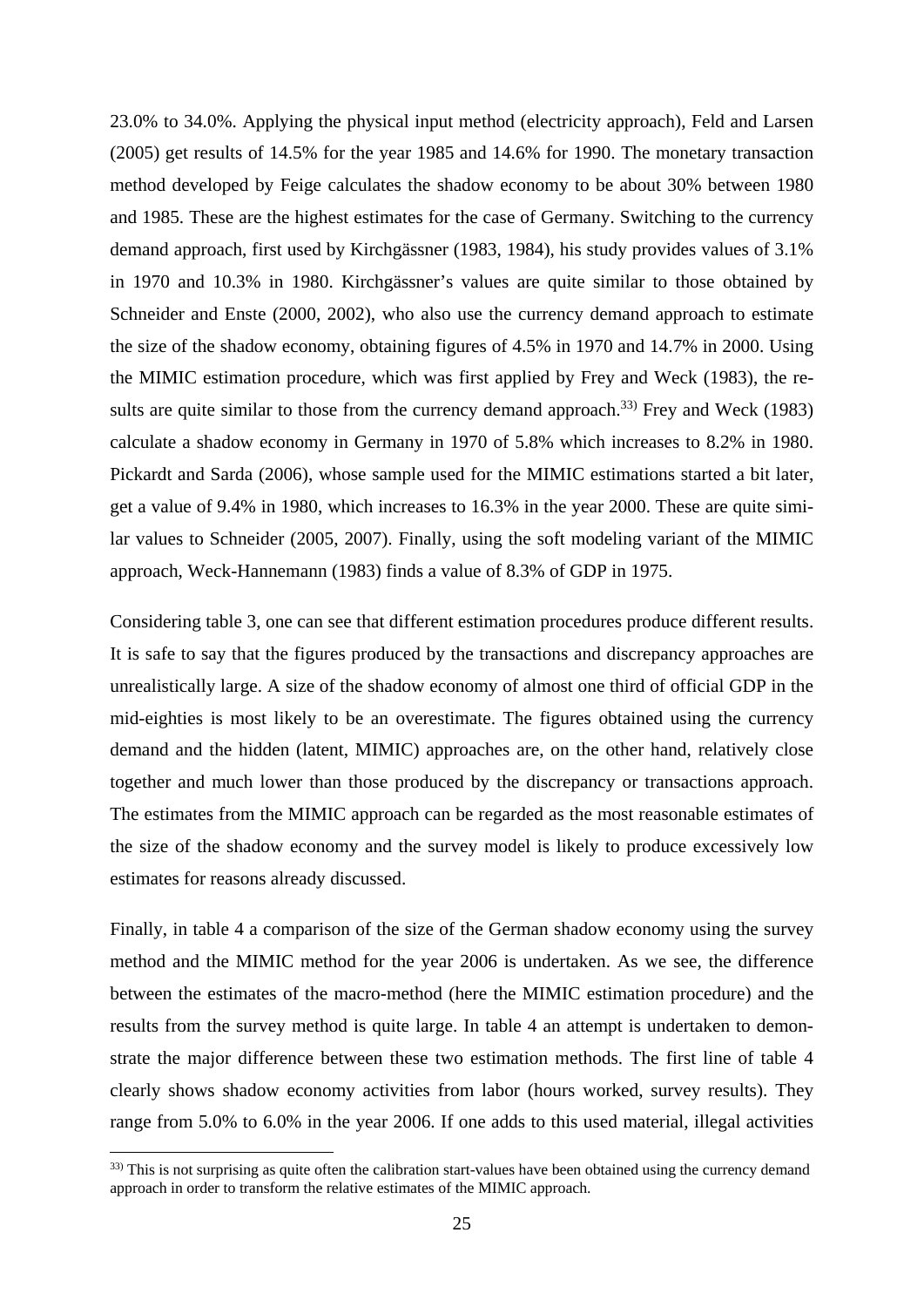and those which are already included in official GDP, one gets a value between 13.0% and 17.0% of GDP, which comes very close to the 15.0% of the MIMIC estimation results. The macro-results, of course, include used materials and illegal activities, so it is not unexpected to find much larger results.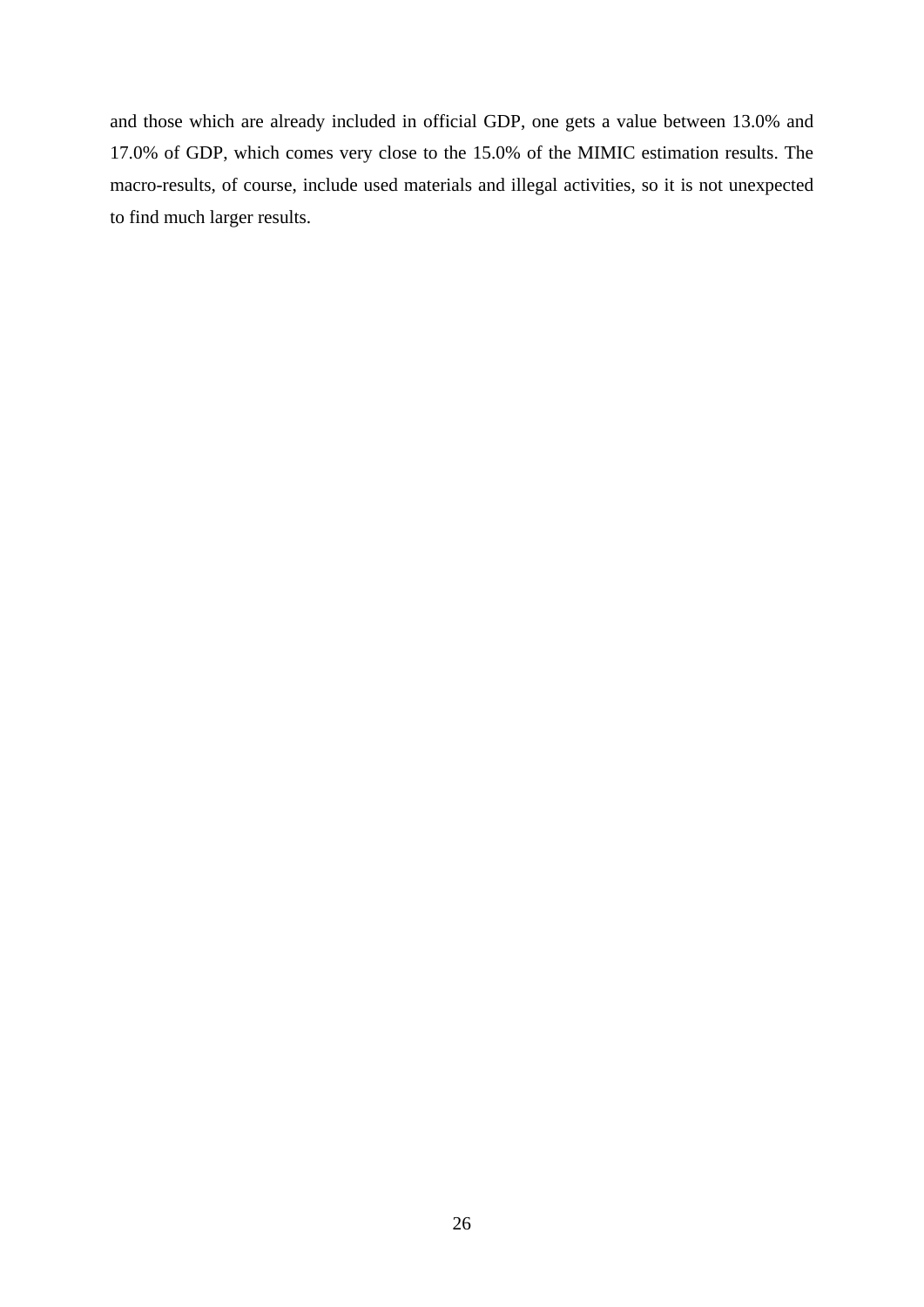|                                                                          | Shadow economy (in percentage of official GDP) in: |                          |                          |                          |                          |                          |                          |           |
|--------------------------------------------------------------------------|----------------------------------------------------|--------------------------|--------------------------|--------------------------|--------------------------|--------------------------|--------------------------|-----------|
| <b>Method/Source</b>                                                     | 1970                                               | 1975                     | 1980                     | 1985                     | 1990                     | 1995                     | 2000                     | 2005      |
| Survey<br>(IfD Allensbach, 1975)                                         |                                                    | $3.6^{11}$               |                          |                          |                          |                          |                          |           |
| (Feld and Larsen, 2005)                                                  | $\overline{a}$                                     | $\overline{\phantom{0}}$ | $\overline{\phantom{0}}$ | $\overline{\phantom{a}}$ | $\overline{\phantom{a}}$ | $\overline{\phantom{a}}$ | $4.1^{2}$                | $3.1^{2}$ |
|                                                                          | $\overline{\phantom{0}}$                           |                          | $\overline{\phantom{a}}$ | $\overline{\phantom{0}}$ | $\overline{\phantom{0}}$ |                          | $1.3^{3}$                | $1.0^{3}$ |
| Discrepancy between expenditure and<br>income (Lippert and Walker, 1997) | 11.0                                               | 10.2                     | 13.4                     |                          |                          |                          |                          |           |
| Discrepancy between official and actual<br>employment (Langfeldt, 1983)  | 23.0                                               | 38.5                     | 34.0                     | $\blacksquare$           | $\overline{\phantom{a}}$ | $\overline{\phantom{a}}$ | $\overline{\phantom{0}}$ |           |
| Physical input method (Feld and Larsen,<br>2005)                         |                                                    |                          | $\blacksquare$           | 14.5                     | 14.6                     | $\overline{a}$           | $\overline{\phantom{0}}$ |           |
| Transactions approach                                                    | 17.2                                               | 22.3                     | 29.3                     | 31.4                     | $\overline{\phantom{a}}$ | $\overline{\phantom{a}}$ | -                        |           |
| Currency demand approach                                                 | 3.1                                                | 6.0                      | 10.3                     | $\overline{\phantom{a}}$ | $\overline{\phantom{a}}$ | $\overline{\phantom{0}}$ | $\qquad \qquad -$        |           |
| (Kirchgässner, 1983)<br>(Langfeldt, 1983, 1984)                          | 12.1                                               | 11.8                     | 12.6                     | $\overline{\phantom{a}}$ | $\overline{\phantom{a}}$ | $\overline{\phantom{a}}$ | -                        |           |
| Schneider and Enste (2000)                                               | 4.5                                                | 7.8                      | 9.2                      | 11.3                     | 11.8                     | 12.5                     | 14.7                     |           |
| Latent ((DY)MIMIC) approach                                              | 5.8                                                | 6.1                      | 8.2                      | $\overline{\phantom{a}}$ | $\overline{\phantom{a}}$ | $\overline{\phantom{a}}$ | $\overline{\phantom{0}}$ |           |
| Frey and Weck (1983)<br>Pickardt and Sarda (2006)                        | $\overline{\phantom{a}}$                           |                          | 9.4                      | 10.1                     | 11.4                     | 15.1                     | 16.3                     |           |
| Schneider (2005, 2007)                                                   | 4.2                                                | 5.8                      | 10.8                     | 11.2                     | 12.2                     | 13.9                     | 16.0                     | 15.4      |
| Soft modeling (Weck-Hannemann, 1983)                                     | $\overline{\phantom{a}}$                           | 8.3                      | $\overline{\phantom{a}}$ |                          | $\overline{\phantom{a}}$ |                          | $\overline{\phantom{0}}$ |           |

**Table 3: The Size of the Shadow Economy in Germany According to Different Methods (in percentage of official GDP)** 

1) 1974.

2) 2001 and 2004; calculated using wages in the official economy.

3) 2001 and 2004; calculated using actual "black" hourly wages paid.

Source: Feld and Schneider (2010), p. 132, table 12; Schneider and Enste (2000), pp. 106–107, table 8 (Germany only).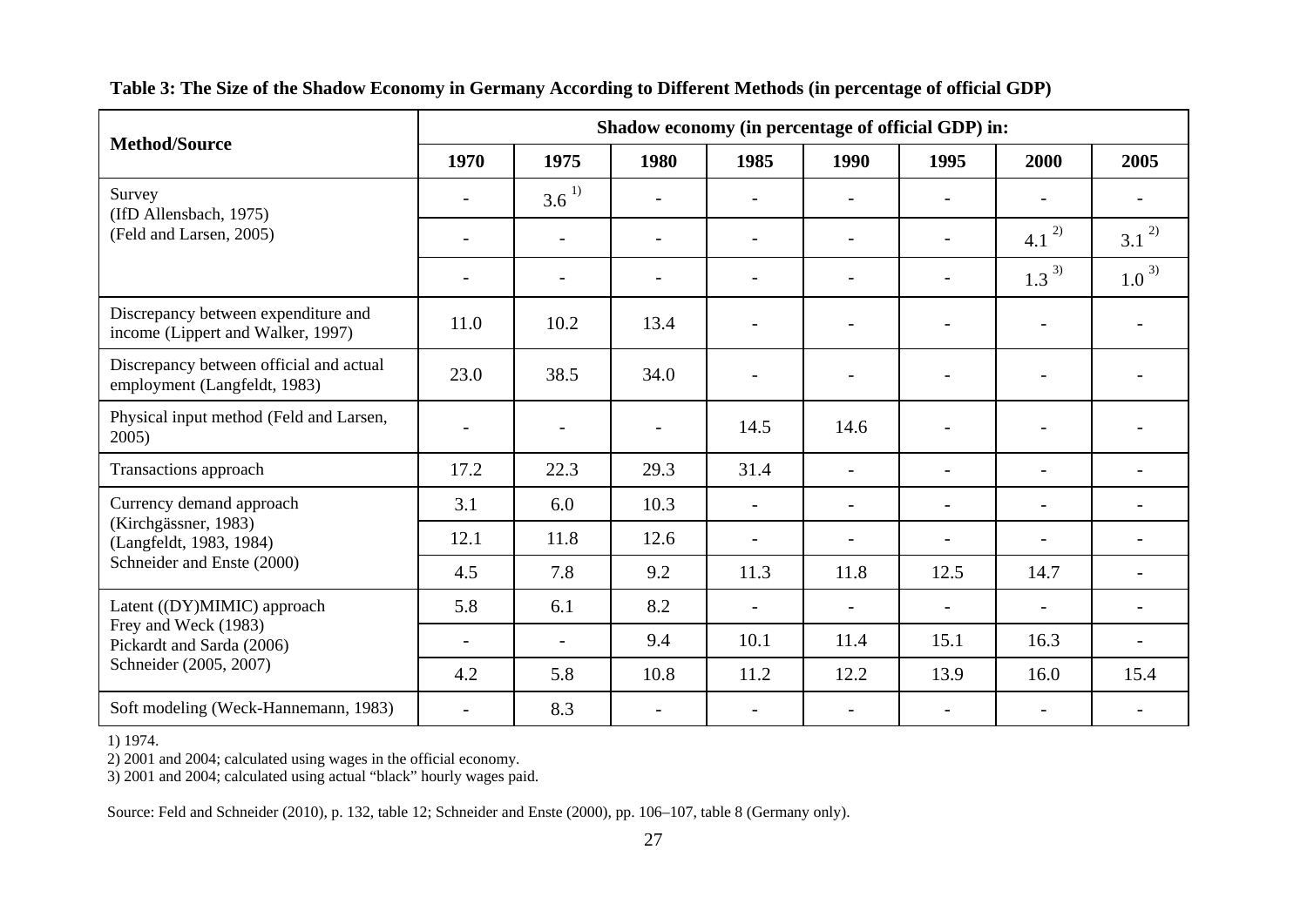| Various kinds of shadow economy activities/values                                                                                                                                                     | <b>Shadow Economy</b><br>in % of official<br><b>GDP</b>  | <b>Shadow Econ-</b><br>omy in bill.<br>Euro         | % share of the overall shadow econ-<br>omy      |  |  |
|-------------------------------------------------------------------------------------------------------------------------------------------------------------------------------------------------------|----------------------------------------------------------|-----------------------------------------------------|-------------------------------------------------|--|--|
| Shadow economy activities from labor (hours worked,<br>survey results)<br>+ Material (used)<br>+ Illegal activities (goods and services)<br>+ already in the official GDP included illegal activities | $5.0 - 6.0$<br>$3.0 - 4.0$<br>$4.0 - 5.0$<br>$1.0 - 2.0$ | $117 - 140$<br>$70 - 90$<br>$90 - 117$<br>$23 - 45$ | $33 - 40$<br>$20 - 25$<br>$25 - 33$<br>$7 - 13$ |  |  |
| Sum(1) to (4)                                                                                                                                                                                         | $13.0 - 17.0$                                            | $300 - 392$                                         | $85 - 111$                                      |  |  |
| Overall (total) shadow economy (estimated by the<br>MIMIC and calibrated by the currency demand proce-<br>dure)                                                                                       | 15.0                                                     | 340                                                 | 100                                             |  |  |
| Source: Enste and Schneider (2006) and own calculations.                                                                                                                                              |                                                          |                                                     |                                                 |  |  |

# **Table 4: A comparison of the Size of the German Shadow Economy using survey and MIMIC methods, year 2006**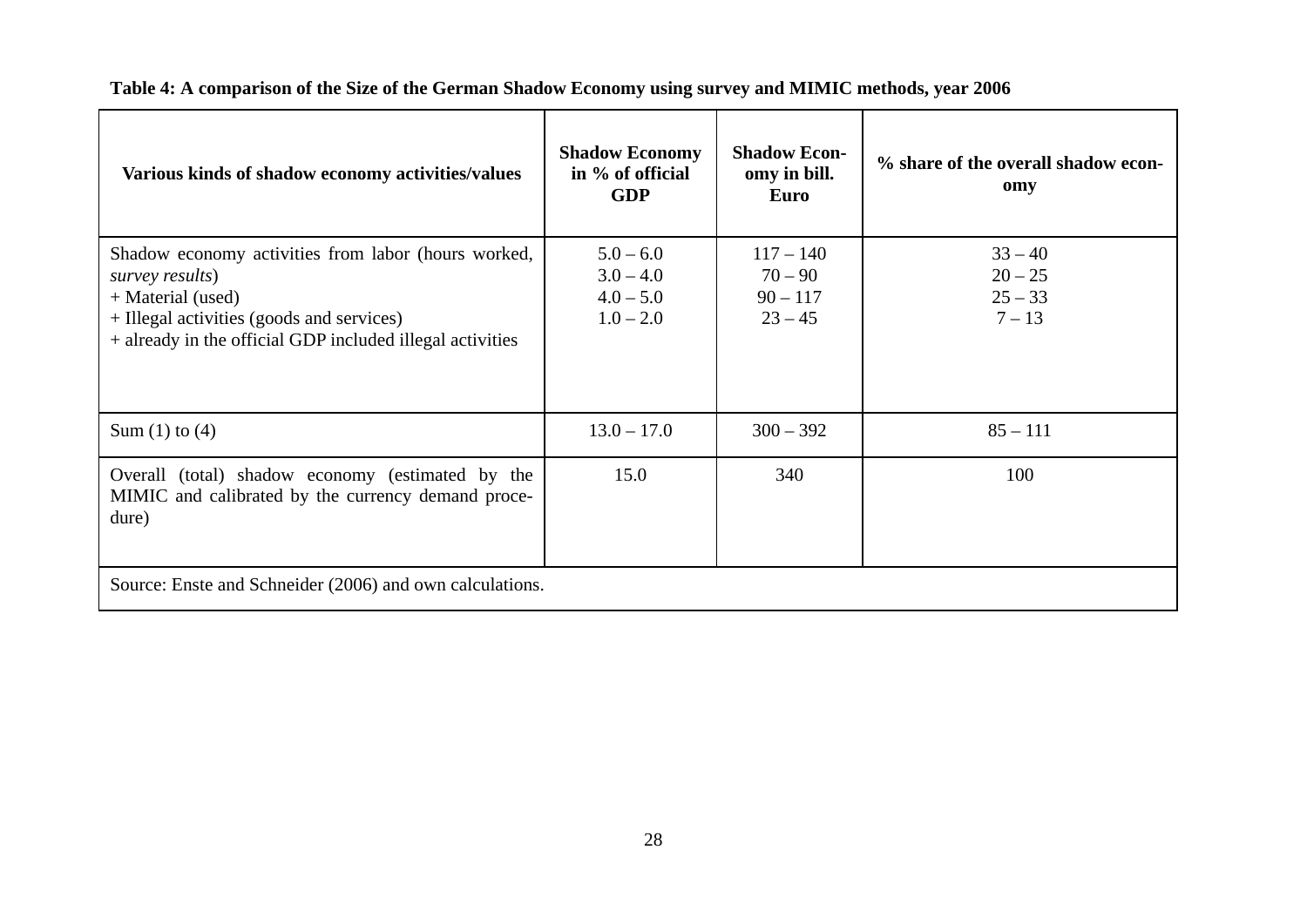# **4. SUMMARY AND CONCLUDING REMARKS: PROBLEMS AND OPEN QUESTIONS**

In this paper some of the most recent developments in research about the measurement of the shadow economy are described and critiqued. The discussion of the recent literature shows that the measurement methods cover a huge area and, hence, produce quite different results (compare table 3) with huge variances. First, if we summarize our findings about the methods to estimate the size and development of the shadow economy, we come to the following critical remarks:

The survey method has the disadvantages that often only households are considered and firms are, at least partly, left out, that non-responses and/or incorrect responses are given, and that results for the financial volume of "black" hours worked and not of value added are obtained (compare here Feld and Larsen (2005, 2008, 2009), and Kazemier (2006)).

The discrepancy method has the difficulties that quite often a combination of "rough" estimations and unclear assumptions about them is used, the calculation method is often not clear, and the documentation and procedures are often not made public (compare here Thomas (1992)).

The monetary and/or electricity methods result in some very high estimates and only macroestimates are available. Moreover, a breakdown by sector or industry is not possible, and there are challenges in converting millions of kWh into a value added figure when using the electricity method (compare Thomas (1992), and Schneider and Williams (2013)).

The MIMIC (latent) method has a number of critical points including: only relative coefficients (no absolute values) are obtained, the estimations are quite often highly sensitive with respect to changes in data and specifications, there are difficulties in differentiating between the selection of causes and indicators, and the calibration procedure and starting values used have a great influence on the results (compare Breusch (2005a,b), and Schneider and Williams (2013)).

Second, what type of conclusions can we draw and what have we learnt during 35 years of shadow economy research?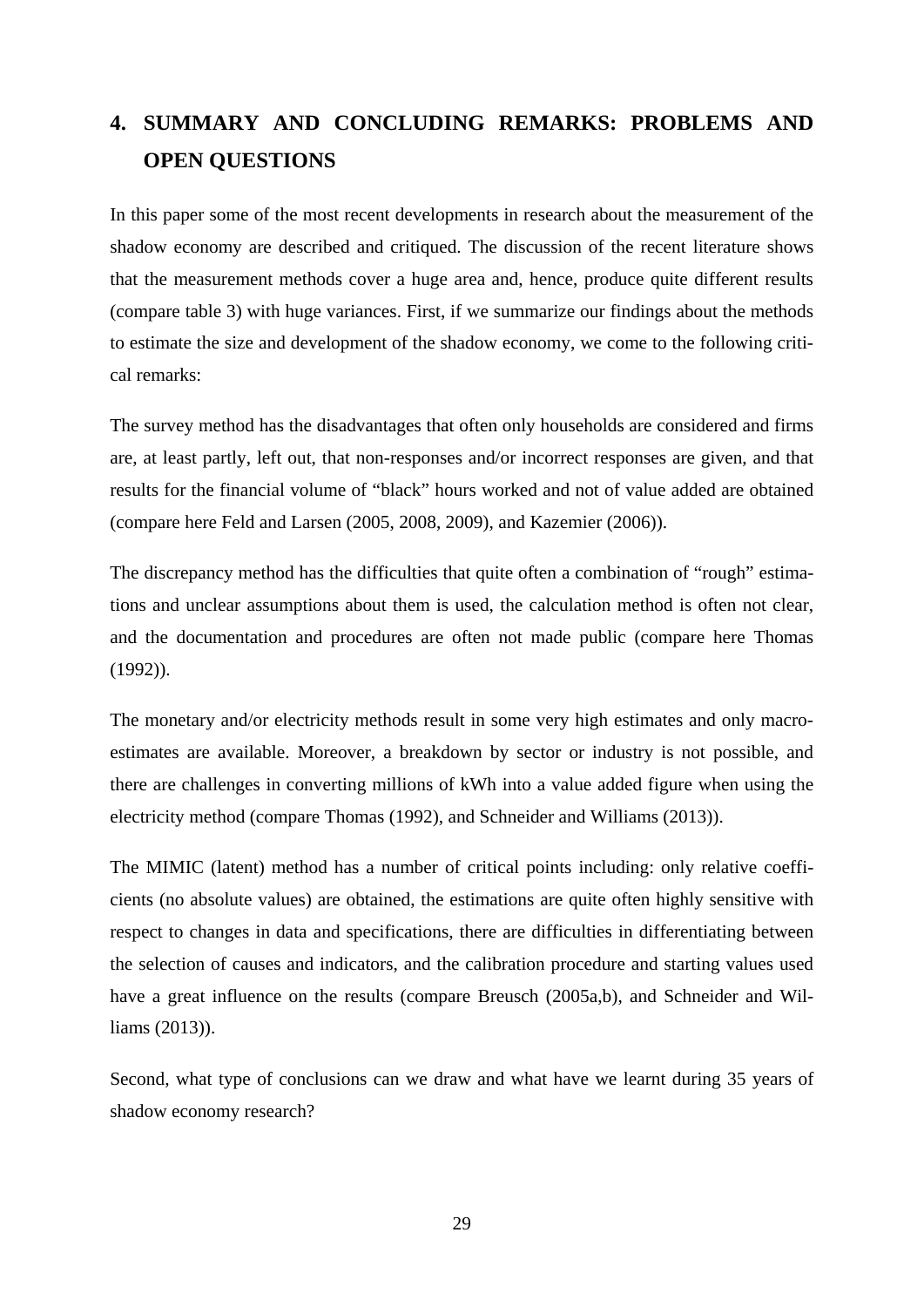- (1) There is no ideal or leading method to estimate the size and development of the shadow economy. All methods have serious methodological problems and weaknesses.
- (2) If possible, researchers should use several methods to come closer to the "true" value of the size and development of the shadow economy.
- (3) Much more research is needed with respect to estimation methodology and empirical results for different countries and periods.
- (4) The focus should now be on micro-shadow economy research, and on undertaking experiments in order to reach two goals:
	- (i) a better micro-foundation, and
	- (ii) better knowledge of why people work in the shadow economy, what motivates them and what they earn.

Third and finally, which questions remain unanswered?

- (1) A common and internationally accepted definition of the shadow economy is still missing. Such a definition or convention is needed to make comparisons between the shadow economies of different countries more reliable.
- (2) The link between theory and empirical estimation of the shadow economy is still unsatisfactory. In the best case theory provides us with derived signs of the causal factors, but the "core" causal factors are still unknown, as are the "core" indicators in which shadow economy activities are reflected.
- (3) A satisfactory validation method should be developed for the empirical results to make it easier to judge their plausibility.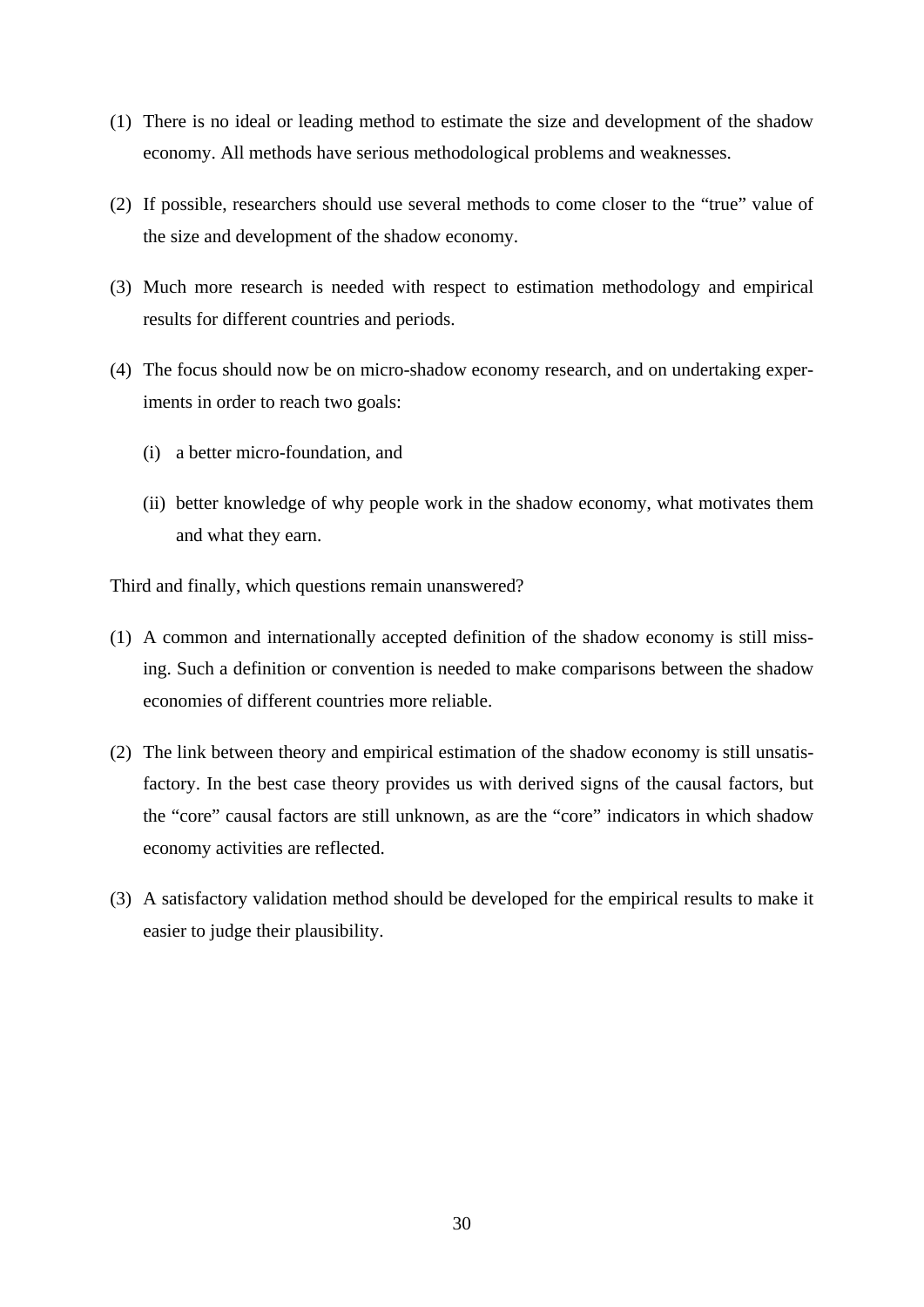### **5. REFERENCES**

- Aigner, D., Schneider, F. and D. Ghosh (1988), Me and my shadow: estimating the size of the US hidden economy from time series data, in: W.A. Barnett, E.R. Berndt and H. White (eds.), *Dynamic Econometric Modeling*, Cambridge University Press, Cambridge, UK, pp. 224–243.
- Ahumada, H., Facundo, A., Canavese A. and P. Canavese (2004), The demand for currency approach and the size of the shadow economy: a critical assessment, Discussion Paper, Delta Ecole Normale Superieure, Paris.
- Allingham, M.G. and A. Sandmo (1972), Income Tax Evasion: A Theoretical Analysis, *Journal of Public Economics,* 1/3, pp. 323–338.
- Alm, J., Martinez-Vazquez, J. and F. Schneider (2004), Sizing the problem of the hard-to-tax, Working Paper, Georgia State University, USA.
- Alm, J. and B. Torgler (2006), Culture differences and tax morale in the United States and in Europe, *Journal of Economic Psychology*, 27/2, pp. 224–246.
- Amendola, A. and R. Dell'Anno (2010), Institutions and Human Development in the Latin America Shadow Economy, *Estudios en Derecho y Gobierno,* 3/1, pp. 9–25.
- Andreoni, J., Erard B. and J. Feinstein (1998), Tax Compliance, *Journal of Economic Literature,* 36/4, pp. 818–860.
- Belev, B. (2003), The informal economy in the EU Accession Countries: Size, scope, trends and challenges to the process of EU enlargement, Center for Study of Democracy, Sofia.
- Bhattacharyya, D.K. (1999), On the economic rationale of estimating the hidden economy, *Economic Journal,* 109, pp. 348–359.
- Blades, D. (1982), The hidden economy and the national accounts, OECD Occasional Studies, pp. 28–44.
- Boeschoten, W.C. and M.M.G. Fase (1984), *The Volume of Payments and the Informal Economy in the Netherlands 1965–1982*. M. Nijhoff, Dordrecht.
- Bollen, K.A. (1989), *Structural Equations with Latent Variables*, New York (N.Y.), Wiley Publishing Company.
- Breusch, T. (2005a), The Canadian underground economy: An examination of Giles and Tedds, *Canadian Tax Journal*, 53, pp. 367–391.
- Breusch, T. (2005b), Estimating the underground economy using MIMIC models, Working Paper. Available under: http://econwpa.wustl.edu/eps/em/papers/0507/0507003.pdf.
- Buehn, A. and F. Schneider (2011), Corruption and the shadow economy: like oil and vinegar, like water and fire?, *International Tax and Public Finance*, LLC: 220–41.
- Buehn, A. and F. Schneider (2012), Shadow Economies around the World: Novel Insights, Accepted Knowledge, and New Estimates, *International Tax and Public Finance,* 19, pp. 139–171.
- Buehn, A. and F. Schneider (2013), A preliminary attempt to estimate the financial flows of transnational crime using the MIMIC method, in: B. Unger and D. van der Linde (eds.), *Research Handbook on Money Laundering*, Edward Elgar Publishing, Cheltenham, UK, pp. 172–189.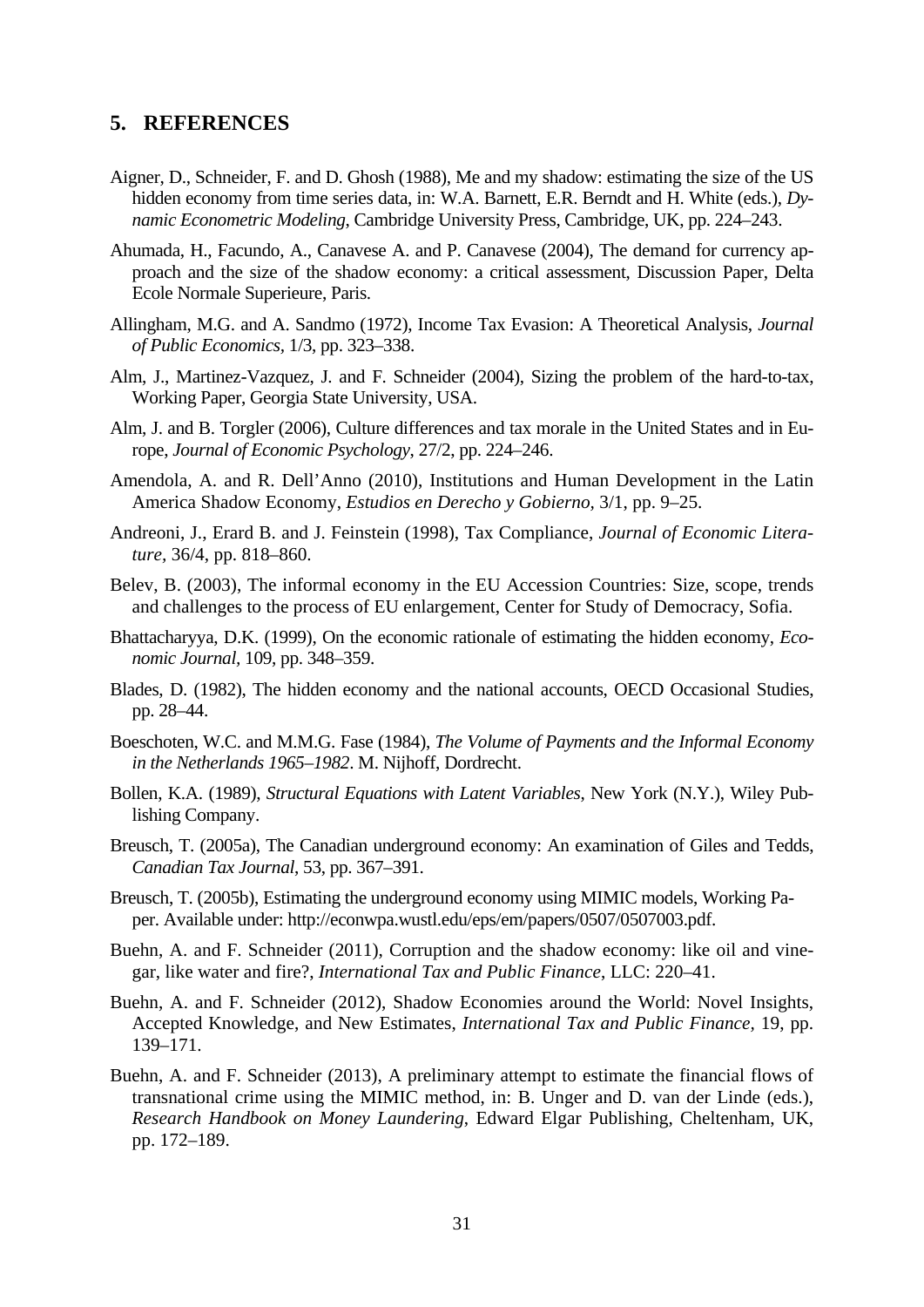- Buehn, A., Karmann, A. and F. Schneider (2009), Shadow economy and do-it-yourself activities: the German case, *Journal of Institutional and Theoretical Economics*, 165/4, pp.701– 722.
- Cagan, P. (1958), The demand for currency relative to the total money supply, *Journal of Political Economy,* 66, pp. 302–328.
- Cassar, A. (2001), An index of the underground economy in Malta, *Bank of Valletta Review*, 23, pp. 44–62.
- Clotefelter, C.T. (1983), Tax evasion and tax rates: an analysis of individual returns, *Review of Economic Statistics*, 65, pp. 363–373.
- Contini, B. (1981), Labor market segmentation and the development of the parallel economy: the Italian experience, *Oxford Economic Papers,* 33, pp. 401–412.
- Cziraky, D. (2004), LISREL 8.54: A program for structural equation modelling with latent variables, *Journal of Applied Econometrics*, 19, pp. 135–141.
- Dallago, B. (1990), *The Irregular Economy: The "Underground Economy" and the "Black Labour Market"*, Dartmouth Publishing, UK.
- Dell'Anno, R. (2003), Estimating the shadow economy in Italy: A structural equation approach, Working Paper 2003-7, Department of Economics, University of Aarhus, Aarhus, Denmark.
- Dell'Anno R. (2007), The Shadow Economy in Portugal: An Analysis with the MIMIC Approach, *Journal of Applied Economics,* 10, pp. 253–277.
- Del'Anno, R. and F. Schneider, (2004), The shadow economy of Italy and other OECD countries: what do we know?, Discussion Paper, Department of Economics, University of Linz, Linz, Austria.
- Dell'Anno, R. and F. Schneider (2009), A complex approach to estimate shadow economy: the structural equation modelling, in M. Faggnini and T. Looks (eds.), *Coping with the Complexity of Economics*, Springer, Berlin, pp. 110–30.
- Dell'Anno R., Gomez-Antonio, M. and A. Alanon Pardo (2007), Shadow Economy in three different Mediterranean Countries: France, Spain and Greece. A MIMIC Approach, *Empirical Economics,* 33, pp. 51–84.
- Del Boca, D. (1981), Parallel economy and allocation of time, *Micros (Quarterly Journal of Microeconomics)*, 4, pp. 13–18.
- Del Boca, D. and F. Forte (1982), Recent empirical surveys and theoretical interpretations of the parallel economy in Italy, in: V. Tanzi (ed.), *The Underground Economy in the United States and Abroad*, Lexington Books, Lexington, MA, pp. 160–178.
- Dreher, A. and F. Schneider (2009), Corruption and the Shadow Economy: An Empirical Analysis, *Public Choice*, 144/2, pp. 215–277.
- Dreher, A., Kotsogiannis, C. and S. McCorriston (2009), How Do Institutions Affect Corruption and the Shadow Economy?, *International Tax and Public Finance*, 16/4, pp.773–796.
- Enste, D. and F. Schneider (2006), Umfang und Entwicklung der Schattenwirtschaft in 145 Ländern, in: F. Schneider and D. Enste (eds.), *Jahrbuch Schattenwirtschaft 2006/07. Zum Spannungsfeld von Poltik und Ökonomie*, LIT Verlag, Berlin, pp. 55–80.
- European Commission (2007), Stepping up the fight against undeclared work, COM (2007) 628 final, European Commission, Brussels.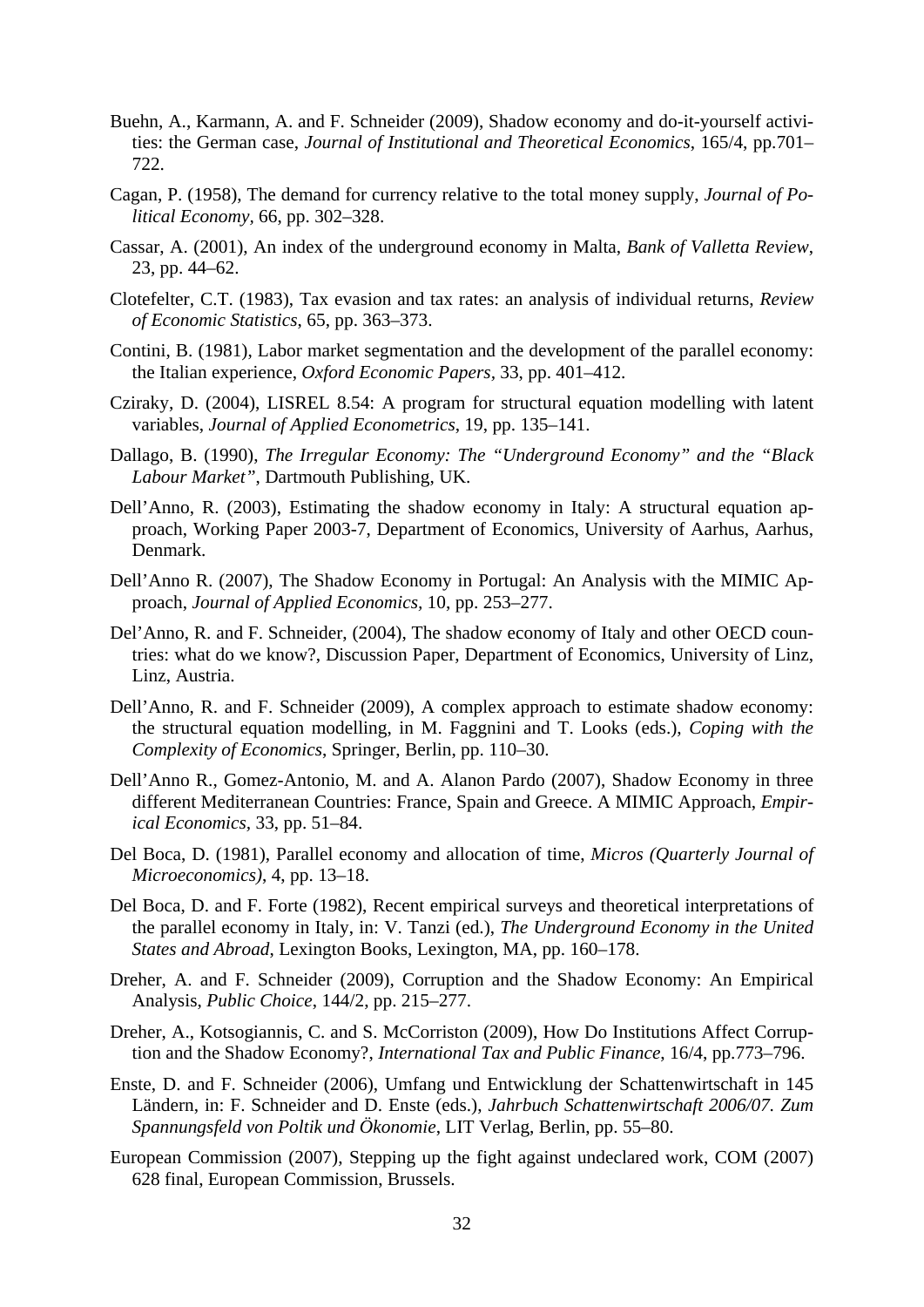- Feige, E.L. (1986), A re-examination of the underground economy in the United States, *IMF Staff Papers,* 33, pp. 768–781.
- Feige, E.L. (ed.) (1989), *The Underground Economies. Tax Evasion and Information Distortion*, Cambridge University Press, Cambridge.
- Feige, E.L. (1994), The underground economy and the currency enigma, Supplement to *Public Finance/Finances Publiques*, 49, pp. 119–136.
- Feige, E.L. (1996), Overseas holdings of U.S. currency and the underground economy. In: Pozo, S. (Ed.), *Exploring the Underground Economy*. W.E. Upjohn Institute for Employment Research, Kalamazoo, MI, pp. 5–62.
- Feld, L.P. and B.S. Frey (2007), Tax Compliance as the Result of a Psychological Tax Contract: The Role of Incentives and Responsive Regulation, *Law and Policy,* 29/1, pp. 102– 120.
- Feld, L. P. and C. Larsen (2005), Black Activities in Germany in 2001 and 2004: A Comparison Based on Survey Data, Study no.12, Copenhagen: Rockwool Foundation Research Unit.
- Feld, L. P. and C. Larsen (2008), "Black" activities low in Germany in 2006, News from the Rockwool Foundation Research Unit, March, pp. 1–12.
- Feld, L. P. and C. Larsen (2009), *Undeclared Work in Germany 2001–2007 Impact of Deterrence, Tax Policy, and Social Norms: An Analysis Based on Survey Data*, Springer, Berlin.
- Feld, L. P. and F. Schneider (2010), Survey on the shadow economy and undeclared earnings in OECD countries, *German Economic Review*, 11/2, pp. 109–49.
- Fleming, M.H., Roman, J. and G. Farrel (2000), The shadow economy, *Journal of International Affairs,* 53, pp. 64–89.
- Folmer, H. and A. Karmann (1992), The permanent income hypothesis revisited a dynamic LISREL approach, *Methods of Operations Research*, 64/3, pp. 355–359.
- Franz, A. (1983), Wie groß ist die "schwarze" Wirtschaft? *Mitteilungsblatt der Österreichischen Statistischen Gesellschaft*, 49, pp. 1–6.
- Frey, B. S. and W. Pommerehne (1984), The hidden economy: State and prospect for measurement, *Review of Income and Wealth*, 30/1, pp. 1–23.
- Frey, B.S. and H. Weck (1983a), Bureaucracy and the shadow economy: a macro-approach, in: Hanusch, H. (ed.), *Anatomy of Government Deficiencies*, Springer, Berlin, pp. 89–109.
- Frey, B.S. and H. Weck (1983b), Estimating the shadow economy: a "naïve" approach, *Oxford Economic Papers*, 35, pp. 23–44.
- Frey, B.S. and H. Weck-Hannemann (1984), The hidden economy as an "unobserved" variable, *European Economic Review*, 26, pp. 33–53.
- Frey, B.S., Weck, H. and W.W. Pommerehne (1982), Has the shadow economy grown in Germany? An exploratory study, *Weltwirtschaftliches Archiv*, 118, pp. 499–524.
- Friedman, E., Johnson, S., Kaufmann, D. and P. Zoido-Lobatón (2000), Dodging the Grabbing Hand: The Determinants of Unofficial Activity in 69 Countries, *Journal of Public Economics,* 76/4, pp. 459–493.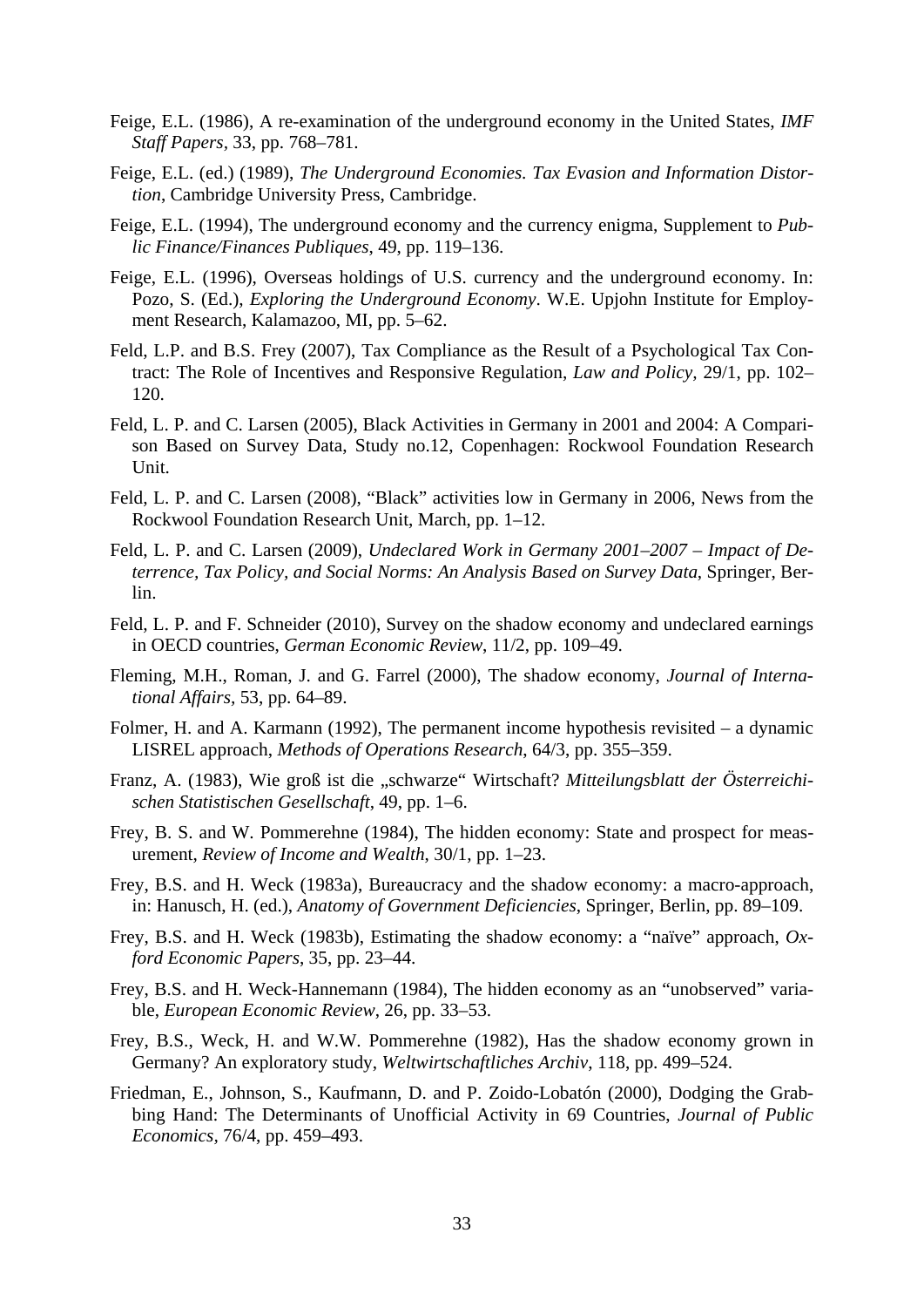- Garcia, G. (1978), The currency ratio and the subterranean economy, *Financial Analysts Journal*, 69, pp. 64–66.
- Gerxhani, K. (2003), The informal sector in developed and less-developed countries: A literature survey, *Public Choice*, 114/3-4, pp. 295–318.
- Giles, D.E.A. (1997a), Causality between the measured and underground economies in New Zealand, *Applied Economics Letters,* 4, pp. 63–67.
- Giles, D.E.A. (1997b), Testing the asymmetry in the measured and underground business cycles in New Zealand, *Economic Record,* 71, pp. 225–232.
- Giles, D.E.A. (1999a), Measuring the Hidden Economy: Implications for Econometric Modelling, *Economic Journal,* 109/3, pp. 370–380.
- Giles, D.E.A. (1999b), Modeling the hidden economy in the tax-gap in New Zealand, *Empirical Economics,* 24, pp. 621–640.
- Giles, D.E.A. (1999c), The rise and fall of the New Zealand underground economy: are the reasons symmetric?, *Applied Economics Letters*, 6, pp. 185–189.
- Giles, D.E.A. and L.M. Tedds (2002), Taxes and the Canadian underground economy, *Canadian Tax Paper*, vol. 106. Canadian Tax Foundation, Toronto.
- Giles, D.E.A., Tedds, L.M. and W. Gugsa (2002), The Canadian underground and measured economies, *Applied Economics,* 34, pp. 2347–2352.
- Gutmann, P.M. (1977), The subterranean economy, *Financial Analysts Journal,* 34/1, pp. 24– 27.
- Haigner, S., Jenewein, S., Schneider F. and F. Wakolbinger (2013), Driving Forces of Informal Labour Supply and Demand in Germany, *International Labour Review*, 152/3-4, pp. 507–524.
- Helberger, C. and H. Knepel (1988), How big is the shadow economy? A re-analysis of the unobserved-variable approach of B.S. Frey and H.Weck-Hannemann, *European Economic Review*, 32/4, pp. 965–976.
- Hill, R. and M. Kabir (1996), Tax rates, the tax mix, and the growth of the underground economy in Canada: what can we infer?, *Canadian Tax Journal/Revue Fiscale Canadienne*, 44, pp. 1552–1583.
- IfD Allensbach (1975), Studie im Auftrag der Kommission für Wirtschaftlichen und Sozialen Wandel, Bodensee: Allensbach.
- IRS (1979), Estimates of Income Unreported on Individual Tax Reform, Internal Revenue Service, U.S. Department of the Treasury, Washington, DC.
- IRS (1983), Income Tax Compliance Research: Estimates for 1973–81, Internal Revenue Service, U.S. Department of the Treasury, Washington, DC.
- Isachsen, A.J. and S. Strøm (1985), The Size and Growth of the Hidden Economy in Norway, *Review of Income and Wealth,* 31/1, pp. 21–38.
- Isachsen, A.J., Klovland, J. and S. Strom (1982), The hidden economy in Norway, in: Tanzi, V. (ed.), *The Underground Economy in the United States and Abroad*, DC Heath, Lexington Books, Lexington, MA, pp. 209–231.
- Johnson, S., Kaufmann, D. and A. Shleifer (1997), The unofficial economy in transition, Brookings Papers on Economic Activity, Fall, Washington D.C.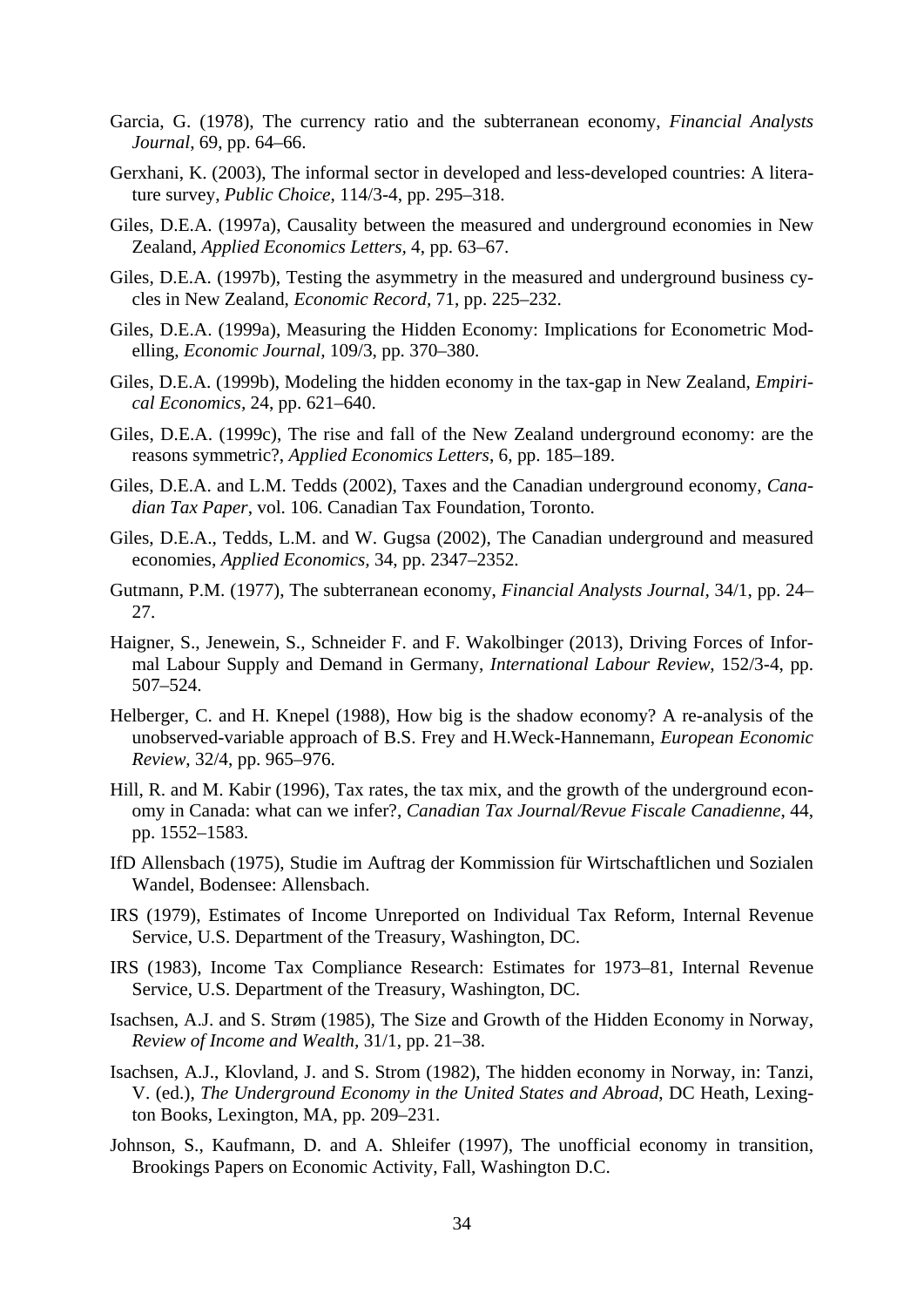- Johnson, S., Kaufmann, D. and P. Zoido-Lobatón (1998a), Regulatory discretion and the unofficial economy, *The American Economic Review*, 88/2, pp. 387–392.
- Johnson, S., Kaufmann D. and P. Zoido-Lobatón (1998b), Corruption, Public Finances and the Unofficial Economy, World Bank Policy Research Working Paper Series No. 2169, The World Bank, Washington, D.C.
- Kanniainen, V., Pääkönen J. and F. Schneider (2004), Fiscal and Ethical Determinants of Shadow Economy: Theory and Evidence, Discussion Paper, Department of Economics, Johannes Kepler University of Linz, Linz, Austria.
- Karmann, A. (1986), Monetäre Ansätze zur Erfassung der Schattenwirtschaft: Ein Vergleich verschiedener Messansätze, *Kredit und Kapitel,* 19, pp. 233–247.
- Karmann, A. (1990), Schattenwirtschaft und ihre Ursachen: Eine empirische Analyse zur Schwarzwirtschaft und Selbstversorgung in der Bundesrepublik Deutschland, *Zeitschrift für Wirtschafts- und Sozialwissenschaften* (ZWS), 110, pp. 185–206.
- Kaufmann, D. and A. Kaliberda (1996), Integrating the unofficial economy into the dynamics of post socialist economies: a framework of analyses and evidence, in: Kaminski, B. (ed.), *Economic Transition in Russia and the New States of Eurasia*. M.E. Sharpe, London, pp. 81–120.
- Kazemier, B. (2006), Monitoring the underground economy: a survey of methods and estimates, in: Schneider, F. and D. Enste (eds.), *Jahrbuch Schattenwirtschaft 2006/07*. Zum Spannungsfeld von Politik und Ökonomie, Berlin: LIT Verlag, pp. 11–53.
- Kirchgässner, G. (1983), Size and development of the West German shadow economy, 1955– 1980, *Zeitschrift für die Gesamte Staatswissenschaft,* 139, pp. 197–214.
- Kirchgässner, G. (1984), Verfahren zur Erfassung des in der Schattenwirtschaft erarbeiteten Sozialprodukts, *Allgemeines Statistisches Archiv*, 68, pp. 378–405.
- Kirchler, E. (2007), *The Economic Psychology of Tax Behaviour*, Cambridge (UK) University Press, Cambridge.
- Klovland, J. (1984), Tax evasion and the demand for currency in Norway and Sweden: is there a hidden relationship?, *Scandinavian Journal of Economics*, 86, pp. 423–439.
- Kucera, D. and L. Roncolato (2008), Informal Employment: Two Contested Policy Issues, *International Labor Review,* 147/3, pp. 321–348.
- Lackó, M. (1996), Hidden economy in East-European countries in international comparison, Working paper, International Institute for Applied Systems Analysis (IIASA), Laxenburg.
- Lackó, M. (1998), The Hidden Economies of Visegrad Countries in International Comparison: A Household Electricity Approach, in: Halpern, L. and Ch. Wyplosz (eds.), Hungary: *Towards a Market Economy*, Cambridge (Mass.), Cambridge University Press.
- Lackó, M. (1999), Electricity Intensity and the Unrecorded Economy in Post-Socialist Countries, in: Feige, E. and K. Ott (eds.), *Underground Economies in Transition*, Ashgate Publishing Company.
- Lackó, M. (2000a), Do Power Consumption Data Tell the Story? Electricity Intensity and Hidden Economy in Post-Socialist Countries, in: Maskin, E. and A. Simonovits (eds.), *Planning, Shortage and Transformation: Essays in Honor of Janos Kornai*, Cambridge (Mass.), The MIT Press.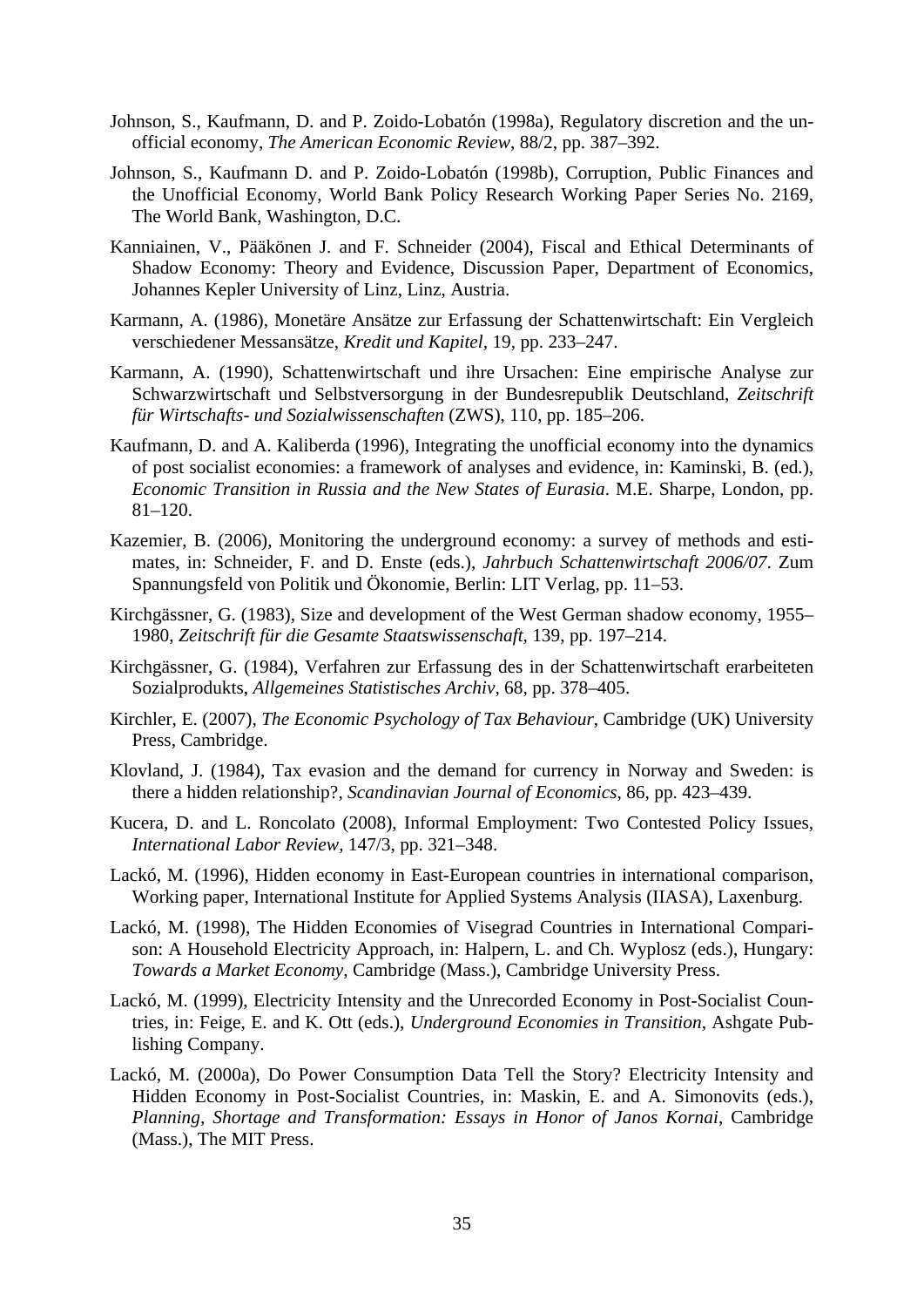- Lackó, M. (2000b), Hidden Economy an Unknown Quantity? Comparative Analysis of Hidden Economies in Transition Economies, 1989–95, *Economics of Transition*, 8/1, pp. 117–149.
- Langfeldt, E. (1984), The unobserved economy in the Federal Republic of Germany, in: Feige, E.L. (ed.), *The Unobserved Economy*, Cambridge University Press, Cambridge, UK, pp. 236–260.
- Lippert, O. and M. Walker (eds.) (1997), *The Underground Economy: Global Evidences of its Size and Impact*, The Frazer Institute, Vancouver, B.C.
- Lizzeri, C. (1979), *Mezzogiorno in Controluce*. Enel, Naples.
- Loayza, N. V. (1996), The economics of the informal sector: a simple model and some empirical evidence from Latin America, *Carnegie-Rochester Conference Series on Public Policy*, 45, pp. 129–162.
- Long, J.S. (1983), *Confirmatory Factor Analysis*, Sage Publishing Company, Beverly Hills (CA).
- Losby, J.L., Else, J.F., Kingslow, M.E., Edgcomb, E.L., Malm, E.T. and V. Kao (2002), *Informal Economy Literature Review*, The Aspen Institute, Microenterprise Fund for Innovation, Effectiveness, Learning and Dissemination, Washington D.C., and ISED Consulting and Research, Newark DE.
- MacAfee, K. (1980), A glimpse of the hidden economy in the national accounts, *Economic Trends,* 136, pp. 81–87.
- Mogensen, G. V. (1985), *Sort Arbejde i Danmark*, Institut for Nationalokonomi, Copenhagen.
- Mogensen, G.V., Kvist, H.K., Kfrmendi, E. and S. Pedersen (1995), The Shadow Economy in Denmark 1994: Measurement and Results, Study no. 3, The Rockwool Foundation Research Unit, Copenhagen.
- Morris, B. (1993), Editorial statement, *International Economic Insides*, vol. IV. International Statistical Yearbook, Budapest.
- O'Higgins, M. (1989), Assessing the underground economy in the United Kingdom, in: Feige, E.L. (ed.), *The Underground Economies: Tax Evasion and Information Distortion*, Cambridge University Press, Cambridge, UK, pp. 175–195.
- O'Neill, D.M. (1983), Growth of the underground economy 1950–81: some evidence from the current population survey, Study for the Joint Economic Committee, U.S. Congress Joint Committee Print, U.S. Gov. Printing Office, Washington, DC, pp. 98–122.
- Park, T. (1979), Reconciliation Between Personal Income and Taxable Income, Bureau of Economic Analysis, Washington, DC, pp. 1947–1977.
- Pedersen, S. (2003), The Shadow Economy in Germany, Great Britain and Scandinavia: A Measurement Based on Questionnaire Service, Study No. 10, The Rockwoll Foundation Research Unit, Copenhagen.
- Petersen, H.G. (1982), Size of the public sector, economic growth and the informal economy: development trends in the Federal Republic of Germany, *Review of Income and Wealth,* 28, pp. 191–215.
- Pickhardt, M. and J. Sardà Pons (2006), Size and scope of the underground economy in Germany, *Applied Economics*, 38(4), pp. 1707–1713.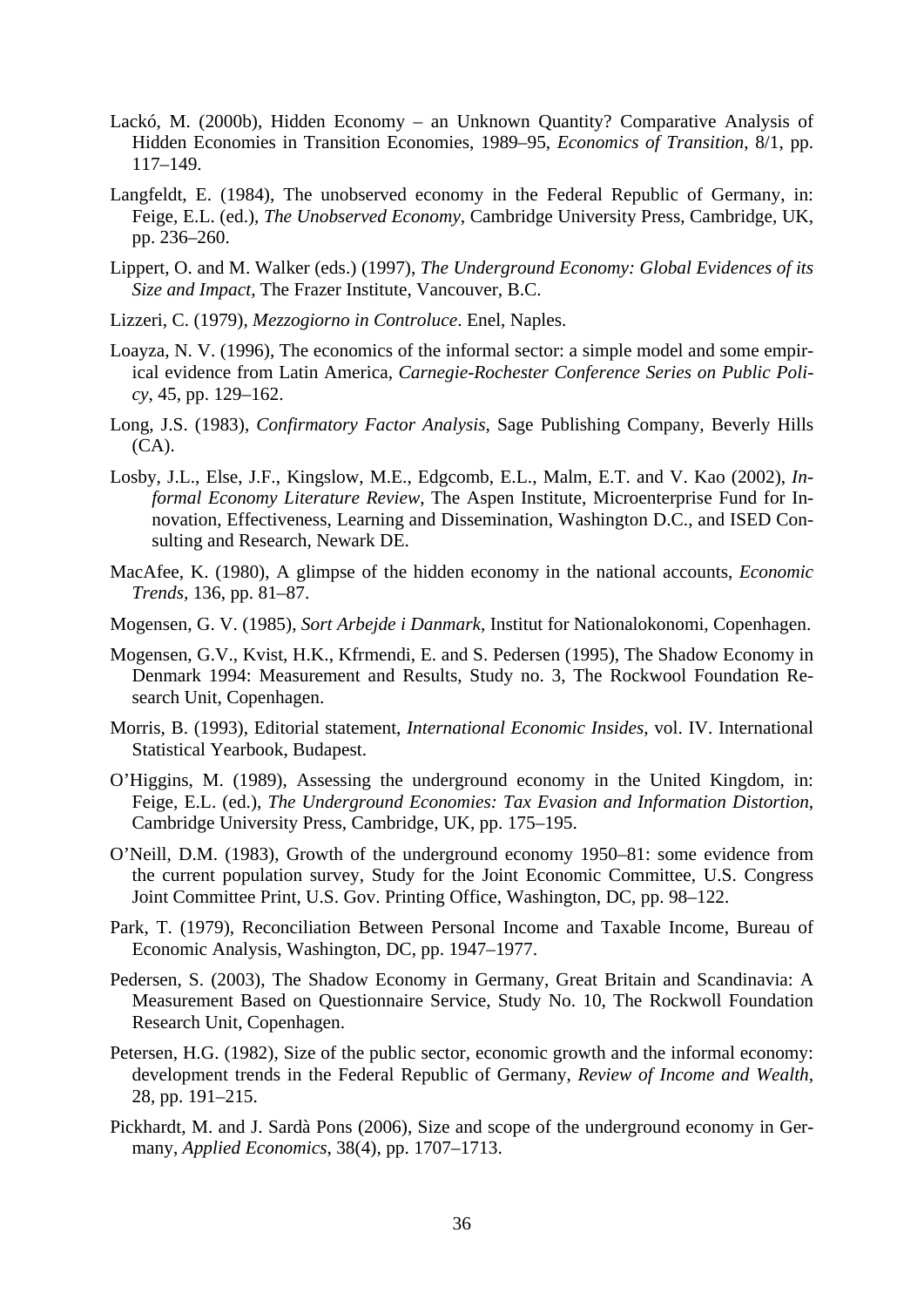- Pissarides, C. and G. Weber (1989), An expenditure-based estimate of Britain's black economy, *Journal of Public Economics*, 39, pp. 17–32.
- Pommerehne, W.W. and F. Schneider (1985), The decline of productivity growth and the rise of the shadow economy in the U.S., Working Paper 85–9, University of Aarhus.
- Portes, A. (1996), The informal economy, in: Pozo, S. (ed.), Exploring the Underground Economy, W.E. Upjohn Institute for Employment Research, Kalamazoo, pp. 147–165.
- Posner, E.A. (2000), *Law and Social Norms*, Harvard University Press, Cambridge.
- Pozo, S. (ed.) (1996), Exploring the Underground Economy: Studies of Illegal and Unreported Activity, Michigan: W.E. Upjohn, Institute for Employment Research.
- Renooy, P., Ivarsson, S., van der Wusten-Gritsai, O. and E. Meijer (2004), Undeclared Work in an Enlarged Union – An Analysis of Undeclared Work: An In-Depth Study of Specific Items, European Commission, Brussels.
- Rogoff, K. (1998), Blessing or curse? Foreign and underground demand for euro notes, Economic Policy: *The European Forum,* 26, pp. 261–304.
- Schneider, F. (1986), Estimating the size of the Danish shadow economy using the currency demand approach: an attempt, *The Scandinavian Journal of Economics,* 88, pp. 643–668.
- Schneider, F. (1994a), Measuring the size and development of the shadow economy. Can the causes be found and the obstacles be overcome?, in: Brandstaetter, H. and W. Güth (eds.): *Essays on Economic Psychology*, Berlin, Heidelberg, Springer Publishing Company, pp. 193–212.
- Schneider, F. (1994b), Can the shadow economy be reduced through major tax reforms? An empirical investigation for Austria, Supplement to *Public Finance/ Finances Publiques*, 49, pp. 137–152.
- Schneider, F. (1997), The shadow economies of Western Europe, *Journal of the Institute of Economic Affairs*, 17/3, pp. 42–48.
- Schneider, F. (1998), Further empirical results of the size of the shadow economy of 17 OECD-countries over time, Paper to be presented at the 54th Congress of the IIPF Cordowa, Argentina and discussion paper, Department of Economics, University of Linz, Linz, Austria.
- Schneider, F. (2003), The shadow economy, in: Rowley, C.K. and F. Schneider (eds.), *Encyclopedia of Public Choice*, Kluwer Academic Publishers, Dordrecht.
- Schneider, F. (2005), Shadow economies around the world: what do we really know?, *European Journal of Political Economy*, 21(4), pp. 598–642.
- Schneider, F. (2007), Shadow Economies and Corruption All Over the World: New Estimates for 145 Countries, *Economics*, 2007-9, July.
- Schneider, F. (2010), The Influence of Public Institutions on the Shadow Economy: An Empirical Investigation for OECD Countries, *European Journal of Law and Economics*, 6/3, pp.441–468.
- Schneider, F. (ed.) (2011), *Handbook on the Shadow Economy*, Edward Elgar, Cheltenham.
- Schneider, F. (2015), Schattenwirtschaft und Schattenarbeitsmarkt: Die Entwicklungen der vergangenen 20 Jahre, *Perspektiven der Wirtschaftspolitik*, 16/1, pp. 3–25.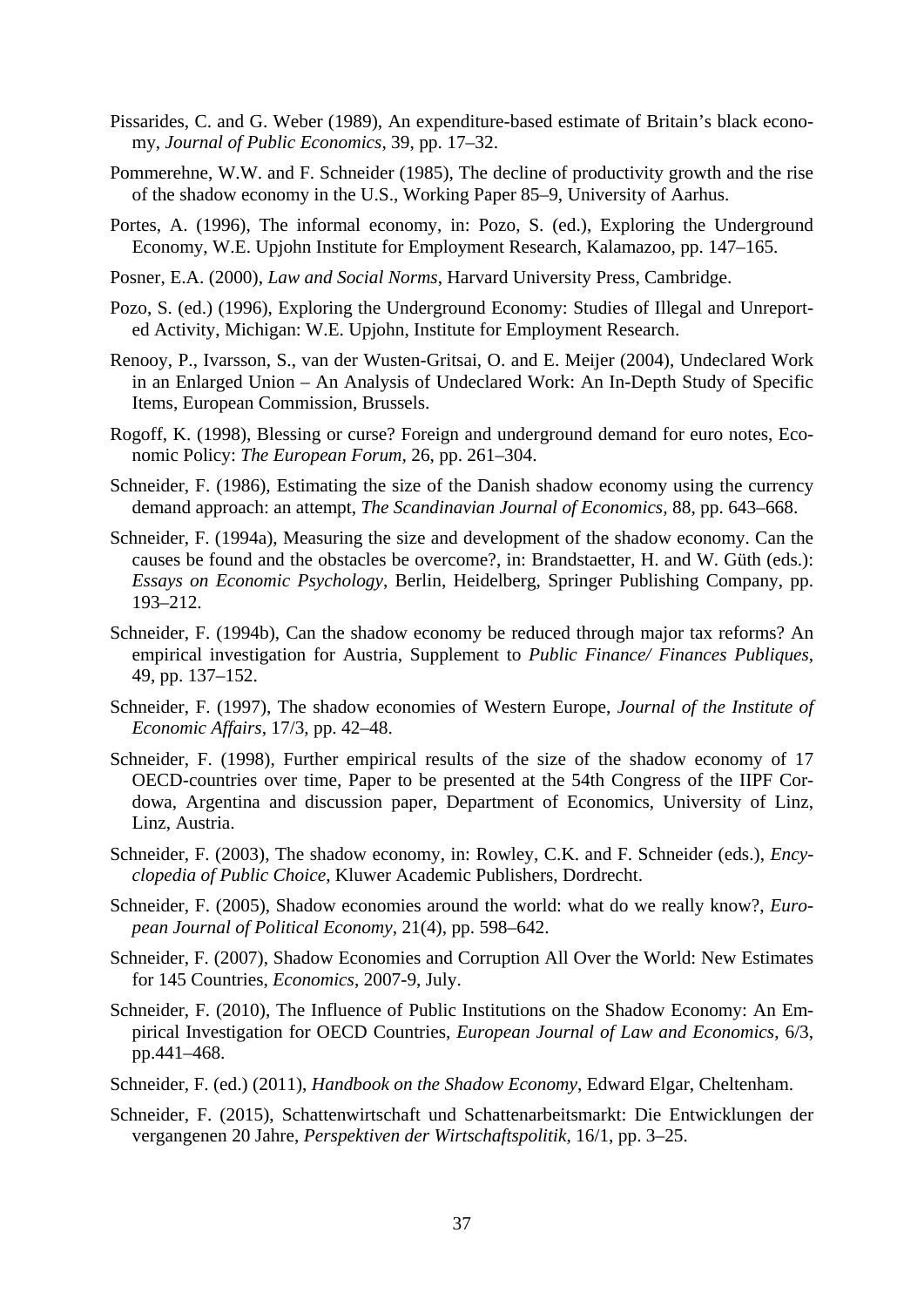- Schneider, F. and A. Buehn (2013), Shadow Economies in Highly Developed OECD-Countries: What are the Driving Forces?, Discussion Paper, Department of Economics, University of Linz, Linz, Austria, June 2013.
- Schneider, F. and D. Enste (2000), Shadow economies: Size, causes, and consequences, *The Journal of Economic Literature*, 38/1, pp. 77–114.
- Schneider, F. and D. Enste (2002), *The Shadow Economy: Theoretical Approaches, Empirical Studies, and Political Implications*, Cambridge University Press, Cambridge (UK).
- Schneider, F. and C.C. Willams (2013), *The Shadow Economy*, IEA, London.
- Simon, C.B. and A.G. Witte (1982), *Beating the System: The Underground Economy*, Urban House, Boston, MA.
- Smith, J.D. (1985), Market motives in the informal economy, in: Gaertner, W. and A. Wenig (eds.), *The Economics of the Shadow Economy*, Springer, Heidelberg, pp. 161–177.
- Smith, P. (1994), Assessing the size of the underground economy: the Canadian statistical perspectives, *Canadian Economic Observer*, 11, pp. 16–33.
- Tanzi, V. (1980), The underground economy in the United States: estimates and implications, Banca Nazionale del Lavoro, 135, pp. 427–453.
- Tanzi, V. (ed.) (1982a), *The Underground Economy in the United States and Abroad*, Lexington Books, Lexington, MA.
- Tanzi, V. (1982b), A second (and more skeptical) look at the underground economy in the United States, in: Tanzi, V. (ed.), *The Underground Economy in the United States and Abroad*, Lexington Books, Lexington, MA, pp. 38–56.
- Tanzi, V. (1983), The underground economy in the United States: annual estimates, 1930– 1980, *IMF Staff Papers,* 30, pp. 283–305.
- Tanzi, V. (1986), The underground economy in the United States: reply to comments by Feige, Thomas, and Zilberfarb, *IMF Staff Papers*, 33, pp. 799–811.
- Tanzi, V. (1999), Uses and Abuses of Estimates of the Underground Economy, *Economic Journal*, 109/3, pp. 338–347.
- Teobaldelli, D. (2011), Federalism and the Shadow Economy, *Public Choice*, 146/3, pp. 269– 269.
- Teobaldelli, D. and F. Schneider (2012), Beyond the veil of ignorance: The influence of direct democracy on the shadow economy, *CESifo Working Paper* MO3749, University of Munich, Munich.
- Thomas, J.J. (1986), The underground economy in the United States: comment on Tanzi, *IMF Staff Papers,* 33, pp. 782–789.
- Thomas, J. J. (1992), *Informal Economic Activity*, LSE, Handbooks in Economics, Harvester Wheatsheaf, London.
- Thomas, J.J. (1999), Quantifying the Black Economy: 'Measurement Without Theory' Yet Again?, *Economic Journal*, 109, pp. 381–389.
- Torgler, B. and F. Schneider (2009), The Impact of Tax Morale and Institutional Quality on the Shadow Economy, *Journal of Economic Psychology,* 30/3, pp. 228–245.
- Van Eck, R. and B. Kazemier (1988), Features of the hidden economy in the Netherlands, *Review of Income and Wealth*, 34/3, pp. 251–73.